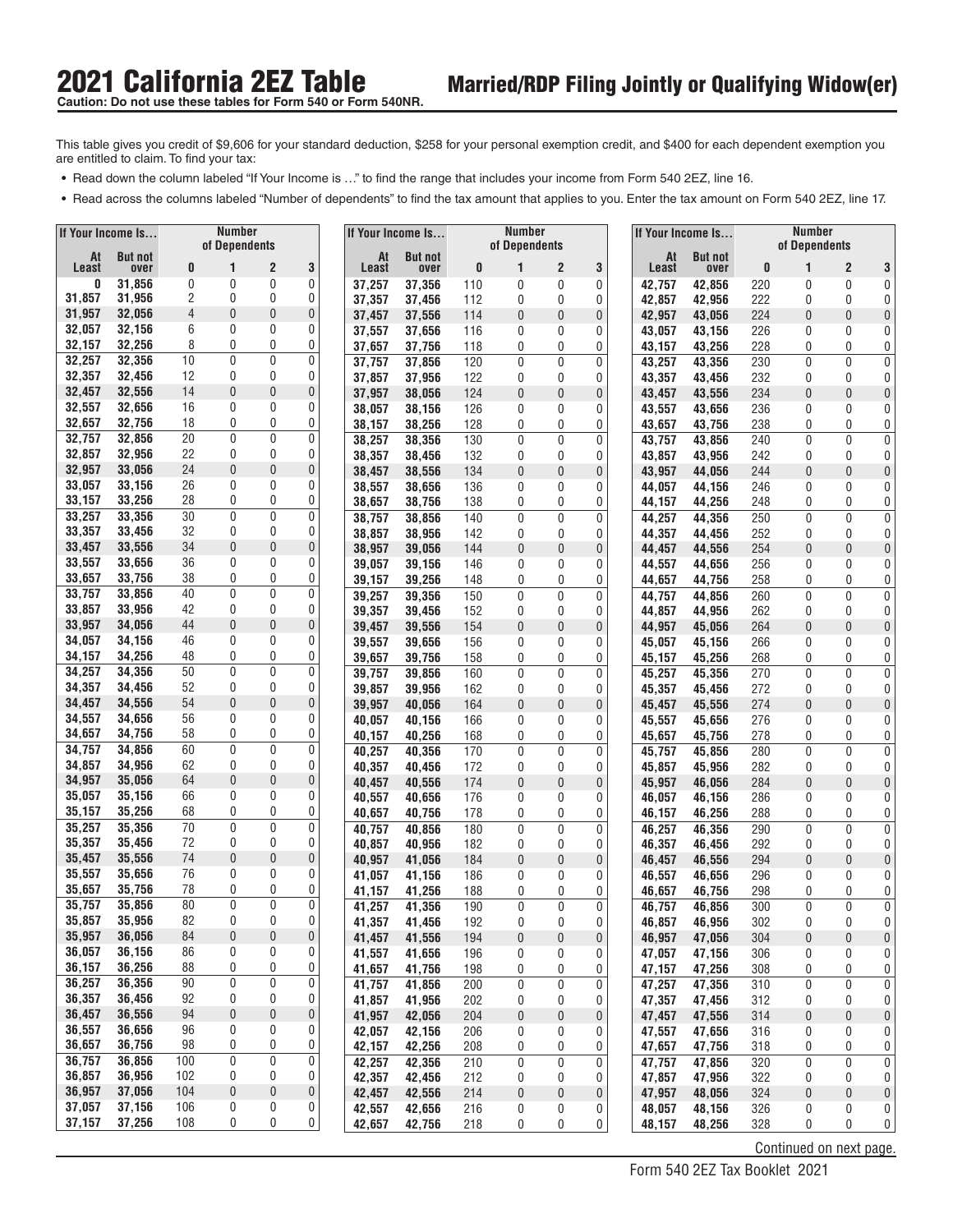- **•** Read down the column labeled "If Your Income is ..." to find the range that includes your income from Form 540 2EZ, line 16.
- **•** Read across the columns labeled "Number of dependents" to find the tax amount that applies to you. Enter the tax amount on Form 540 2EZ, line 17.

| If Your Income Is |                  |            | <b>Number</b>     |                |        |                  | If Your Income Is |            | <b>Number</b> |                  |              | If Your Income Is |                  |            | <b>Number</b> |                         |                                   |
|-------------------|------------------|------------|-------------------|----------------|--------|------------------|-------------------|------------|---------------|------------------|--------------|-------------------|------------------|------------|---------------|-------------------------|-----------------------------------|
| At                | <b>But not</b>   |            | of Dependents     |                |        | At               | <b>But not</b>    |            | of Dependents |                  |              | At                | <b>But not</b>   |            | of Dependents |                         |                                   |
| Least             | over             | 0          | 1                 | $\overline{c}$ | 3      | Least            | over              | 0          | 1             | $\overline{c}$   | 3            | Least             | over             | 0          | 1             | $\overline{2}$          | 3                                 |
| 48,257            | 48,356           | 330        | 0                 | 0              | 0      | 53,757           | 53,856            | 440        | 40            | 0                | 0            | 59,257            | 59,356           | 659        | 259           | 0                       | 0                                 |
| 48,357            | 48,456           | 332        | 0                 | 0<br>0         | 0      | 53,857           | 53,956            | 443        | 43<br>47      | 0                | 0            | 59,357            | 59,456           | 663        | 263           | 0<br>$\theta$           | 0                                 |
| 48,457<br>48,557  | 48,556<br>48,656 | 334<br>336 | 0<br>0            | 0              | 0<br>0 | 53,957<br>54,057 | 54,056<br>54,156  | 447<br>451 | 51            | 0<br>0           | 0<br>0       | 59,457<br>59,557  | 59,556<br>59,656 | 667<br>671 | 267<br>271    | 0                       | 0<br>0                            |
| 48,657            | 48,756           | 338        | 0                 | 0              | 0      | 54,157           | 54,256            | 455        | 55            | 0                | 0            | 59,657            | 59,756           | 675        | 275           | 0                       | 0                                 |
| 48,757            | 48,856           | 340        | 0                 | 0              | 0      | 54,257           | 54,356            | 459        | 59            | 0                | 0            | 59,757            | 59,856           | 679        | 279           | $\mathbf 0$             | 0                                 |
| 48,857            | 48,956           | 342        | 0                 | 0              | 0      | 54,357           | 54,456            | 463        | 63            | 0                | 0            | 59,857            | 59,956           | 683        | 283           | 0                       | 0                                 |
| 48,957            | 49,056           | 344        | $\mathbf{0}$      | 0              | 0      | 54,457           | 54,556            | 467        | 67            | $\bf{0}$         | 0            | 59,957            | 60,056           | 687        | 287           | $\theta$                | 0                                 |
| 49,057            | 49,156           | 346        | 0                 | 0              | 0      | 54,557           | 54,656            | 471        | 71            | 0                | 0            | 60,057            | 60,156           | 691        | 291           | 0                       | 0                                 |
| 49,157            | 49,256           | 348        | 0                 | 0              | 0      | 54,657           | 54,756            | 475        | 75            | 0                | 0            | 60,157            | 60,256           | 695        | 295           | 0                       | 0                                 |
| 49,257            | 49,356           | 350        | 0                 | 0              | 0      | 54,757           | 54,856            | 479        | 79            | $\mathbf 0$      | 0            | 60,257            | 60,356           | 699        | 299           | $\mathbf 0$             | 0                                 |
| 49,357            | 49,456           | 352        | 0                 | 0              | 0      | 54,857           | 54,956            | 483        | 83            | 0                | 0            | 60,357            | 60,456           | 703        | 303           | 0                       | 0                                 |
| 49,457            | 49,556           | 354        | 0                 | 0              | 0      | 54,957           | 55,056            | 487        | 87            | 0                | 0            | 60,457            | 60,556           | 707        | 307           | $\mathbf{0}$            | 0                                 |
| 49,557<br>49,657  | 49,656<br>49,756 | 356<br>358 | 0<br>0            | 0<br>0         | 0<br>0 | 55,057<br>55,157 | 55,156<br>55,256  | 491<br>495 | 91<br>95      | 0<br>0           | 0<br>0       | 60,557<br>60,657  | 60,656<br>60,756 | 711<br>715 | 311<br>315    | $\mathbf{0}$<br>0       | 0<br>0                            |
| 49,757            | 49,856           | 360        | 0                 | 0              | 0      | 55,257           | 55,356            | 499        | 99            | 0                | 0            | 60,757            | 60,856           | 719        | 319           | $\mathbf{0}$            | 0                                 |
| 49,857            | 49,956           | 362        | 0                 | 0              | 0      | 55,357           | 55,456            | 503        | 103           | 0                | 0            | 60,857            | 60.956           | 723        | 323           | 0                       | 0                                 |
| 49,957            | 50,056           | 364        | $\theta$          | 0              | 0      | 55,457           | 55,556            | 507        | 107           | 0                | $\bf{0}$     | 60,957            | 61,056           | 727        | 327           | $\theta$                | 0                                 |
| 50,057            | 50,156           | 366        | 0                 | 0              | 0      | 55,557           | 55,656            | 511        | 111           | 0                | 0            | 61,057            | 61,156           | 731        | 331           | 0                       | 0                                 |
| 50,157            | 50,256           | 368        | 0                 | 0              | 0      | 55,657           | 55,756            | 515        | 115           | 0                | 0            | 61,157            | 61,256           | 735        | 335           | 0                       | $\vert 0 \vert$                   |
| 50,257            | 50,356           | 370        | 0                 | 0              | 0      | 55,757           | 55,856            | 519        | 119           | 0                | 0            | 61,257            | 61,356           | 739        | 339           | $\mathbf 0$             | 0                                 |
| 50,357            | 50,456           | 372        | 0                 | 0              | 0      | 55,857           | 55,956            | 523        | 123           | 0                | 0            | 61,357            | 61,456           | 743        | 343           | 0                       | 0                                 |
| 50,457            | 50,556           | 374        | $\mathbf{0}$      | 0              | 0      | 55,957           | 56,056            | 527        | 127           | $\mathbf 0$      | $\mathbf 0$  | 61,457            | 61,556           | 747        | 347           | $\theta$                | 0                                 |
| 50,557            | 50,656           | 376        | 0                 | 0              | 0      | 56,057           | 56,156            | 531        | 131           | 0                | 0            | 61,557            | 61,656           | 751        | 351           | 0                       | 0                                 |
| 50,657            | 50,756           | 378        | 0<br>$\mathbf{0}$ | 0              | 0      | 56,157           | 56,256            | 535        | 135           | 0                | 0            | 61,657            | 61,756           | 755        | 355           | 0                       | 0                                 |
| 50,757<br>50,857  | 50,856<br>50,956 | 380<br>382 | 0                 | 0<br>0         | 0<br>0 | 56,257<br>56,357 | 56,356<br>56,456  | 539<br>543 | 139<br>143    | $\mathbf 0$<br>0 | 0<br>0       | 61,757<br>61,857  | 61,856<br>61,956 | 759<br>763 | 359<br>363    | $\mathbf 0$<br>0        | 0<br>0                            |
| 50,957            | 51,056           | 384        | 0                 | 0              | 0      | 56,457           | 56,556            | 547        | 147           | 0                | $\mathbf 0$  | 61,957            | 62,056           | 767        | 367           | $\theta$                | 0                                 |
| 51,057            | 51,156           | 386        | 0                 | 0              | 0      | 56,557           | 56,656            | 551        | 151           | 0                | 0            | 62,057            | 62,156           | 771        | 371           | 0                       | 0                                 |
| 51,157            | 51,256           | 388        | 0                 | 0              | 0      | 56,657           | 56,756            | 555        | 155           | 0                | 0            | 62,157            | 62,256           | 775        | 375           | 0                       | 0                                 |
| 51,257            | 51,356           | 390        | 0                 | $\mathbf 0$    | 0      | 56,757           | 56,856            | 559        | 159           | 0                | 0            | 62,257            | 62,356           | 779        | 379           | $\mathbf 0$             | 0                                 |
| 51,357            | 51,456           | 392        | 0                 | 0              | 0      | 56,857           | 56,956            | 563        | 163           | 0                | 0            | 62,357            | 62,456           | 783        | 383           | 0                       | 0                                 |
| 51,457            | 51,556           | 394        | 0                 | 0              | 0      | 56,957           | 57,056            | 567        | 167           | $\bf{0}$         | 0            | 62,457            | 62,556           | 787        | 387           | $\theta$                | 0                                 |
| 51,557            | 51,656           | 396        | 0                 | 0              | 0      | 57,057           | 57,156            | 571        | 171           | 0                | 0            | 62,557            | 62,656           | 791        | 391           | 0                       | 0                                 |
| 51,657            | 51,756           | 398        | 0                 | 0              | 0      | 57,157           | 57,256            | 575        | 175           | 0                | 0            | 62,657            | 62,756           | 795        | 395           | 0                       | 0                                 |
| 51,757<br>51,857  | 51,856<br>51,956 | 400<br>402 | 0<br>2            | 0<br>0         | 0<br>0 | 57,257<br>57,357 | 57,356            | 579<br>583 | 179<br>183    | 0<br>0           | 0<br>0       | 62,757<br>62,857  | 62,856<br>62,956 | 799<br>803 | 399<br>403    | $\mathbf{0}$<br>3       | 0<br>0                            |
| 51,957            | 52,056           | 404        | $\overline{4}$    | 0              | 0      | 57,457           | 57,456<br>57,556  | 587        | 187           | 0                | $\pmb{0}$    | 62,957            | 63,056           | 807        | 407           | $\overline{7}$          | 0                                 |
| 52,057            | 52,156           | 406        | 6                 | 0              | 0      | 57,557           | 57,656            | 591        | 191           | 0                | 0            | 63,057            | 63,156           | 811        | 411           | 11                      | 0                                 |
| 52,157            | 52,256           | 408        | 8                 | 0              | 0      | 57,657           | 57,756            | 595        | 195           | 0                | 0            | 63,157            | 63,256           | 815        | 415           | 15                      | 0                                 |
| 52,257            | 52,356           | 410        | 10                | $\Omega$       | 0      | 57,757           | 57.856            | 599        | 199           | $\mathbf{0}$     | $\mathbf{0}$ | 63,257            | 63,356           | 819        | 419           | 19                      | $\overline{0}$                    |
| 52,357            | 52,456           | 412        | 12                | 0              | 0      | 57,857           | 57,956            | 603        | 203           | 0                | 0            | 63,357            | 63,456           | 823        | 423           | 23                      | $\vert 0 \vert$                   |
| 52,457            | 52,556           | 414        | 14                | 0              | 0      | 57,957           | 58,056            | 607        | 207           | 0                | 0            | 63,457            | 63,556           | 827        | 427           | 27                      | 0                                 |
| 52,557            | 52,656           | 416        | 16                | 0              | 0      | 58,057           | 58,156            | 611        | 211           | 0                | 0            | 63,557            | 63,656           | 831        | 431           | 31                      | $\overline{0}$                    |
| 52,657            | 52,756           | 418        | 18                | 0              | 0      | 58,157           | 58,256            | 615        | 215           | 0                | 0            | 63,657            | 63,756           | 835        | 435           | 35                      | $\overline{0}$                    |
| 52,757            | 52,856           | 420        | 20                | 0              | 0      | 58,257           | 58,356            | 619        | 219           | 0                | 0            | 63,757            | 63,856           | 839        | 439           | 39                      | $\overline{0}$                    |
| 52,857<br>52,957  | 52,956<br>53,056 | 422<br>424 | 22<br>24          | 0<br>0         | 0<br>0 | 58,357<br>58,457 | 58,456<br>58,556  | 623<br>627 | 223<br>227    | 0<br>0           | 0<br>0       | 63,857<br>63,957  | 63,956<br>64,056 | 843<br>847 | 443<br>447    | 43<br>47                | $\overline{0}$<br>$\vert 0 \vert$ |
| 53,057            | 53,156           | 426        | 26                | 0              | 0      | 58,557           | 58,656            | 631        | 231           | 0                | 0            | 64,057            | 64,156           | 851        | 451           | 51                      | 0                                 |
| 53,157            | 53,256           | 428        | 28                | 0              | 0      | 58,657           | 58,756            | 635        | 235           | 0                | 0            | 64,157            | 64,256           | 855        | 455           | 55                      | $\overline{0}$                    |
| 53,257            | 53,356           | 430        | 30                | 0              | 0      | 58,757           | 58,856            | 639        | 239           | 0                | 0            | 64,257            | 64,356           | 859        | 459           | 59                      | $\overline{0}$                    |
| 53,357            | 53,456           | 432        | 32                | 0              | 0      | 58,857           | 58,956            | 643        | 243           | 0                | 0            | 64,357            | 64,456           | 863        | 463           | 63                      | $\overline{0}$                    |
| 53,457            | 53,556           | 434        | 34                | 0              | 0      | 58,957           | 59,056            | 647        | 247           | 0                | 0            | 64,457            | 64,556           | 867        | 467           | 67                      | $\mathbf 0$                       |
| 53,557            | 53,656           | 436        | 36                | 0              | 0      | 59,057           | 59,156            | 651        | 251           | 0                | 0            | 64,557            | 64,656           | 871        | 471           | 71                      | 0 <sup>1</sup>                    |
| 53,657            | 53,756           | 438        | 38                | 0              | 0      | 59,157           | 59,256            | 655        | 255           | 0                | 0            | 64,657            | 64,756           | 875        | 475           | 75                      | $\vert 0 \vert$                   |
|                   |                  |            |                   |                |        |                  |                   |            |               |                  |              |                   |                  |            |               | Continued on next page. |                                   |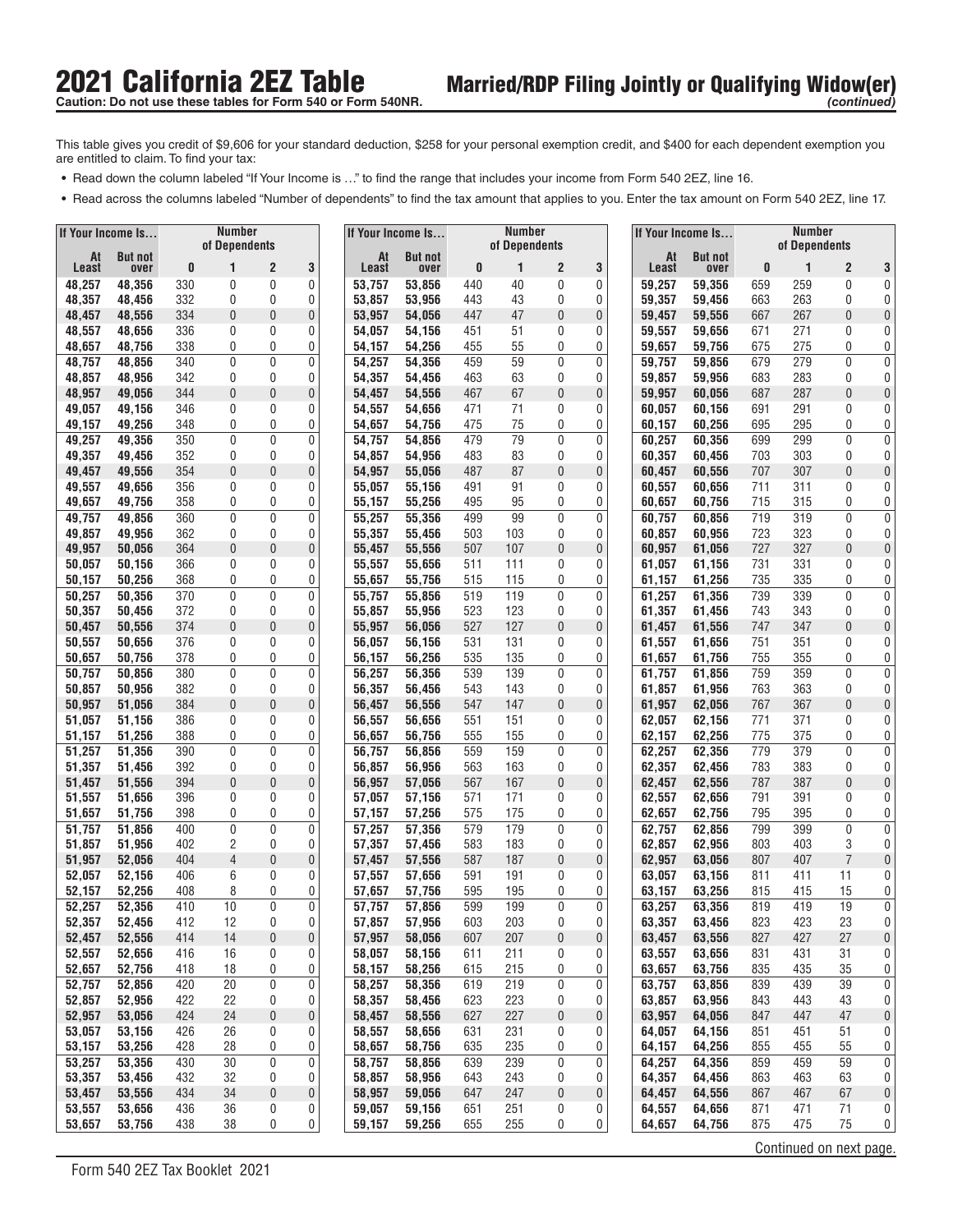- **•** Read down the column labeled "If Your Income is ..." to find the range that includes your income from Form 540 2EZ, line 16.
- **•** Read across the columns labeled "Number of dependents" to find the tax amount that applies to you. Enter the tax amount on Form 540 2EZ, line 17.

| If Your Income Is |                  |                | <b>Number</b> |                |        |                  | If Your Income Is |                | <b>Number</b> |                |                  | If Your Income Is |                  |                | <b>Number</b>           |                |            |
|-------------------|------------------|----------------|---------------|----------------|--------|------------------|-------------------|----------------|---------------|----------------|------------------|-------------------|------------------|----------------|-------------------------|----------------|------------|
| At                | <b>But not</b>   |                | of Dependents |                |        | At               | <b>But not</b>    |                | of Dependents |                |                  | At                | <b>But not</b>   |                | of Dependents           |                |            |
| Least             | over             | 0              | 1             | $\overline{c}$ | 3      | Least            | over              | 0              | 1             | $\overline{c}$ | 3                | Least             | over             | 0              | 1                       | $\overline{2}$ | 3          |
| 64,757<br>64,857  | 64,856<br>64,956 | 879<br>883     | 479<br>483    | 79<br>83       | 0<br>0 | 70,257<br>70,357 | 70,356<br>70,456  | 1,099<br>1,103 | 699<br>703    | 299<br>303     | 0<br>0           | 75,757<br>75,857  | 75,856<br>75.956 | 1,319<br>1,323 | 919<br>923              | 519<br>523     | 119<br>123 |
| 64,957            | 65,056           | 887            | 487           | 87             | 0      | 70,457           | 70.556            | 1,107          | 707           | 307            | 0                | 75,957            | 76,056           | 1,327          | 927                     | 527            | 127        |
| 65,057            | 65,156           | 891            | 491           | 91             | 0      | 70,557           | 70,656            | 1,111          | 711           | 311            | 0                | 76,057            | 76,156           | 1,331          | 931                     | 531            | 131        |
| 65,157            | 65,256           | 895            | 495           | 95             | 0      | 70,657           | 70,756            | 1,115          | 715           | 315            | 0                | 76,157            | 76,256           | 1,335          | 935                     | 535            | 135        |
| 65,257            | 65,356           | 899            | 499           | 99             | 0      | 70,757           | 70,856            | 1,119          | 719           | 319            | 0                | 76,257            | 76,356           | 1,339          | 939                     | 539            | 139        |
| 65,357            | 65,456           | 903            | 503           | 103            | 0      | 70,857           | 70,956            | 1,123          | 723           | 323            | 0                | 76,357            | 76,456           | 1,343          | 943                     | 543            | 143        |
| 65,457            | 65,556           | 907            | 507           | 107            | 0      | 70.957           | 71.056            | 1,127          | 727           | 327            | 0                | 76,457            | 76,556           | 1,347          | 947                     | 547            | 147        |
| 65,557<br>65,657  | 65,656<br>65,756 | 911<br>915     | 511<br>515    | 111<br>115     | 0<br>0 | 71,057<br>71,157 | 71,156<br>71,256  | 1,131<br>1,135 | 731<br>735    | 331<br>335     | 0<br>0           | 76,557<br>76,657  | 76.656<br>76,756 | 1,351<br>1,355 | 951<br>955              | 551<br>555     | 151<br>155 |
| 65,757            | 65,856           | 919            | 519           | 119            | 0      | 71,257           | 71,356            | 1,139          | 739           | 339            | $\mathbf 0$      | 76,757            | 76.856           | 1,359          | 959                     | 559            | 159        |
| 65,857            | 65,956           | 923            | 523           | 123            | 0      | 71,357           | 71,456            | 1,143          | 743           | 343            | 0                | 76,857            | 76,956           | 1,363          | 963                     | 563            | 163        |
| 65,957            | 66,056           | 927            | 527           | 127            | 0      | 71,457           | 71,556            | 1,147          | 747           | 347            | 0                | 76,957            | 77,056           | 1,367          | 967                     | 567            | 167        |
| 66,057            | 66,156           | 931            | 531           | 131            | 0      | 71,557           | 71,656            | 1,151          | 751           | 351            | 0                | 77,057            | 77,156           | 1,371          | 971                     | 571            | 171        |
| 66,157            | 66,256           | 935            | 535           | 135            | 0      | 71,657           | 71,756            | 1,155          | 755           | 355            | 0                | 77,157            | 77,256           | 1,375          | 975                     | 575            | 175        |
| 66,257            | 66,356           | 939            | 539           | 139            | 0      | 71,757           | 71,856            | 1,159          | 759           | 359            | 0                | 77,257            | 77,356           | 1,379          | 979                     | 579            | 179        |
| 66,357<br>66,457  | 66,456<br>66,556 | 943<br>947     | 543<br>547    | 143<br>147     | 0<br>0 | 71,857<br>71,957 | 71.956<br>72,056  | 1,163<br>1,167 | 763<br>767    | 363<br>367     | 0<br>$\pmb{0}$   | 77,357<br>77,457  | 77,456<br>77,556 | 1,383<br>1,387 | 983<br>987              | 583<br>587     | 183<br>187 |
| 66,557            | 66,656           | 951            | 551           | 151            | 0      | 72,057           | 72,156            | 1,171          | 771           | 371            | 0                | 77,557            | 77,656           | 1,391          | 991                     | 591            | 191        |
| 66,657            | 66,756           | 955            | 555           | 155            | 0      | 72,157           | 72,256            | 1,175          | 775           | 375            | 0                | 77,657            | 77.756           | 1,395          | 995                     | 595            | 195        |
| 66,757            | 66,856           | 959            | 559           | 159            | 0      | 72,257           | 72,356            | 1,179          | 779           | 379            | 0                | 77,757            | 77,856           | 1,399          | 999                     | 599            | 199        |
| 66,857            | 66,956           | 963            | 563           | 163            | 0      | 72,357           | 72,456            | 1,183          | 783           | 383            | 0                | 77,857            | 77,956           | 1,403          | 1,003                   | 603            | 203        |
| 66,957            | 67,056           | 967            | 567           | 167            | 0      | 72,457           | 72,556            | 1,187          | 787           | 387            | $\mathbf 0$      | 77,957            | 78.056           | 1,407          | 1,007                   | 607            | 207        |
| 67,057            | 67,156           | 971            | 571           | 171            | 0      | 72,557           | 72,656            | 1,191          | 791           | 391            | 0                | 78,057            | 78,156           | 1,411          | 1,011                   | 611            | 211        |
| 67,157<br>67,257  | 67,256<br>67,356 | 975<br>979     | 575<br>579    | 175<br>179     | 0<br>0 | 72,657<br>72,757 | 72,756<br>72,856  | 1,195<br>1,199 | 795<br>799    | 395<br>399     | 0<br>$\mathbf 0$ | 78,157<br>78,257  | 78,256<br>78,356 | 1,415<br>1,419 | 1,015<br>1,019          | 615<br>619     | 215<br>219 |
| 67,357            | 67,456           | 983            | 583           | 183            | 0      | 72,857           | 72,956            | 1,203          | 803           | 403            | 3                | 78,357            | 78,456           | 1,423          | 1,023                   | 623            | 223        |
| 67,457            | 67,556           | 987            | 587           | 187            | 0      | 72,957           | 73,056            | 1,207          | 807           | 407            | $\overline{7}$   | 78,457            | 78,556           | 1,427          | 1,027                   | 627            | 227        |
| 67,557            | 67,656           | 991            | 591           | 191            | 0      | 73,057           | 73,156            | 1,211          | 811           | 411            | 11               | 78,557            | 78,656           | 1,431          | 1,031                   | 631            | 231        |
| 67,657            | 67,756           | 995            | 595           | 195            | 0      | 73,157           | 73,256            | 1,215          | 815           | 415            | 15               | 78,657            | 78,756           | 1,435          | 1,035                   | 635            | 235        |
| 67,757            | 67,856           | 999            | 599           | 199            | 0      | 73,257           | 73,356            | 1,219          | 819           | 419            | 19               | 78,757            | 78,856           | 1,439          | 1,039                   | 639            | 239        |
| 67,857            | 67,956           | 1,003          | 603<br>607    | 203<br>207     | 0      | 73,357<br>73,457 | 73,456            | 1,223          | 823<br>827    | 423<br>427     | 23               | 78,857<br>78,957  | 78,956           | 1,443          | 1,043                   | 643<br>647     | 243<br>247 |
| 67,957<br>68,057  | 68,056<br>68,156 | 1,007<br>1,011 | 611           | 211            | 0<br>0 | 73,557           | 73,556<br>73,656  | 1,227<br>1,231 | 831           | 431            | 27<br>31         | 79,057            | 79,056<br>79,156 | 1,447<br>1,451 | 1,047<br>1,051          | 651            | 251        |
| 68,157            | 68,256           | 1,015          | 615           | 215            | 0      | 73,657           | 73,756            | 1,235          | 835           | 435            | 35               | 79,157            | 79,256           | 1,455          | 1,055                   | 655            | 255        |
| 68,257            | 68,356           | 1,019          | 619           | 219            | 0      | 73,757           | 73,856            | 1,239          | 839           | 439            | 39               | 79,257            | 79.356           | 1,459          | 1,059                   | 659            | 259        |
| 68,357            | 68,456           | 1,023          | 623           | 223            | 0      | 73,857           | 73,956            | 1,243          | 843           | 443            | 43               | 79,357            | 79,456           | 1,464          | 1,064                   | 664            | 264        |
| 68,457            | 68,556           | 1,027          | 627           | 227            | 0      | 73,957           | 74,056            | 1,247          | 847           | 447            | 47               | 79,457            | 79,556           | 1,470          | 1,070                   | 670            | 270        |
| 68,557            | 68,656           | 1,031          | 631           | 231            | 0      | 74,057           | 74,156            | 1,251          | 851           | 451            | 51               | 79,557            | 79.656           | 1,476          | 1,076                   | 676            | 276        |
| 68,657<br>68,757  | 68,756<br>68.856 | 1,035<br>1,039 | 635<br>639    | 235<br>239     | 0<br>0 | 74,157<br>74,257 | 74,256<br>74.356  | 1,255<br>1,259 | 855<br>859    | 455<br>459     | 55<br>59         | 79,657<br>79,757  | 79,756<br>79.856 | 1,482<br>1,488 | 1,082<br>1,088          | 682<br>688     | 282<br>288 |
| 68,857            | 68,956           | 1,043          | 643           | 243            | 0      | 74,357           | 74,456            | 1,263          | 863           | 463            | 63               | 79,857            | 79,956           | 1,494          | 1,094                   | 694            | 294        |
| 68,957            | 69,056           | 1,047          | 647           | 247            | 0      | 74,457           | 74,556            | 1,267          | 867           | 467            | 67               | 79,957            | 80,056           | 1,500          | 1,100                   | 700            | 300        |
| 69,057            | 69,156           | 1,051          | 651           | 251            | 0      | 74,557           | 74,656            | 1,271          | 871           | 471            | 71               | 80,057            | 80,156           | 1,506          | 1,106                   | 706            | 306        |
| 69,157            | 69,256           | 1,055          | 655           | 255            | 0      | 74,657           | 74,756            | 1,275          | 875           | 475            | 75               | 80,157            | 80,256           | 1,512          | 1,112                   | 712            | 312        |
| 69,257            | 69,356           | 1,059          | 659           | 259            | 0      | 74,757           | 74,856            | 1,279          | 879           | 479            | 79               | 80,257            | 80,356           | 1,518          | 1,118                   | 718            | 318        |
| 69,357            | 69,456<br>69,556 | 1,063          | 663           | 263            | 0      | 74,857           | 74,956            | 1,283          | 883           | 483<br>487     | 83               | 80,357            | 80,456<br>80,556 | 1,524          | 1,124                   | 724            | 324        |
| 69,457<br>69,557  | 69,656           | 1,067<br>1,071 | 667<br>671    | 267<br>271     | 0<br>0 | 74,957<br>75,057 | 75,056<br>75,156  | 1,287<br>1,291 | 887<br>891    | 491            | 87<br>91         | 80,457<br>80,557  | 80,656           | 1,530<br>1,536 | 1,130<br>1,136          | 730<br>736     | 330<br>336 |
| 69,657            | 69,756           | 1,075          | 675           | 275            | 0      | 75,157           | 75,256            | 1,295          | 895           | 495            | 95               | 80,657            | 80,756           | 1,542          | 1,142                   | 742            | 342        |
| 69,757            | 69,856           | 1,079          | 679           | 279            | 0      | 75,257           | 75,356            | 1,299          | 899           | 499            | 99               | 80,757            | 80,856           | 1,548          | 1,148                   | 748            | 348        |
| 69,857            | 69,956           | 1,083          | 683           | 283            | 0      | 75,357           | 75,456            | 1,303          | 903           | 503            | 103              | 80,857            | 80,956           | 1,554          | 1,154                   | 754            | 354        |
| 69,957            | 70,056           | 1,087          | 687           | 287            | 0      | 75,457           | 75,556            | 1,307          | 907           | 507            | 107              | 80,957            | 81,056           | 1,560          | 1,160                   | 760            | 360        |
| 70,057            | 70,156           | 1,091          | 691           | 291            | 0      | 75,557           | 75,656            | 1,311          | 911           | 511            | 111              | 81,057            | 81,156           | 1,566          | 1,166                   | 766            | 366        |
| 70,157            | 70,256           | 1,095          | 695           | 295            | 0      | 75,657           | 75,756            | 1,315          | 915           | 515            | 115              | 81,157            | 81,256           | 1,572          | 1,172                   | 772            | 372        |
|                   |                  |                |               |                |        |                  |                   |                |               |                |                  |                   |                  |                | Continued on next page. |                |            |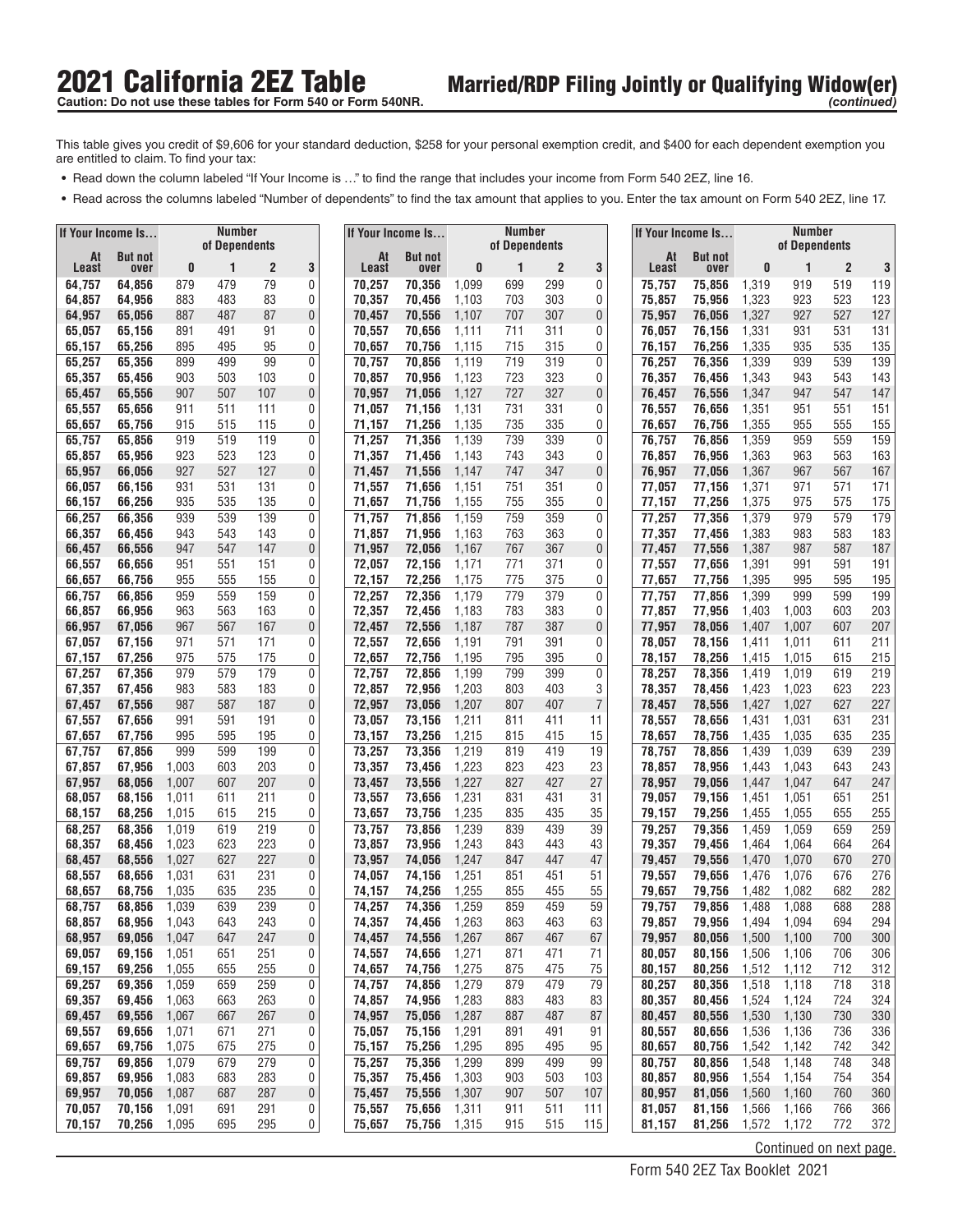- **•** Read down the column labeled "If Your Income is ..." to find the range that includes your income from Form 540 2EZ, line 16.
- **•** Read across the columns labeled "Number of dependents" to find the tax amount that applies to you. Enter the tax amount on Form 540 2EZ, line 17.

| If Your Income Is |                  |                | <b>Number</b>  |                |            |                  |       | If Your Income Is |                | Number         |                |                |                  | If Your Income Is |                | <b>Number</b>           |                |                |
|-------------------|------------------|----------------|----------------|----------------|------------|------------------|-------|-------------------|----------------|----------------|----------------|----------------|------------------|-------------------|----------------|-------------------------|----------------|----------------|
| At                | <b>But not</b>   |                | of Dependents  |                |            |                  | At    | <b>But not</b>    |                | of Dependents  |                |                | At               | <b>But not</b>    |                | of Dependents           |                |                |
| Least             | over             | 0              | 1              | $\overline{2}$ | 3          |                  | Least | over              | 0              |                | $\overline{c}$ | 3              | Least            | over              | 0              |                         | $\overline{2}$ | 3              |
| 81,257<br>81,357  | 81,356<br>81,456 | 1,578<br>1,584 | 1,178<br>1,184 | 778<br>784     | 378<br>384 | 86,757<br>86,857 |       | 86,856<br>86,956  | 1,908<br>1,914 | 1,508<br>1,514 | 1,108<br>1,114 | 708<br>714     | 92,257<br>92,357 | 92,356<br>92,456  | 2,238<br>2,244 | 1,838<br>1,844          | 1,438<br>1,444 | 1,038<br>1,044 |
| 81,457            | 81,556           | 1,590          | 1,190          | 790            | 390        | 86,957           |       | 87.056            | 1,920          | 1,520          | 1,120          | 720            | 92,457           | 92,556            | 2,250          | 1,850                   | 1,450          | 1,050          |
| 81,557            | 81,656           | 1,596          | 1,196          | 796            | 396        | 87,057           |       | 87,156            | 1,926          | 1,526          | 1,126          | 726            | 92,557           | 92,656            | 2,256          | 1,856                   | 1,456          | 1,056          |
| 81,657            | 81,756           | 1,602          | 1,202          | 802            | 402        | 87,157           |       | 87,256            | 1,932          | 1,532          | 1,132          | 732            | 92,657           | 92,756            | 2,262          | 1,862                   | 1,462          | 1,062          |
| 81,757            | 81,856           | 1,608          | 1,208          | 808            | 408        | 87,257           |       | 87,356            | 1,938          | 1,538          | 1,138          | 738            | 92,757           | 92,856            | 2,268          | 1,868                   | 1,468          | 1,068          |
| 81,857            | 81,956           | 1,614          | 1,214          | 814            | 414        | 87,357           |       | 87,456            | 1,944          | 1,544          | 1,144          | 744            | 92,857           | 92,956            | 2,274          | 1,874                   | 1,474          | 1,074          |
| 81,957            | 82,056           | 1,620          | 1,220          | 820            | 420        | 87,457           |       | 87,556            | 1,950          | 1,550          | 1,150          | 750            | 92,957           | 93,056            | 2,280          | 1,880                   | 1,480          | 1,080          |
| 82,057            | 82,156           | 1,626          | 1,226          | 826            | 426        | 87,557           |       | 87,656            | 1,956          | 1,556          | 1,156          | 756            | 93,057           | 93,156            | 2,286          | 1,886                   | 1,486          | 1,086          |
| 82,157            | 82,256           | 1,632          | 1,232          | 832            | 432        | 87,657           |       | 87,756            | 1,962          | 1,562          | 1,162          | 762            | 93,157           | 93,256            | 2,292          | 1,892                   | 1,492          | 1,092          |
| 82,257<br>82,357  | 82,356<br>82,456 | 1,638<br>1,644 | 1,238<br>1,244 | 838<br>844     | 438        | 87,757<br>87,857 |       | 87,856<br>87,956  | 1,968<br>1,974 | 1,568<br>1,574 | 1,168<br>1,174 | 768<br>774     | 93,257<br>93,357 | 93,356            | 2,298<br>2,304 | 1,898<br>1,904          | 1,498<br>1,504 | 1,098<br>1,104 |
| 82,457            | 82,556           | 1,650          | 1,250          | 850            | 444<br>450 | 87,957           |       | 88,056            | 1,980          | 1,580          | 1,180          | 780            | 93,457           | 93,456<br>93,556  | 2,310          | 1,910                   | 1,510          | 1,110          |
| 82,557            | 82,656           | 1,656          | 1,256          | 856            | 456        | 88,057           |       | 88,156            | 1,986          | 1,586          | 1,186          | 786            | 93,557           | 93,656            | 2,316          | 1,916                   | 1,516          | 1,116          |
| 82,657            | 82,756           | 1,662          | 1,262          | 862            | 462        | 88,157           |       | 88,256            | 1,992          | 1,592          | 1,192          | 792            | 93,657           | 93,756            | 2,322          | 1,922                   | 1,522          | 1,122          |
| 82,757            | 82,856           | 1,668          | 1,268          | 868            | 468        | 88,257           |       | 88,356            | 1,998          | 1,598          | 1,198          | 798            | 93,757           | 93,856            | 2,328          | 1,928                   | 1,528          | 1,128          |
| 82,857            | 82,956           | 1,674          | 1,274          | 874            | 474        | 88,357           |       | 88,456            | 2,004          | 1,604          | 1,204          | 804            | 93,857           | 93,956            | 2,334          | 1,934                   | 1,534          | 1,134          |
| 82,957            | 83,056           | 1,680          | 1,280          | 880            | 480        | 88,457           |       | 88,556            | 2,010          | 1,610          | 1,210          | 810            | 93,957           | 94.056            | 2,340          | 1,940                   | 1,540          | 1,140          |
| 83,057            | 83,156           | 1,686          | 1,286          | 886            | 486        | 88,557           |       | 88,656            | 2,016          | 1,616          | 1,216          | 816            | 94,057           | 94.156            | 2,346          | 1,946                   | 1,546          | 1,146          |
| 83,157            | 83,256           | 1,692          | 1,292          | 892            | 492        | 88,657           |       | 88,756            | 2,022          | 1,622          | 1,222          | 822            | 94,157           | 94,256            | 2,352          | 1,952                   | 1,552          | 1,152          |
| 83,257            | 83,356           | 1,698          | 1,298          | 898            | 498        | 88,757           |       | 88,856            | 2,028          | 1,628          | 1,228          | 828            | 94,257           | 94,356            | 2,358          | 1,958                   | 1,558          | 1,158          |
| 83,357            | 83,456<br>83,556 | 1,704<br>1,710 | 1,304<br>1,310 | 904<br>910     | 504<br>510 | 88,857<br>88,957 |       | 88,956<br>89,056  | 2,034<br>2,040 | 1,634<br>1,640 | 1,234<br>1,240 | 834<br>840     | 94,357<br>94,457 | 94,456<br>94,556  | 2,364<br>2,370 | 1,964<br>1,970          | 1,564<br>1,570 | 1,164<br>1,170 |
| 83,457<br>83,557  | 83,656           | 1,716          | 1,316          | 916            | 516        | 89,057           |       | 89,156            | 2,046          | 1,646          | 1,246          | 846            | 94,557           | 94,656            | 2,376          | 1,976                   | 1,576          | 1,176          |
| 83,657            | 83,756           | 1,722          | 1,322          | 922            | 522        | 89,157           |       | 89,256            | 2,052          | 1,652          | 1,252          | 852            | 94,657           | 94,756            | 2,382          | 1,982                   | 1,582          | 1,182          |
| 83,757            | 83,856           | 1,728          | 1,328          | 928            | 528        | 89,257           |       | 89,356            | 2,058          | 1,658          | 1,258          | 858            | 94,757           | 94,856            | 2,388          | 1,988                   | 1,588          | 1,188          |
| 83,857            | 83,956           | 1,734          | 1,334          | 934            | 534        | 89,357           |       | 89,456            | 2,064          | 1,664          | 1,264          | 864            | 94,857           | 94,956            | 2,394          | 1,994                   | 1,594          | 1,194          |
| 83,957            | 84,056           | 1,740          | 1,340          | 940            | 540        | 89,457           |       | 89,556            | 2,070          | 1,670          | 1,270          | 870            | 94,957           | 95,056            | 2,400          | 2,000                   | 1,600          | 1,200          |
| 84,057            | 84,156           | 1,746          | 1,346          | 946            | 546        | 89,557           |       | 89,656            | 2,076          | 1,676          | 1,276          | 876            | 95,057           | 95,156            | 2,406          | 2,006                   | 1,606          | 1,206          |
| 84,157            | 84,256           | 1,752          | 1,352          | 952            | 552        | 89,657           |       | 89,756            | 2,082          | 1,682          | 1,282          | 882            | 95,157           | 95,256            | 2,412          | 2,012                   | 1,612          | 1,212          |
| 84,257            | 84,356           | 1,758          | 1,358          | 958            | 558        | 89,757           |       | 89,856            | 2,088          | 1,688          | 1,288          | 888            | 95,257           | 95,356            | 2,418          | 2,018                   | 1,618          | 1,218          |
| 84,357            | 84,456           | 1,764          | 1,364          | 964            | 564        | 89,857<br>89,957 |       | 89,956            | 2,094          | 1,694          | 1,294          | 894            | 95,357           | 95,456            | 2,424          | 2,024                   | 1,624          | 1,224<br>1,230 |
| 84,457<br>84,557  | 84,556<br>84,656 | 1,770<br>1,776 | 1,370<br>1,376 | 970<br>976     | 570<br>576 | 90,057           |       | 90,056<br>90,156  | 2,100<br>2,106 | 1,700<br>1,706 | 1,300<br>1,306 | 900<br>906     | 95,457<br>95,557 | 95,556<br>95,656  | 2,430<br>2,436 | 2,030<br>2,036          | 1,630<br>1,636 | 1,236          |
| 84,657            | 84,756           | 1,782          | 1,382          | 982            | 582        | 90,157           |       | 90,256            | 2,112          | 1,712          | 1,312          | 912            | 95,657           | 95,756            | 2,442          | 2,042                   | 1,642          | 1,242          |
| 84,757            | 84,856           | 1,788          | 1,388          | 988            | 588        | 90,257           |       | 90.356            | 2,118          | 1,718          | 1,318          | 918            | 95,757           | 95,856            | 2,448          | 2,048                   | 1,648          | 1,248          |
| 84,857            | 84,956           | 1,794          | 1,394          | 994            | 594        | 90,357           |       | 90,456            | 2,124          | 1,724          | 1,324          | 924            | 95,857           | 95,956            | 2,454          | 2,054                   | 1,654          | 1,254          |
| 84,957            | 85,056           | 1,800          | 1,400          | 1,000          | 600        | 90,457           |       | 90,556            | 2,130          | 1,730          | 1,330          | 930            | 95,957           | 96,056            | 2,460          | 2,060                   | 1,660          | 1,260          |
| 85,057            | 85,156           | 1,806          | 1,406          | 1,006          | 606        | 90,557           |       | 90,656            | 2,136          | 1,736          | 1,336          | 936            | 96,057           | 96,156            | 2,466          | 2,066                   | 1,666          | 1,266          |
| 85,157            | 85,256           | 1,812          | 1,412          | 1,012          | 612        | 90,657           |       | 90,756            | 2,142          | 1,742          | 1,342          | 942            | 96,157           | 96,256            | 2,472          | 2,072                   | 1,672          | 1,272          |
| 85.257            | 85,356           | 1,818          | 1,418          | 1.018          | 618        | 90,757           |       | 90,856            | 2,148          | 1,748          | 1,348          | 948            | 96,257           | 96,356            | 2,478          | 2,078                   | 1,678          | 1,278          |
| 85,357<br>85,457  | 85,456           | 1,824          | 1,424          | 1,024          | 624<br>630 | 90,857<br>90,957 |       | 90,956            | 2,154          | 1,754          | 1,354<br>1,360 | 954            | 96,357<br>96,457 | 96,456<br>96,556  | 2,484          | 2,084                   | 1,684          | 1,284<br>1,290 |
| 85,557            | 85,556<br>85,656 | 1,830<br>1,836 | 1,430<br>1,436 | 1,030<br>1,036 | 636        | 91,057           |       | 91,056<br>91,156  | 2,160<br>2,166 | 1,760<br>1,766 | 1,366          | 960<br>966     | 96,557           | 96,656            | 2,490<br>2,496 | 2,090<br>2,096          | 1,690<br>1,696 | 1,296          |
| 85,657            | 85,756           | 1,842          | 1,442          | 1,042          | 642        | 91,157           |       | 91,256            | 2,172          | 1,772          | 1,372          | 972            | 96,657           | 96,756            | 2,502          | 2,102                   | 1,702          | 1,302          |
| 85,757            | 85,856           | 1,848          | 1,448          | 1,048          | 648        | 91,257           |       | 91,356            | 2,178          | 1,778          | 1,378          | 978            | 96,757           | 96,856            | 2,508          | 2,108                   | 1,708          | 1,308          |
| 85,857            | 85,956           | 1,854          | 1,454          | 1,054          | 654        | 91,357           |       | 91,456            | 2,184          | 1,784          | 1,384          | 984            | 96,857           | 96,956            | 2,514          | 2,114                   | 1,714          | 1,314          |
| 85,957            | 86,056           | 1,860          | 1,460          | 1,060          | 660        | 91,457           |       | 91,556            | 2,190          | 1,790          | 1,390          | 990            | 96,957           | 97,056            | 2,520          | 2,120                   | 1,720          | 1,320          |
| 86,057            | 86,156           | 1,866          | 1,466          | 1,066          | 666        | 91,557           |       | 91,656            | 2,196          | 1,796          | 1,396          | 996            | 97,057           | 97,156            | 2,526          | 2,126                   | 1,726          | 1,326          |
| 86,157            | 86,256           | 1,872          | 1,472          | 1,072          | 672        | 91,657           |       | 91,756            | 2,202          | 1,802          | 1,402          | 1,002          | 97,157           | 97,256            | 2,532          | 2,132                   | 1,732          | 1,332          |
| 86,257            | 86,356           | 1,878          | 1,478          | 1,078          | 678        | 91,757           |       | 91,856            | 2,208          | 1,808          | 1,408          | 1,008          | 97,257           | 97,356            | 2,538          | 2,138                   | 1,738          | 1,338          |
| 86,357            | 86,456           | 1,884          | 1,484          | 1,084          | 684        | 91,857           |       | 91,956            | 2,214          | 1,814          | 1,414 1,014    |                | 97,357           | 97,456            | 2,544          | 2,144                   | 1,744          | 1,344          |
| 86,457<br>86,557  | 86,556<br>86,656 | 1,890<br>1,896 | 1,490<br>1,496 | 1,090<br>1,096 | 690<br>696 | 91,957<br>92,057 |       | 92,056<br>92,156  | 2,220<br>2,226 | 1,820<br>1,826 | 1,420<br>1,426 | 1,020<br>1,026 | 97,457<br>97,557 | 97,556<br>97,656  | 2,550<br>2,556 | 2,150<br>2,156          | 1,750<br>1,756 | 1,350<br>1,356 |
| 86,657            | 86,756           | 1,902          | 1,502          | 1,102          | 702        | 92,157           |       | 92,256            | 2,232          | 1,832          |                | 1,432 1,032    | 97,657           | 97,756            | 2,562          | 2,162                   |                | 1,762 1,362    |
|                   |                  |                |                |                |            |                  |       |                   |                |                |                |                |                  |                   |                | Continued on next page. |                |                |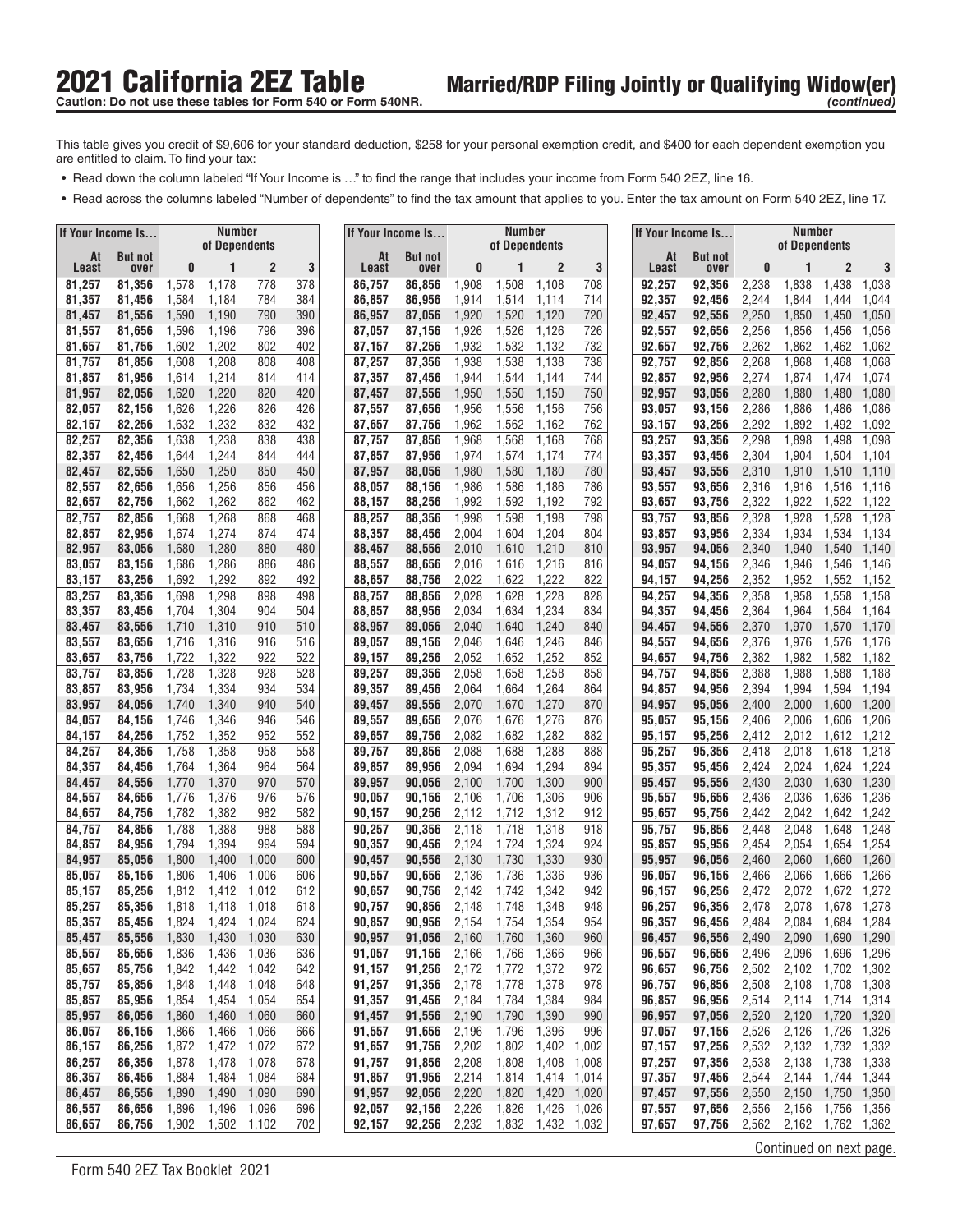- **•** Read down the column labeled "If Your Income is ..." to find the range that includes your income from Form 540 2EZ, line 16.
- **•** Read across the columns labeled "Number of dependents" to find the tax amount that applies to you. Enter the tax amount on Form 540 2EZ, line 17.

|                                    | If Your Income Is                  |                | <b>Number</b><br>of Dependents |                                  |                |                    | If Your Income Is                        |                | <b>Number</b><br>of Dependents |                   |                            |                    | If Your Income Is                    |                | <b>Number</b><br>of Dependents |                            |                |
|------------------------------------|------------------------------------|----------------|--------------------------------|----------------------------------|----------------|--------------------|------------------------------------------|----------------|--------------------------------|-------------------|----------------------------|--------------------|--------------------------------------|----------------|--------------------------------|----------------------------|----------------|
| At<br><b>Least</b>                 | <b>But not</b><br>over             | 0              |                                | 2                                | 3              | At<br><b>Least</b> | <b>But not</b><br>over                   | 0              | 1                              | $\overline{2}$    | 3                          | At<br>Least        | <b>But not</b><br>over               | 0              |                                | $\overline{2}$             | 3              |
| 97,757                             | 97,856                             | 2,568          | 2,168                          | 1,768                            | 1,368          | 103,257            | 103,356                                  | 2,898          | 2,498                          | 2,098             | 1,698                      | 108,757            | 108,856                              | 3,274          | 2,874                          | 2,474                      | 2,074          |
| 97,857                             | 97,956                             | 2,574          | 2,174                          | 1,774                            | 1,374          | 103,357            | 103,456                                  | 2,904          | 2,504                          | 2,104             | 1,704                      | 108,857            | 108,956                              | 3,282          | 2,882                          | 2,482                      | 2,082          |
| 97,957                             | 98,056                             | 2,580          | 2,180                          | 1,780                            | 1,380          | 103,457            | 103,556                                  | 2,910          | 2,510                          | 2,110             | 1,710                      | 108.957            | 109,056                              | 3,290          | 2,890                          | 2,490                      | 2,090          |
| 98,057                             | 98,156                             | 2,586          | 2,186                          | 1,786                            | 1,386          | 103,557            | 103,656                                  | 2,916          | 2,516                          | 2,116             | 1,716                      | 109,057            | 109,156                              | 3,298          | 2,898                          | 2,498                      | 2,098          |
| 98,157                             | 98,256                             | 2,592          | 2,192                          | 1,792                            | 1,392          | 103,657            | 103,756                                  | 2,922          | 2,522                          | 2,122             | 1,722                      | 109,157            | 109,256                              | 3,306          | 2,906                          | 2,506                      | 2,106          |
| 98,257                             | 98,356                             | 2,598          | 2,198                          | 1,798                            | 1,398          | 103,757            | 103,856                                  | 2,928          | 2,528                          | 2,128             | 1,728                      | 109,257            | 109,356                              | 3,314          | 2,914                          | 2,514                      | 2,114          |
| 98,357                             | 98,456                             | 2,604          | 2,204                          | 1,804                            | 1,404          | 103,857            | 103,956                                  | 2,934          | 2,534                          | 2,134             | 1,734                      | 109,357            | 109.456                              | 3,322          | 2,922                          | 2,522                      | 2,122          |
| 98,457<br>98,557                   | 98,556<br>98,656                   | 2,610<br>2,616 | 2,210<br>2,216                 | 1,810<br>1,816                   | 1,410<br>1,416 | 103,957<br>104,057 | 104,056<br>104,156                       | 2,940<br>2,946 | 2,540<br>2,546                 | 2,140<br>2,146    | 1,740<br>1,746             | 109,457<br>109.557 | 109,556<br>109.656                   | 3,330<br>3,338 | 2,930<br>2,938                 | 2,530<br>2,538             | 2,130<br>2,138 |
| 98,657                             | 98,756                             | 2,622          | 2,222                          | 1,822                            | 1,422          | 104,157            | 104,256                                  | 2,952          | 2,552                          | 2,152             | 1,752                      | 109,657            | 109.756                              | 3,346          | 2,946                          | 2,546                      | 2,146          |
| 98,757                             | 98,856                             | 2,628          | 2,228                          | 1,828                            | 1,428          | 104,257            | 104,356                                  | 2,958          | 2,558                          | 2,158             | 1,758                      | 109,757            | 109,856                              | 3,354          | 2,954                          | 2,554                      | 2,154          |
| 98,857                             | 98,956                             | 2,634          | 2,234                          | 1,834                            | 1,434          | 104,357            | 104,456                                  | 2,964          | 2,564                          | 2,164             | 1,764                      |                    | 109,857 109,956                      | 3,362          | 2,962                          | 2,562                      | 2,162          |
| 98,957                             | 99,056                             | 2,640          | 2,240                          | 1,840                            | 1,440          | 104,457            | 104,556                                  | 2,970          | 2,570                          | 2,170             | 1,770                      |                    | 109,957 110,056                      | 3,370          | 2,970                          | 2,570                      | 2,170          |
| 99,057                             | 99,156                             | 2,646          | 2,246                          | 1,846                            | 1,446          | 104,557            | 104,656                                  | 2,976          | 2,576                          | 2,176             | 1,776                      | 110,057            | 110,156                              | 3,378          | 2,978                          | 2,578                      | 2,178          |
| 99,157                             | 99,256                             | 2,652          | 2,252                          | 1,852                            | 1,452          | 104,657            | 104,756                                  | 2,982          | 2,582                          | 2,182             | 1,782                      |                    | 110,157 110,256                      | 3,386          | 2,986                          | 2,586                      | 2,186          |
| 99,257                             | 99,356                             | 2,658          | 2,258                          | 1,858                            | 1,458          | 104,757            | 104,856                                  | 2,988          | 2,588                          | 2,188             | 1,788                      | 110,257            | 110,356                              | 3,394          | 2,994                          | 2,594                      | 2,194          |
| 99,357<br>99,457                   | 99,456<br>99,556                   | 2,664<br>2,670 | 2,264<br>2,270                 | 1,864<br>1,870                   | 1,464<br>1,470 | 104,857<br>104,957 | 104,956<br>105,056                       | 2,994<br>3,000 | 2,594<br>2,600                 | 2,194<br>2,200    | 1,794<br>1,800             | 110,357<br>110,457 | 110,456<br>110,556                   | 3,402<br>3,410 | 3,002<br>3,010                 | 2,602<br>2,610             | 2,202<br>2,210 |
| 99,557                             | 99,656                             | 2,676          | 2,276                          | 1,876                            | 1,476          | 105,057            | 105,156                                  | 3,006          | 2,606                          | 2,206             | 1,806                      | 110,557            | 110,656                              | 3,418          | 3,018                          | 2,618                      | 2,218          |
| 99,657                             | 99,756                             | 2,682          | 2,282                          | 1,882                            | 1,482          | 105,157            | 105,256                                  | 3,012          | 2,612                          | 2,212             | 1,812                      | 110.657            | 110,756                              | 3,426          | 3,026                          | 2,626                      | 2,226          |
| 99,757                             | 99,856                             | 2,688          | 2,288                          | 1,888                            | 1,488          | 105.257            | 105,356                                  | 3,018          | 2,618                          | 2,218             | 1,818                      | 110,757            | 110,856                              | 3,434          | 3,034                          | 2,634                      | 2,234          |
| 99,857                             | 99,956                             | 2,694          | 2,294                          | 1,894                            | 1,494          | 105,357            | 105,456                                  | 3,024          | 2,624                          | 2,224             | 1,824                      |                    | 110.857 110.956                      | 3,442          | 3,042                          | 2,642                      | 2,242          |
| 99,957                             | 100,056                            | 2,700          | 2,300                          | 1,900                            | 1,500          | 105,457            | 105,556                                  | 3,030          | 2,630                          | 2,230             | 1,830                      |                    | 110.957 111.056                      | 3,450          | 3,050                          | 2,650                      | 2,250          |
| 100,057                            | 100,156                            | 2,706          | 2,306                          | 1,906                            | 1,506          | 105.557            | 105,656                                  | 3,036          | 2,636                          | 2,236             | 1,836                      |                    | 111,057 111,156                      | 3,458          | 3,058                          | 2,658                      | 2,258          |
| 100,157                            | 100,256                            | 2,712          | 2,312                          | 1,912                            | 1,512          | 105,657            | 105,756                                  | 3,042          | 2,642                          | 2,242             | 1,842                      | 111,157            | 111,256                              | 3,466          | 3,066                          | 2,666                      | 2,266          |
| 100,257                            | 100,356                            | 2,718          | 2,318                          | 1,918                            | 1,518          | 105,757            | 105,856                                  | 3,048          | 2,648                          | 2,248             | 1,848                      | 111,257            | 111,356                              | 3,474          | 3,074                          | 2,674                      | 2,274          |
| 100,357<br>100,457                 | 100,456<br>100,556                 | 2,724<br>2,730 | 2,324<br>2,330                 | 1,924<br>1,930                   | 1,524<br>1,530 | 105,857<br>105,957 | 105,956<br>106,056                       | 3,054<br>3,060 | 2,654<br>2,660                 | 2,254<br>2,260    | 1,854<br>1,860             | 111,357            | 111,456<br>111,457 111,556           | 3,482<br>3,490 | 3,082<br>3,090                 | 2,682<br>2,690             | 2,282<br>2,290 |
| 100,557                            | 100,656                            | 2,736          | 2,336                          | 1,936                            | 1,536          | 106,057            | 106,156                                  | 3,066          | 2,666                          | 2,266             | 1,866                      | 111,557            | 111,656                              | 3,498          | 3,098                          | 2,698                      | 2,298          |
| 100,657                            | 100,756                            | 2,742          | 2,342                          | 1,942                            | 1,542          | 106,157            | 106,256                                  | 3,072          | 2,672                          | 2,272             | 1,872                      |                    | 111,657 111,756                      | 3,506          | 3,106                          | 2,706                      | 2,306          |
| 100,757                            | 100,856                            | 2,748          | 2,348                          | 1,948                            | 1,548          | 106,257            | 106,356                                  | 3,078          | 2,678                          | 2,278             | 1,878                      | 111,757            | 111,856                              | 3,514          | 3,114                          | 2,714                      | 2,314          |
| 100,857                            | 100,956                            | 2,754          | 2,354                          | 1,954                            | 1,554          | 106,357            | 106,456                                  | 3,084          | 2,684                          | 2,284             | 1,884                      | 111,857            | 111,956                              | 3,522          | 3,122                          | 2,722                      | 2,322          |
| 100,957                            | 101,056                            | 2,760          | 2,360                          | 1,960                            | 1,560          | 106,457            | 106,556                                  | 3,090          | 2,690                          | 2,290             | 1,890                      | 111,957            | 112,056                              | 3,530          | 3,130                          | 2,730                      | 2,330          |
| 101,057                            | 101,156                            | 2,766          | 2,366                          | 1,966                            | 1,566          | 106,557            | 106,656                                  | 3,098          | 2,698                          | 2,298             | 1,898                      | 112,057            | 112,156                              | 3,538          | 3,138                          | 2,738                      | 2,338          |
| 101,157                            | 101,256                            | 2,772          | 2,372                          | 1,972                            | 1,572          | 106,657            | 106,756                                  | 3,106          | 2,706                          | 2,306             | 1,906                      | 112,157            | 112,256                              | 3,546          | 3,146                          | 2,746                      | 2,346          |
| 101,257<br>101,357                 | 101,356<br>101.456                 | 2,778<br>2,784 | 2,378<br>2,384                 | 1,978<br>1,984                   | 1,578<br>1,584 | 106,757<br>106,857 | 106,856<br>106,956                       | 3,114<br>3,122 | 2,714<br>2,722                 | 2,314<br>2,322    | 1,914<br>1,922             | 112,257<br>112,357 | 112,356<br>112.456                   | 3,554<br>3,562 | 3,154<br>3,162                 | 2,754<br>2,762             | 2,354<br>2,362 |
| 101,457                            | 101,556                            | 2,790          | 2,390                          | 1,990                            | 1,590          | 106,957            | 107,056                                  | 3,130          | 2,730                          | 2,330             | 1,930                      | 112,457            | 112,556                              | 3,570          | 3,170                          | 2,770                      | 2,370          |
| 101,557                            | 101,656                            | 2,796          | 2,396                          | 1,996                            | 1,596          | 107,057            | 107,156                                  | 3,138          | 2,738                          | 2,338             | 1,938                      | 112,557            | 112,656                              | 3,578          | 3,178                          | 2,778                      | 2,378          |
| 101,657                            | 101,756                            | 2,802          | 2,402                          | 2,002                            | 1,602          | 107,157            | 107,256                                  | 3,146          | 2,746                          | 2,346             | 1,946                      | 112,657            | 112,756                              | 3,586          | 3,186                          | 2,786                      | 2,386          |
| 101,757                            | 101.856                            | 2,808          | 2,408                          | 2,008                            | 1,608          | 107,257            | 107.356                                  | 3,154          | 2,754                          | 2,354             | 1,954                      | 112.757            | 112.856                              | 3,594          | 3,194                          | 2,794                      | 2,394          |
|                                    | 101,857 101,956                    | 2,814          | 2,414                          |                                  | 2,014 1,614    |                    | 107,357 107,456                          | 3,162          | 2,762                          |                   | 2,362 1,962                |                    | 112,857 112,956                      | 3,602          |                                | 3,202 2,802 2,402          |                |
| 101,957 102,056                    |                                    | 2,820          | 2,420                          | 2,020 1,620                      |                |                    | 107,457 107,556                          | 3,170          |                                | 2,770 2,370 1,970 |                            |                    | 112,957 113,056                      | 3,610          |                                | 3,210 2,810 2,410          |                |
| 102,057 102,156<br>102,157 102,256 |                                    | 2,826<br>2,832 | 2,426<br>2,432                 | 2,026<br>2,032 1,632             | 1,626          |                    | 107,557 107,656<br>107,657 107,756       | 3,178<br>3,186 | 2,778<br>2,786                 | 2,378<br>2,386    | 1,978<br>1,986             |                    | 113,057 113,156<br>113,157 113,256   | 3,618<br>3,626 | 3,218<br>3,226                 | 2,818 2,418<br>2,826 2,426 |                |
| 102,257 102,356                    |                                    | 2,838          | 2,438                          | 2,038                            | 1,638          |                    | 107,757 107,856                          | 3,194          | 2,794                          | 2,394 1,994       |                            |                    | 113,257 113,356                      | 3,634          | 3,234                          | 2,834 2,434                |                |
| 102,357 102,456                    |                                    | 2,844          | 2,444                          | 2,044                            | 1,644          |                    | 107,857 107,956                          | 3,202          | 2,802                          | 2,402             | 2,002                      |                    | 113,357 113,456                      | 3,642          | 3,242                          | 2,842 2,442                |                |
| 102,457 102,556                    |                                    | 2,850          | 2,450                          |                                  | 2,050 1,650    |                    | 107,957 108,056                          | 3,210          | 2,810                          |                   | 2,410 2,010                |                    | 113,457 113,556                      | 3,650          | 3,250                          | 2,850 2,450                |                |
|                                    | 102,557 102,656                    | 2,856          | 2,456                          | 2,056                            | 1,656          |                    | 108,057 108,156                          | 3,218          | 2,818                          |                   | 2,418 2,018                |                    | 113,557 113,656                      | 3,658          | 3,258                          | 2,858 2,458                |                |
| 102,657 102,756                    |                                    | 2,862          | 2,462                          | 2,062                            | 1,662          |                    | 108,157 108,256                          | 3,226          | 2,826                          | 2,426             | 2,026                      |                    | 113,657 113,756                      | 3,666          | 3,266                          | 2,866 2,466                |                |
| 102,757 102,856                    |                                    | 2,868          | 2,468                          | 2,068                            | 1,668          |                    | 108,257 108,356                          | 3,234          | 2,834                          | 2,434             | 2,034                      |                    | 113,757 113,856                      | 3,674          | 3,274                          | 2,874                      | 2,474          |
|                                    | 102,857 102,956                    | 2,874          | 2,474                          | 2,074 1,674                      |                |                    | 108,357 108,456                          | 3,242          | 2,842                          | 2,442 2,042       |                            |                    | 113,857 113,956                      | 3,682          | 3,282                          | 2,882 2,482                |                |
| 102,957 103,056                    |                                    | 2,880          | 2,480                          | 2,080 1,680                      |                |                    | 108,457 108,556                          | 3,250          | 2,850                          | 2,450 2,050       |                            |                    | 113,957 114,056                      | 3,690          | 3,290                          | 2,890 2,490                |                |
|                                    | 103,057 103,156<br>103,157 103,256 | 2,886<br>2,892 | 2,486                          | 2,086 1,686<br>2,492 2,092 1,692 |                |                    | 108,557 108,656 3,258<br>108,657 108,756 | 3,266          | 2,858<br>2,866                 |                   | 2,458 2,058<br>2,466 2,066 |                    | 114,057 114,156<br>114, 157 114, 256 | 3,698<br>3,706 | 3,298<br>3,306                 | 2,898 2,498<br>2,906 2,506 |                |
|                                    |                                    |                |                                |                                  |                |                    |                                          |                |                                |                   |                            |                    |                                      |                |                                |                            |                |

Continued on next page.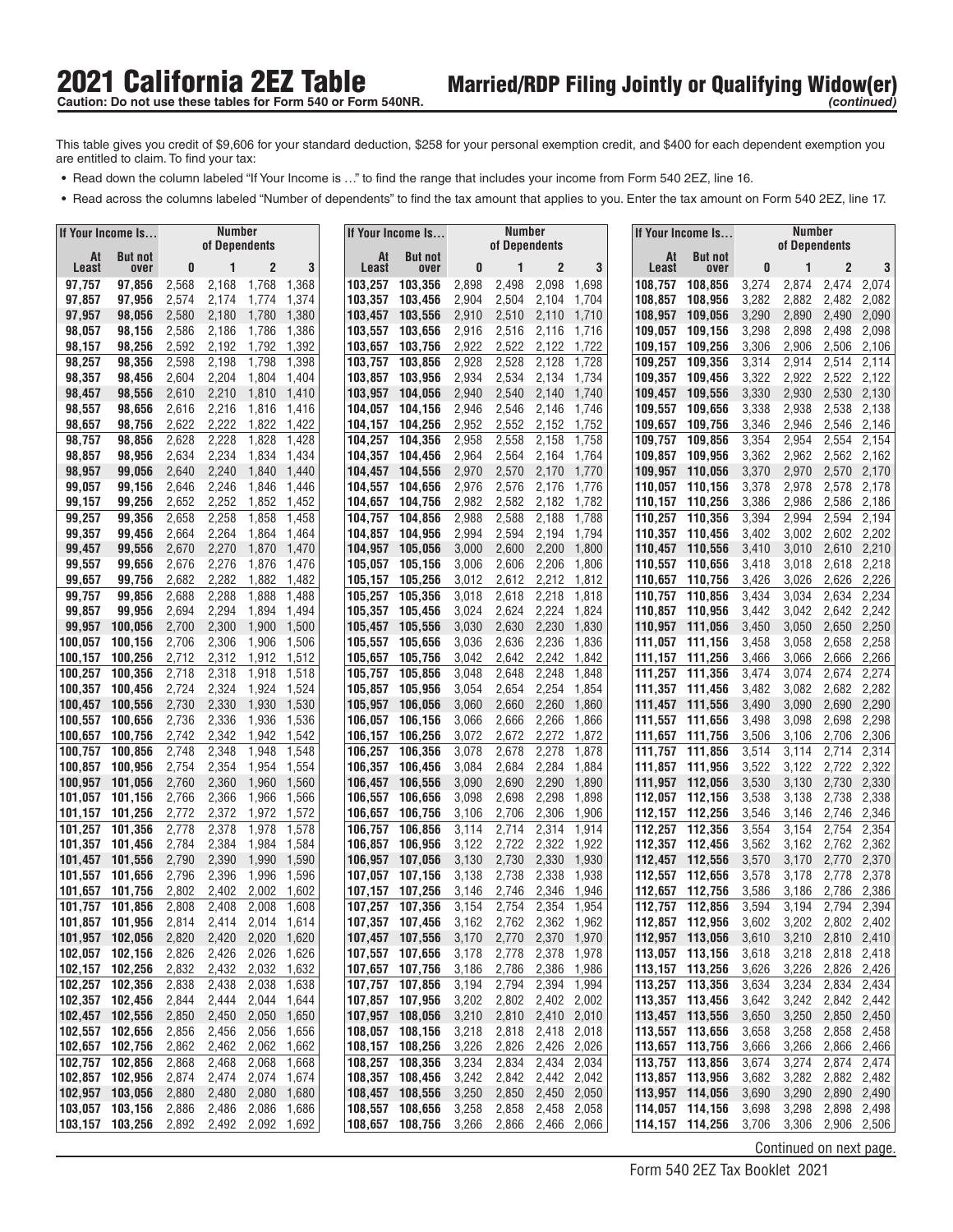- **•** Read down the column labeled "If Your Income is ..." to find the range that includes your income from Form 540 2EZ, line 16.
- **•** Read across the columns labeled "Number of dependents" to find the tax amount that applies to you. Enter the tax amount on Form 540 2EZ, line 17.

|             | If Your Income Is                  |                | Number<br>of Dependents |                      |                |                    | If Your Income Is                  |                | <b>Number</b><br>of Dependents |                |                |                    |    | If Your Income Is                  |                | Number<br>of Dependents |                            |                |
|-------------|------------------------------------|----------------|-------------------------|----------------------|----------------|--------------------|------------------------------------|----------------|--------------------------------|----------------|----------------|--------------------|----|------------------------------------|----------------|-------------------------|----------------------------|----------------|
| At<br>Least | <b>But not</b><br>over             | 0              |                         | $\mathbf{2}$         | 3              | At<br>Least        | <b>But not</b><br>over             | 0              | 1                              | $\overline{c}$ | 3              | Least              | At | <b>But not</b><br>over             | 0              | 1                       | $\overline{2}$             | 3              |
|             | 114,257 114,356                    | 3,714          | 3,314                   | 2,914                | 2,514          | 119,757            | 119,856                            | 4,154          | 3,754                          | 3,354          | 2,954          | 125,257            |    | 125,356                            | 4,594          | 4,194                   | 3,794                      | 3,394          |
| 114,357     | 114,456                            | 3,722          | 3,322                   | 2,922                | 2,522          | 119,857            | 119,956                            | 4,162          | 3,762                          | 3,362          | 2,962          | 125,357            |    | 125,456                            | 4,602          | 4,202                   | 3,802                      | 3,402          |
|             | 114.457 114.556                    | 3,730          | 3,330                   | 2,930                | 2,530          | 119,957            | 120,056                            | 4,170          | 3,770                          | 3,370          | 2,970          | 125,457            |    | 125,556                            | 4,610          | 4,210                   | 3,810                      | 3,410          |
|             | 114,557 114,656                    | 3,738          | 3,338                   | 2,938                | 2,538          | 120,057            | 120.156                            | 4,178          | 3,778                          | 3,378          | 2,978          | 125.557            |    | 125.656                            | 4,618          | 4,218                   | 3,818                      | 3,418          |
|             | 114,657 114,756                    | 3,746          | 3,346                   | 2,946                | 2,546          | 120,157            | 120,256                            | 4,186          | 3,786                          | 3,386          | 2,986          | 125,657            |    | 125,756                            | 4,626          | 4,226                   | 3,826                      | 3,426          |
|             | 114,757 114,856                    | 3,754          | 3,354                   | 2,954                | 2,554          | 120,257            | 120,356                            | 4,194          | 3,794                          | 3,394          | 2,994          | 125,757            |    | 125,856                            | 4,634          | 4,234                   | 3,834                      | 3,434          |
|             | 114,857 114,956<br>114,957 115,056 | 3,762          | 3,362<br>3,370          | 2,962<br>2,970       | 2,562<br>2,570 | 120,357            | 120,456<br>120,556                 | 4,202<br>4,210 | 3,802<br>3,810                 | 3,402<br>3,410 | 3,002<br>3,010 | 125,857<br>125,957 |    | 125,956<br>126.056                 | 4,642<br>4,650 | 4,242<br>4,250          | 3,842<br>3,850             | 3,442<br>3,450 |
|             | 115,057 115,156                    | 3,770<br>3,778 | 3,378                   | 2,978                | 2,578          | 120,457<br>120,557 | 120,656                            | 4,218          | 3,818                          | 3,418          | 3,018          | 126,057            |    | 126,156                            | 4,658          | 4,258                   | 3,858                      | 3,458          |
|             | 115,157 115,256                    | 3,786          | 3,386                   | 2,986                | 2,586          | 120,657            | 120,756                            | 4,226          | 3,826                          | 3,426          | 3,026          | 126,157            |    | 126.256                            | 4,666          | 4,266                   | 3,866                      | 3,466          |
|             | 115.257 115.356                    | 3,794          | 3,394                   | 2,994                | 2,594          | 120,757            | 120,856                            | 4,234          | 3,834                          | 3,434          | 3,034          | 126,257            |    | 126,356                            | 4,674          | 4,274                   | 3,874                      | 3,474          |
|             | 115,357 115,456                    | 3,802          | 3,402                   | 3,002                | 2,602          | 120,857            | 120,956                            | 4,242          | 3,842                          | 3,442          | 3,042          |                    |    | 126,357 126,456                    | 4,682          | 4,282                   | 3,882                      | 3,482          |
|             | 115,457 115,556                    | 3,810          | 3,410                   | 3,010                | 2,610          | 120,957            | 121,056                            | 4,250          | 3,850                          | 3,450          | 3,050          | 126,457            |    | 126,556                            | 4,690          | 4,290                   | 3,890                      | 3,490          |
|             | 115,557 115,656                    | 3,818          | 3,418                   | 3,018                | 2,618          | 121,057            | 121,156                            | 4,258          | 3,858                          | 3,458          | 3,058          | 126,557            |    | 126,656                            | 4,698          | 4,298                   | 3,898                      | 3,498          |
| 115,657     | 115,756                            | 3,826          | 3,426                   | 3,026                | 2,626          | 121,157            | 121,256                            | 4,266          | 3,866                          | 3,466          | 3,066          | 126.657            |    | 126,756                            | 4,706          | 4,306                   | 3,906                      | 3,506          |
| 115,757     | 115,856<br>115,857 115,956         | 3,834<br>3,842 | 3,434<br>3,442          | 3,034<br>3,042       | 2,634<br>2,642 | 121,257            | 121,356<br>121,357 121,456         | 4,274<br>4,282 | 3,874<br>3,882                 | 3,474<br>3,482 | 3,074<br>3,082 | 126,757<br>126,857 |    | 126,856<br>126,956                 | 4,714<br>4,722 | 4,314<br>4,322          | 3,914<br>3,922             | 3,514<br>3,522 |
|             | 115.957 116.056                    | 3,850          | 3,450                   | 3,050                | 2,650          | 121,457            | 121,556                            | 4,290          | 3,890                          | 3,490          | 3,090          | 126,957            |    | 127,056                            | 4,730          | 4,330                   | 3,930                      | 3,530          |
| 116,057     | 116,156                            | 3,858          | 3,458                   | 3,058                | 2,658          | 121.557            | 121,656                            | 4,298          | 3,898                          | 3,498          | 3,098          | 127,057            |    | 127,156                            | 4,738          | 4,338                   | 3,938                      | 3,538          |
|             | 116,157 116,256                    | 3,866          | 3,466                   | 3,066                | 2,666          | 121,657            | 121.756                            | 4,306          | 3,906                          | 3,506          | 3,106          | 127,157            |    | 127.256                            | 4,746          | 4,346                   | 3,946                      | 3,546          |
| 116,257     | 116,356                            | 3,874          | 3,474                   | 3,074                | 2,674          | 121,757            | 121,856                            | 4,314          | 3,914                          | 3,514          | 3,114          | 127,257            |    | 127.356                            | 4,754          | 4,354                   | 3,954                      | 3,554          |
|             | 116.357 116.456                    | 3,882          | 3,482                   | 3,082                | 2,682          | 121.857            | 121,956                            | 4,322          | 3,922                          | 3,522          | 3,122          | 127,357            |    | 127,456                            | 4,762          | 4,362                   | 3,962                      | 3,562          |
|             | 116,457 116,556                    | 3,890          | 3,490                   | 3,090                | 2,690          |                    | 121,957 122,056                    | 4,330          | 3,930                          | 3,530          | 3,130          | 127,457            |    | 127,556                            | 4,770          | 4,370                   | 3,970                      | 3,570          |
|             | 116,557 116,656                    | 3,898          | 3,498                   | 3,098                | 2,698          | 122,057            | 122,156                            | 4,338          | 3,938                          | 3,538          | 3,138          |                    |    | 127,557 127,656                    | 4,778          | 4,378                   | 3,978                      | 3,578          |
|             | 116,657 116,756<br>116,757 116,856 | 3,906<br>3,914 | 3,506<br>3,514          | 3,106<br>3,114       | 2,706<br>2,714 | 122,157<br>122,257 | 122,256<br>122,356                 | 4,346<br>4,354 | 3,946<br>3,954                 | 3,546<br>3,554 | 3,146<br>3,154 | 127,657<br>127,757 |    | 127,756<br>127,856                 | 4,786<br>4,794 | 4,386<br>4,394          | 3,986<br>3,994             | 3,586<br>3,594 |
|             | 116,857 116,956                    | 3,922          | 3,522                   | 3,122                | 2,722          | 122,357            | 122,456                            | 4,362          | 3,962                          | 3,562          | 3,162          |                    |    | 127,857 127,956                    | 4,802          | 4,402                   | 4,002                      | 3,602          |
|             | 116,957 117,056                    | 3,930          | 3,530                   | 3,130                | 2,730          | 122,457            | 122,556                            | 4,370          | 3,970                          | 3,570          | 3,170          | 127,957            |    | 128,056                            | 4,810          | 4,410                   | 4,010                      | 3,610          |
|             | 117,057 117,156                    | 3,938          | 3,538                   | 3,138                | 2,738          | 122,557            | 122,656                            | 4,378          | 3,978                          | 3,578          | 3,178          | 128,057            |    | 128,156                            | 4,818          | 4,418                   | 4,018                      | 3,618          |
|             | 117,157 117,256                    | 3,946          | 3,546                   | 3,146                | 2,746          | 122,657            | 122,756                            | 4,386          | 3,986                          | 3,586          | 3,186          | 128,157            |    | 128,256                            | 4,826          | 4,426                   | 4,026                      | 3,626          |
| 117,257     | 117,356                            | 3,954          | 3,554                   | 3,154                | 2,754          | 122,757            | 122,856                            | 4,394          | 3,994                          | 3,594          | 3,194          | 128,257            |    | 128,356                            | 4,834          | 4,434                   | 4,034                      | 3,634          |
|             | 117,357 117,456                    | 3,962          | 3,562                   | 3,162                | 2,762          | 122,857            | 122,956                            | 4,402          | 4,002                          | 3,602          | 3,202          | 128,357            |    | 128,456                            | 4,842          | 4,442                   | 4,042                      | 3,642          |
|             | 117,457 117,556<br>117,557 117,656 | 3,970<br>3,978 | 3,570                   | 3,170<br>3,178       | 2,770<br>2,778 | 122,957<br>123.057 | 123,056<br>123,156                 | 4,410          | 4,010<br>4,018                 | 3,610<br>3,618 | 3,210<br>3,218 | 128,457<br>128.557 |    | 128,556<br>128,656                 | 4,850<br>4,858 | 4,450<br>4,458          | 4,050<br>4,058             | 3,650<br>3,658 |
| 117,657     | 117,756                            | 3,986          | 3,578<br>3,586          | 3,186                | 2,786          | 123,157            | 123,256                            | 4,418<br>4,426 | 4,026                          | 3,626          | 3,226          | 128,657            |    | 128,756                            | 4,866          | 4,466                   | 4,066                      | 3,666          |
| 117,757     | 117,856                            | 3,994          | 3,594                   | 3,194                | 2,794          | 123,257            | 123,356                            | 4,434          | 4,034                          | 3,634          | 3,234          | 128,757            |    | 128,856                            | 4,874          | 4,474                   | 4,074                      | 3,674          |
| 117,857     | 117,956                            | 4,002          | 3,602                   | 3,202                | 2,802          | 123.357            | 123,456                            | 4,442          | 4,042                          | 3,642          | 3,242          | 128,857            |    | 128.956                            | 4,882          | 4,482                   | 4,082                      | 3,682          |
| 117,957     | 118,056                            | 4,010          | 3,610                   | 3,210                | 2,810          | 123,457            | 123,556                            | 4,450          | 4,050                          | 3,650          | 3,250          | 128,957            |    | 129,056                            | 4,890          | 4,490                   | 4,090                      | 3,690          |
| 118,057     | 118.156                            | 4,018          | 3,618                   | 3,218                | 2,818          | 123.557            | 123,656                            | 4,458          | 4,058                          | 3,658          | 3,258          |                    |    | 129,057 129,156                    | 4,898          | 4,498                   | 4,098                      | 3,698          |
| 118,157     | 118,256                            | 4.026          | 3,626                   | 3,226                | 2,826          | 123,657            | 123,756                            | 4,466          | 4,066                          | 3,666          | 3,266          | 129.157            |    | 129,256                            | 4,906          | 4,506                   | 4,106                      | 3,706          |
|             | 118.257 118.356                    | 4,034          | 3,634                   | 3,234                | 2,834          | 123,757            | 123,856                            | 4,474          | 4,074                          | 3,674          | 3,274          | 129,257            |    | 129,356                            | 4,914          | 4,514                   | 4,114                      | 3,714          |
|             | 118,357 118,456<br>118,457 118,556 | 4,042<br>4,050 | 3,642<br>3,650          | 3,242 2,842          | 3,250 2,850    |                    | 123,857 123,956<br>123,957 124,056 | 4,482<br>4,490 | 4,082<br>4,090                 | 3,682 3,282    | 3,690 3,290    |                    |    | 129,357 129,456<br>129,457 129,556 | 4,922<br>4,930 | 4,522<br>4,530          | 4,122 3,722<br>4,130 3,730 |                |
|             | 118,557 118,656                    | 4,058          | 3,658                   | 3,258 2,858          |                |                    | 124,057 124,156                    | 4,498          | 4,098                          | 3,698 3,298    |                |                    |    | 129,557 129,656                    | 4,938          | 4,538                   | 4,138                      | 3,738          |
|             | 118,657 118,756                    | 4,066          | 3,666                   | 3,266                | 2,866          |                    | 124,157 124,256                    | 4,506          | 4,106                          |                | 3,706 3,306    |                    |    | 129,657 129,756                    | 4,946          | 4,546                   | 4,146                      | 3,746          |
|             | 118,757 118,856                    | 4,074          | 3,674                   | 3,274 2,874          |                |                    | 124,257 124,356                    | 4,514          | 4,114                          | 3,714 3,314    |                |                    |    | 129,757 129,856                    | 4,954          | 4,554                   | 4,154                      | 3,754          |
|             | 118,857 118,956                    | 4,082          | 3,682                   | 3,282 2,882          |                |                    | 124,357 124,456                    | 4,522          | 4,122                          | 3,722 3,322    |                |                    |    | 129,857 129,956                    | 4,962          | 4,562                   | 4,162 3,762                |                |
|             | 118,957 119,056                    | 4,090          | 3,690                   | 3,290 2,890          |                |                    | 124,457 124,556                    | 4,530          | 4,130                          | 3,730 3,330    |                |                    |    | 129,957 130,056                    | 4,970          | 4,570                   | 4,170                      | 3,770          |
|             | 119,057 119,156                    | 4,098          | 3,698                   | 3,298 2,898          |                |                    | 124,557 124,656                    | 4,538          | 4,138                          | 3,738 3,338    |                |                    |    | 130,057 130,156                    | 4,978          | 4,578                   | 4,178                      | 3,778          |
|             | 119,157 119,256<br>119,257 119,356 | 4,106          | 3,706                   | 3,306 2,906          |                |                    | 124,657 124,756                    | 4,546          | 4,146                          | 3,746 3,346    |                |                    |    | 130,157 130,256                    | 4,986          | 4,586                   | 4,186 3,786                |                |
|             | 119,357 119,456                    | 4,114<br>4,122 | 3,714<br>3,722          | 3,314<br>3,322 2,922 | 2,914          |                    | 124,757 124,856<br>124,857 124,956 | 4,554<br>4,562 | 4,154<br>4,162                 | 3,762 3,362    | 3,754 3,354    |                    |    | 130,257 130,356<br>130,357 130,456 | 4,994<br>5,002 | 4,594<br>4,602          | 4,194<br>4,202 3,802       | 3,794          |
|             | 119,457 119,556                    | 4,130          | 3,730                   | 3,330 2,930          |                |                    | 124,957 125,056                    | 4,570          | 4,170                          | 3,770 3,370    |                |                    |    | 130,457 130,556                    | 5,010          | 4,610                   | 4,210 3,810                |                |
|             | 119,557 119,656                    | 4,138          | 3,738                   | 3,338 2,938          |                |                    | 125,057 125,156                    | 4,578          | 4,178                          | 3,778 3,378    |                |                    |    | 130,557 130,656                    | 5,018          |                         | 4,618 4,218 3,818          |                |
|             | 119,657 119,756                    | 4,146          |                         | 3,746 3,346 2,946    |                |                    | 125,157 125,256                    | 4,586          | 4,186                          |                | 3,786 3,386    |                    |    | 130,657 130,756                    | 5,026          | 4,626                   | 4,226 3,826                |                |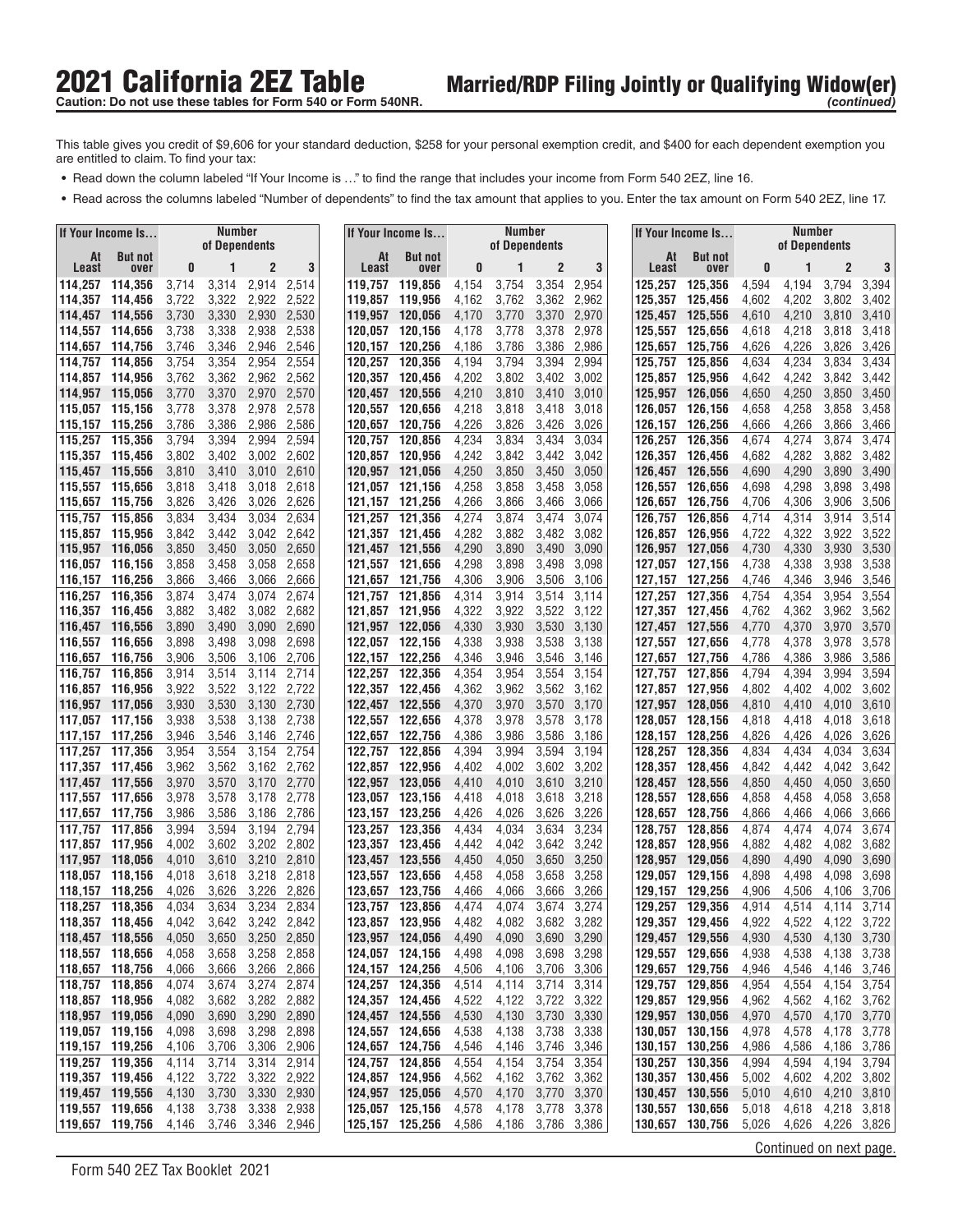- **•** Read down the column labeled "If Your Income is ..." to find the range that includes your income from Form 540 2EZ, line 16.
- **•** Read across the columns labeled "Number of dependents" to find the tax amount that applies to you. Enter the tax amount on Form 540 2EZ, line 17.

|                    | If Your Income Is                  |                | Number<br>of Dependents |                   |                |                    | If Your Income Is                  |                | Number<br>of Dependents |                            |                |                    | If Your Income Is                  |                | Number<br>of Dependents |                   |                |
|--------------------|------------------------------------|----------------|-------------------------|-------------------|----------------|--------------------|------------------------------------|----------------|-------------------------|----------------------------|----------------|--------------------|------------------------------------|----------------|-------------------------|-------------------|----------------|
| At<br><b>Least</b> | <b>But not</b><br>over             | 0              |                         | $\overline{c}$    | 3              | Least              | At<br><b>But not</b><br>over       | 0              | 1                       | $\overline{c}$             | 3              | At<br>Least        | <b>But not</b><br>over             | 0              | 1                       | $\overline{2}$    | 3              |
| 130,757            | 130,856                            | 5,034          | 4,634                   | 4,234             | 3,834          | 136,257            | 136,356                            | 5,530          | 5,130                   | 4,730                      | 4,330          | 141,757            | 141,856                            | 6,041          | 5,641                   | 5,241             | 4,841          |
| 130,857            | 130.956                            | 5,042          | 4,642                   | 4,242             | 3,842          | 136,357            | 136,456                            | 5,539          | 5,139                   | 4,739                      | 4,339          | 141,857            | 141,956                            | 6,050          | 5,650                   | 5,250             | 4,850          |
| 130,957            | 131,056                            | 5,050          | 4,650                   | 4,250             | 3,850          | 136,457            | 136,556                            | 5,548          | 5,148                   | 4,748                      | 4,348          |                    | 141,957 142,056                    | 6,060          | 5,660                   | 5,260             | 4,860          |
| 131,057            | 131,156                            | 5,058          | 4,658                   | 4,258             | 3,858          | 136,557            | 136,656                            | 5,558          | 5,158                   | 4,758                      | 4,358          | 142,057            | 142,156                            | 6,069          | 5,669                   | 5,269             | 4,869          |
| 131,157            | 131,256                            | 5,066          | 4,666                   | 4,266             | 3,866          | 136,657            | 136,756                            | 5,567          | 5,167                   | 4,767                      | 4,367          | 142,157            | 142,256                            | 6,078          | 5,678                   | 5,278             | 4,878          |
| 131,257            | 131,356                            | 5,074          | 4,674                   | 4,274             | 3,874          | 136,757            | 136,856                            | 5,576          | 5,176                   | 4,776                      | 4,376          | 142,257            | 142,356                            | 6,088          | 5,688                   | 5,288             | 4,888          |
| 131,357            | 131,456                            | 5,082          | 4,682                   | 4,282             | 3,882          | 136.857            | 136,956                            | 5,585          | 5,185                   | 4,785                      | 4,385          |                    | 142,357 142,456                    | 6,097          | 5,697                   | 5,297             | 4,897          |
| 131,457 131,556    |                                    | 5,090          | 4,690                   | 4,290             | 3,890          | 136,957            | 137,056                            | 5,595          | 5,195                   | 4,795                      | 4,395          | 142,457            | 142,556                            | 6,106          | 5,706                   | 5,306             | 4,906          |
| 131,557<br>131,657 | 131,656<br>131,756                 | 5,098<br>5,106 | 4,698<br>4,706          | 4,298<br>4,306    | 3,898<br>3,906 | 137.057<br>137,157 | 137,156<br>137,256                 | 5,604<br>5,613 | 5,204<br>5,213          | 4,804<br>4,813             | 4,404<br>4,413 | 142,657            | 142,557 142,656<br>142,756         | 6,116<br>6,125 | 5,716<br>5,725          | 5,316<br>5,325    | 4,916<br>4,925 |
| 131.757            | 131,856                            | 5,114          | 4,714                   | 4,314             | 3,914          | 137,257            | 137,356                            | 5,623          | 5,223                   | 4,823                      | 4,423          | 142,757            | 142,856                            | 6,134          | 5,734                   | 5,334             | 4,934          |
|                    | 131,857 131,956                    | 5,122          | 4,722                   | 4,322             | 3,922          |                    | 137,357 137,456                    | 5,632          | 5,232                   | 4,832                      | 4,432          |                    | 142,857 142,956                    | 6,143          | 5,743                   | 5,343             | 4,943          |
| 131,957 132,056    |                                    | 5,130          | 4,730                   | 4,330             | 3,930          | 137,457            | 137,556                            | 5,641          | 5,241                   | 4,841                      | 4,441          |                    | 142,957 143,056                    | 6,153          | 5,753                   | 5,353             | 4,953          |
| 132,057            | 132,156                            | 5,139          | 4,739                   | 4,339             | 3,939          | 137,557            | 137,656                            | 5,651          | 5,251                   | 4,851                      | 4,451          | 143,057            | 143,156                            | 6,162          | 5,762                   | 5,362             | 4,962          |
| 132,157            | 132,256                            | 5,148          | 4,748                   | 4,348             | 3,948          | 137,657            | 137,756                            | 5,660          | 5,260                   | 4,860                      | 4,460          |                    | 143,157 143,256                    | 6,171          | 5,771                   | 5,371             | 4,971          |
| 132,257            | 132,356                            | 5,158          | 4,758                   | 4,358             | 3,958          | 137,757            | 137,856                            | 5,669          | 5,269                   | 4,869                      | 4,469          |                    | 143,257 143,356                    | 6,181          | 5,781                   | 5,381             | 4,981          |
| 132,357            | 132,456                            | 5,167          | 4,767                   | 4,367             | 3,967          | 137,857            | 137,956                            | 5,678          | 5,278                   | 4,878                      | 4,478          |                    | 143,357 143,456                    | 6,190          | 5,790                   | 5,390             | 4,990          |
| 132,457            | 132,556                            | 5,176          | 4,776                   | 4,376             | 3,976          | 137,957            | 138,056                            | 5,688          | 5,288                   | 4,888                      | 4,488          | 143,457            | 143,556                            | 6,199          | 5,799                   | 5,399             | 4,999          |
| 132,557            | 132,656                            | 5.186          | 4,786                   | 4,386             | 3,986          | 138.057            | 138,156                            | 5,697          | 5,297                   | 4,897                      | 4,497          | 143.557            | 143,656                            | 6,209          | 5,809                   | 5,409             | 5,009          |
| 132,657            | 132,756                            | 5,195          | 4,795                   | 4,395             | 3,995          | 138,157            | 138,256                            | 5,706          | 5,306                   | 4,906                      | 4,506          | 143,657            | 143,756                            | 6,218          | 5,818                   | 5,418             | 5,018          |
| 132.757<br>132.857 | 132,856                            | 5,204          | 4,804                   | 4,404             | 4,004          | 138,257            | 138,356                            | 5,716          | 5,316                   | 4,916                      | 4,516          | 143,757            | 143,856                            | 6,227          | 5,827                   | 5,427             | 5,027          |
| 132,957            | 132,956<br>133,056                 | 5,213<br>5,223 | 4,813<br>4,823          | 4,413<br>4,423    | 4,013<br>4,023 | 138,357<br>138,457 | 138,456<br>138,556                 | 5,725<br>5,734 | 5,325<br>5,334          | 4,925<br>4,934             | 4,525<br>4,534 | 143.957            | 143.857 143.956<br>144,056         | 6,236<br>6,246 | 5,836<br>5,846          | 5,436<br>5,446    | 5,036<br>5,046 |
| 133,057            | 133,156                            | 5,232          | 4,832                   | 4,432             | 4,032          | 138,557            | 138,656                            | 5,744          | 5,344                   | 4,944                      | 4,544          |                    | 144.057 144.156                    | 6,255          | 5,855                   | 5,455             | 5,055          |
| 133,157            | 133,256                            | 5,241          | 4,841                   | 4,441             | 4,041          | 138,657            | 138,756                            | 5,753          | 5,353                   | 4,953                      | 4,553          | 144,157            | 144,256                            | 6,264          | 5,864                   | 5,464             | 5,064          |
| 133,257            | 133,356                            | 5,251          | 4,851                   | 4,451             | 4,051          | 138,757            | 138,856                            | 5,762          | 5,362                   | 4,962                      | 4,562          | 144,257            | 144,356                            | 6,274          | 5,874                   | 5,474             | 5,074          |
| 133,357            | 133,456                            | 5,260          | 4,860                   | 4,460             | 4,060          | 138,857            | 138,956                            | 5,771          | 5,371                   | 4,971                      | 4,571          |                    | 144,357 144,456                    | 6,283          | 5,883                   | 5,483             | 5,083          |
| 133,457            | 133,556                            | 5,269          | 4,869                   | 4,469             | 4,069          | 138,957            | 139,056                            | 5,781          | 5,381                   | 4,981                      | 4,581          | 144.457            | 144,556                            | 6,292          | 5,892                   | 5,492             | 5,092          |
| 133,557            | 133,656                            | 5,279          | 4,879                   | 4,479             | 4,079          | 139,057            | 139,156                            | 5,790          | 5,390                   | 4,990                      | 4,590          | 144,557            | 144,656                            | 6,302          | 5,902                   | 5,502             | 5,102          |
| 133,657            | 133,756                            | 5,288          | 4,888                   | 4,488             | 4,088          | 139,157            | 139,256                            | 5,799          | 5,399                   | 4,999                      | 4,599          |                    | 144,657 144,756                    | 6,311          | 5,911                   | 5,511             | 5,111          |
| 133,757            | 133,856                            | 5,297          | 4,897                   | 4,497             | 4,097          | 139,257            | 139,356                            | 5,809          | 5,409                   | 5,009                      | 4,609          | 144,757            | 144,856                            | 6,320          | 5,920                   | 5,520             | 5,120          |
| 133,857            | 133,956                            | 5,306          | 4,906                   | 4,506             | 4,106          | 139,357            | 139,456                            | 5,818          | 5,418                   | 5,018                      | 4,618          | 144,857            | 144,956                            | 6,329          | 5,929                   | 5,529             | 5,129          |
| 133,957<br>134,057 | 134,056                            | 5,316<br>5,325 | 4,916<br>4,925          | 4,516<br>4,525    | 4,116<br>4,125 | 139,457<br>139,557 | 139,556<br>139,656                 | 5,827<br>5,837 | 5,427<br>5,437          | 5,027<br>5,037             | 4,627<br>4,637 | 144.957<br>145.057 | 145,056<br>145,156                 | 6,339<br>6,348 | 5,939<br>5,948          | 5,539<br>5,548    | 5,139<br>5,148 |
| 134,157            | 134,156<br>134,256                 | 5,334          | 4,934                   | 4,534             | 4,134          | 139,657            | 139,756                            | 5,846          | 5,446                   | 5,046                      | 4,646          | 145,157            | 145,256                            | 6,357          | 5,957                   | 5,557             | 5,157          |
| 134,257            | 134,356                            | 5,344          | 4,944                   | 4,544             | 4,144          | 139,757            | 139,856                            | 5,855          | 5,455                   | 5,055                      | 4,655          | 145.257            | 145,356                            | 6,367          | 5,967                   | 5,567             | 5,167          |
| 134,357            | 134,456                            | 5,353          | 4,953                   | 4,553             | 4,153          | 139,857            | 139,956                            | 5,864          | 5,464                   | 5,064                      | 4,664          | 145,357            | 145.456                            | 6,376          | 5,976                   | 5,576             | 5,176          |
| 134,457            | 134,556                            | 5,362          | 4,962                   | 4,562             | 4,162          | 139,957            | 140.056                            | 5,874          | 5,474                   | 5,074                      | 4,674          | 145.457            | 145.556                            | 6,385          | 5,985                   | 5,585             | 5,185          |
| 134,557            | 134,656                            | 5,372          | 4,972                   | 4,572             | 4,172          | 140,057            | 140.156                            | 5,883          | 5,483                   | 5,083                      | 4,683          | 145.557            | 145,656                            | 6,395          | 5,995                   | 5,595             | 5,195          |
| 134,657            | 134,756                            | 5,381          | 4,981                   | 4,581             | 4,181          | 140,157            | 140,256                            | 5,892          | 5,492                   | 5,092                      | 4,692          | 145.657            | 145,756                            | 6,404          | 6,004                   | 5,604             | 5,204          |
| 134,757            | 134,856                            | 5,390          | 4,990                   | 4,590             | 4,190          | 140,257            | 140,356                            | 5,902          | 5,502                   | 5,102                      | 4.702          | 145,757            | 145,856                            | 6,413          | 6,013                   | 5,613             | 5,213          |
|                    | 134,857 134,956                    | 5,399          | 4,999                   | 4,599             | 4,199          |                    | 140,357 140,456                    | 5,911          | 5,511                   | 5,111 4,711                |                |                    | 145,857 145,956                    | 6,422          |                         | 6,022 5,622 5,222 |                |
|                    | 134,957 135,056                    | 5,409          | 5,009                   |                   | 4,609 4,209    |                    | 140,457 140,556                    | 5,920          | 5,520                   | 5,120 4,720                |                |                    | 145,957 146,056                    | 6,432          |                         | 6,032 5,632 5,232 |                |
|                    | 135,057 135,156<br>135,157 135,256 | 5,418<br>5,427 | 5,018<br>5,027          | 4,618<br>4,627    | 4,218<br>4,227 |                    | 140,557 140,656<br>140,657 140,756 | 5,930<br>5,939 | 5,530<br>5,539          | 5,130 4,730<br>5,139 4,739 |                |                    | 146,057 146,156<br>146,157 146,256 | 6,441<br>6,450 | 6,041<br>6,050          | 5,641<br>5,650    | 5,241<br>5,250 |
| 135,257 135,356    |                                    | 5,437          | 5,037                   | 4,637             | 4,237          |                    | 140,757 140,856                    | 5,948          | 5,548                   | 5,148 4,748                |                |                    | 146,257 146,356                    | 6,460          | 6,060                   | 5,660 5,260       |                |
|                    | 135,357 135,456                    | 5,446          | 5,046                   | 4,646             | 4,246          |                    | 140,857 140,956                    | 5,957          | 5,557                   | 5,157 4,757                |                |                    | 146,357 146,456                    | 6,469          | 6,069                   | 5,669             | 5,269          |
|                    | 135,457 135,556                    | 5,455          | 5,055                   | 4,655             | 4,255          |                    | 140,957 141,056                    | 5,967          | 5,567                   | 5,167 4,767                |                |                    | 146,457 146,556                    | 6,478          | 6,078                   | 5,678             | 5,278          |
|                    | 135,557 135,656                    | 5,465          | 5,065                   | 4,665 4,265       |                |                    | 141,057 141,156                    | 5,976          | 5,576                   | 5,176 4,776                |                |                    | 146,557 146,656                    | 6,488          | 6,088                   | 5,688 5,288       |                |
|                    | 135,657 135,756                    | 5,474          | 5,074                   | 4,674             | 4,274          |                    | 141,157 141,256                    | 5,985          | 5,585                   | 5,185 4,785                |                |                    | 146,657 146,756                    | 6,497          | 6,097                   | 5,697             | 5,297          |
|                    | 135,757 135,856                    | 5,483          | 5,083                   | 4,683             | 4,283          |                    | 141,257 141,356                    | 5,995          | 5,595                   | 5,195 4,795                |                |                    | 146,757 146,856                    | 6,506          | 6,106                   | 5,706             | 5,306          |
|                    | 135,857 135,956                    | 5,492          | 5,092                   | 4,692 4,292       |                |                    | 141,357 141,456                    | 6,004          | 5,604                   | 5,204 4,804                |                |                    | 146,857 146,956                    | 6,515          | 6,115                   | 5,715 5,315       |                |
|                    | 135,957 136,056                    | 5,502          |                         | 5,102 4,702 4,302 |                |                    | 141,457 141,556                    | 6,013          | 5,613                   | 5,213 4,813                |                |                    | 146,957 147,056                    | 6,525          | 6,125                   | 5,725 5,325       |                |
|                    | 136,057 136,156                    | 5,511          | 5,111                   | 4,711 4,311       |                |                    | 141,557 141,656                    | 6,023          | 5,623                   | 5,223 4,823                |                |                    | 147,057 147,156                    | 6,534          | 6,134                   | 5,734 5,334       |                |
|                    | 136,157 136,256                    | 5,520          |                         | 5,120 4,720 4,320 |                |                    | 141,657 141,756                    | 6,032          |                         | 5,632 5,232 4,832          |                |                    | 147, 157 147, 256                  | 6,543          |                         | 6,143 5,743 5,343 |                |

Continued on next page.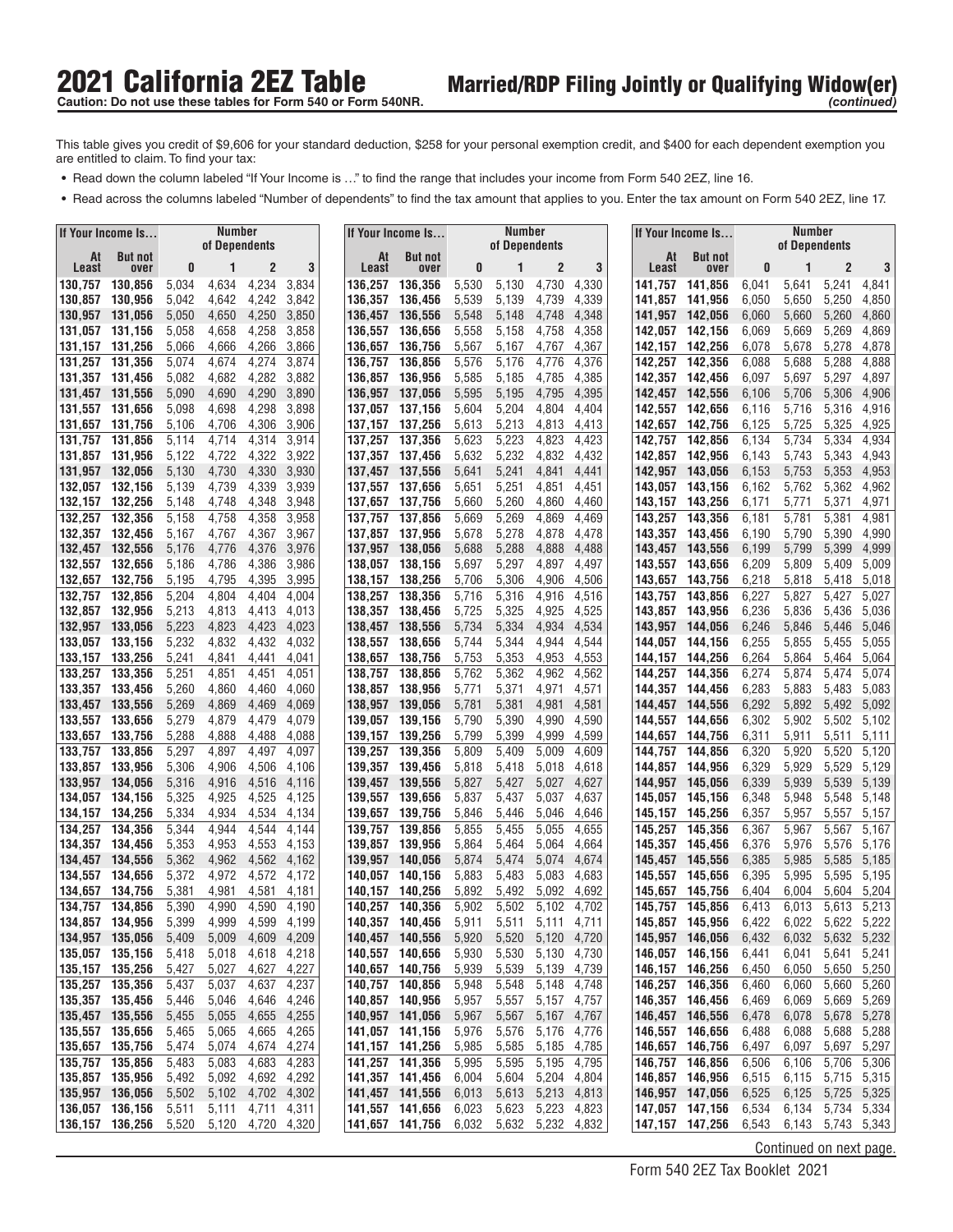- **•** Read down the column labeled "If Your Income is ..." to find the range that includes your income from Form 540 2EZ, line 16.
- **•** Read across the columns labeled "Number of dependents" to find the tax amount that applies to you. Enter the tax amount on Form 540 2EZ, line 17.

|                                    | If Your Income Is  |                | <b>Number</b><br>of Dependents |                |                            |                    | If Your Income Is                  |                | <b>Number</b><br>of Dependents |                |                |                    | If Your Income Is                  |                | <b>Number</b><br>of Dependents |                |                |
|------------------------------------|--------------------|----------------|--------------------------------|----------------|----------------------------|--------------------|------------------------------------|----------------|--------------------------------|----------------|----------------|--------------------|------------------------------------|----------------|--------------------------------|----------------|----------------|
| At<br>Least                        | <b>But not</b>     | 0              | 1                              | 2              | 3                          | At<br>Least        | <b>But not</b>                     | 0              | 1                              | $\overline{c}$ | 3              | At<br>Least        | <b>But not</b>                     | 0              | 1                              | $\overline{2}$ | 3              |
| 147,257                            | over<br>147,356    | 6,553          | 6,153                          | 5,753          | 5,353                      | 152,757            | over<br>152,856                    | 7,064          | 6,664                          | 6,264          | 5,864          | 158,257            | over<br>158,356                    | 7,576          | 7,176                          | 6,776          | 6,376          |
| 147,357                            | 147,456            | 6,562          | 6,162                          | 5,762          | 5,362                      | 152,857            | 152,956                            | 7,073          | 6,673                          | 6,273          | 5,873          | 158,357            | 158.456                            | 7,585          | 7,185                          | 6,785          | 6,385          |
| 147,457                            | 147,556            | 6,571          | 6,171                          | 5,771          | 5,371                      | 152,957            | 153,056                            | 7,083          | 6,683                          | 6,283          | 5,883          | 158.457            | 158.556                            | 7,594          | 7,194                          | 6,794          | 6,394          |
| 147,557                            | 147.656            | 6,581          | 6,181                          | 5,781          | 5,381                      | 153.057            | 153.156                            | 7,092          | 6,692                          | 6,292          | 5,892          | 158,557            | 158.656                            | 7,604          | 7,204                          | 6,804          | 6,404          |
| 147,657                            | 147,756            | 6,590          | 6,190                          | 5,790          | 5,390                      | 153,157            | 153,256                            | 7,101          | 6,701                          | 6,301          | 5,901          | 158,657            | 158,756                            | 7,613          | 7,213                          | 6,813          | 6,413          |
| 147,757<br>147,857                 | 147,856<br>147,956 | 6,599<br>6,608 | 6,199<br>6,208                 | 5,799<br>5,808 | 5,399<br>5,408             | 153,257<br>153,357 | 153,356<br>153,456                 | 7,111<br>7,120 | 6,711<br>6,720                 | 6,311<br>6,320 | 5,911<br>5,920 | 158,757<br>158.857 | 158,856<br>158.956                 | 7,622<br>7,631 | 7,222<br>7,231                 | 6,822<br>6,831 | 6,422<br>6,431 |
| 147,957                            | 148,056            | 6,618          | 6,218                          | 5,818          | 5,418                      | 153,457            | 153,556                            | 7,129          | 6,729                          | 6,329          | 5,929          | 158,957            | 159.056                            | 7,641          | 7,241                          | 6,841          | 6,441          |
| 148,057                            | 148,156            | 6,627          | 6,227                          | 5,827          | 5,427                      | 153,557            | 153,656                            | 7,139          | 6,739                          | 6,339          | 5,939          | 159,057            | 159,156                            | 7,650          | 7,250                          | 6,850          | 6,450          |
| 148,157                            | 148,256            | 6,636          | 6,236                          | 5,836          | 5,436                      | 153,657            | 153,756                            | 7,148          | 6,748                          | 6,348          | 5,948          | 159,157            | 159.256                            | 7,659          | 7,259                          | 6,859          | 6,459          |
| 148.257                            | 148,356            | 6,646          | 6,246                          | 5,846          | 5,446                      | 153,757            | 153,856                            | 7,157          | 6,757                          | 6,357          | 5,957          | 159,257            | 159,356                            | 7,669          | 7,269                          | 6,869          | 6,469          |
| 148,357                            | 148,456            | 6,655          | 6,255                          | 5,855          | 5,455                      | 153,857            | 153,956                            | 7,166          | 6,766                          | 6,366          | 5,966          |                    | 159,357 159,456                    | 7,678          | 7,278                          | 6,878          | 6,478          |
| 148,457<br>148,557                 | 148,556<br>148,656 | 6,664<br>6,674 | 6,264<br>6,274                 | 5,864<br>5,874 | 5,464<br>5,474             | 153,957<br>154,057 | 154,056<br>154,156                 | 7,176<br>7,185 | 6,776<br>6,785                 | 6,376<br>6,385 | 5,976<br>5,985 | 159,457<br>159,557 | 159,556<br>159,656                 | 7,687<br>7,697 | 7,287<br>7,297                 | 6,887<br>6,897 | 6,487<br>6,497 |
| 148,657                            | 148,756            | 6,683          | 6,283                          | 5,883          | 5,483                      | 154,157            | 154,256                            | 7,194          | 6,794                          | 6,394          | 5,994          | 159,657            | 159,756                            | 7,706          | 7,306                          | 6,906          | 6,506          |
| 148,757                            | 148,856            | 6,692          | 6,292                          | 5,892          | 5,492                      | 154,257            | 154,356                            | 7,204          | 6,804                          | 6.404          | 6,004          | 159,757            | 159,856                            | 7,715          | 7,315                          | 6,915          | 6,515          |
| 148,857                            | 148,956            | 6,701          | 6,301                          | 5,901          | 5,501                      | 154,357            | 154,456                            | 7,213          | 6,813                          | 6,413          | 6,013          | 159,857            | 159,956                            | 7,724          | 7,324                          | 6,924          | 6,524          |
| 148,957                            | 149,056            | 6,711          | 6,311                          | 5,911          | 5,511                      | 154,457            | 154.556                            | 7,222          | 6,822                          | 6,422          | 6,022          | 159,957            | 160,056                            | 7,734          | 7,334                          | 6,934          | 6,534          |
| 149,057                            | 149,156            | 6,720          | 6,320                          | 5,920          | 5,520                      | 154,557            | 154,656                            | 7,232          | 6,832                          | 6,432          | 6,032          | 160,057            | 160.156                            | 7,743          | 7,343                          | 6,943          | 6,543          |
| 149,157<br>149.257                 | 149,256            | 6,729          | 6,329                          | 5,929          | 5,529                      | 154,657            | 154,756                            | 7,241          | 6,841                          | 6,441          | 6,041          | 160,157            | 160.256                            | 7,752          | 7,352                          | 6,952          | 6,552          |
| 149,357                            | 149,356<br>149.456 | 6,739<br>6,748 | 6,339<br>6,348                 | 5,939<br>5,948 | 5,539<br>5,548             | 154,757<br>154,857 | 154,856<br>154,956                 | 7,250<br>7,259 | 6,850<br>6,859                 | 6,450<br>6,459 | 6,050<br>6,059 | 160,257<br>160,357 | 160,356<br>160,456                 | 7,762<br>7,771 | 7,362<br>7,371                 | 6,962<br>6,971 | 6,562<br>6,571 |
| 149,457                            | 149,556            | 6,757          | 6,357                          | 5,957          | 5,557                      | 154,957            | 155,056                            | 7,269          | 6,869                          | 6,469          | 6,069          | 160,457            | 160,556                            | 7,780          | 7,380                          | 6,980          | 6,580          |
| 149,557                            | 149,656            | 6,767          | 6,367                          | 5,967          | 5,567                      | 155,057            | 155,156                            | 7,278          | 6,878                          | 6,478          | 6,078          | 160,557            | 160.656                            | 7,790          | 7,390                          | 6,990          | 6,590          |
| 149,657                            | 149,756            | 6,776          | 6,376                          | 5,976          | 5,576                      | 155,157            | 155,256                            | 7,287          | 6,887                          | 6,487          | 6,087          | 160,657            | 160,756                            | 7,799          | 7,399                          | 6,999          | 6,599          |
| 149,757                            | 149,856            | 6,785          | 6,385                          | 5,985          | 5,585                      | 155,257            | 155,356                            | 7,297          | 6,897                          | 6,497          | 6,097          | 160,757            | 160,856                            | 7,808          | 7,408                          | 7,008          | 6,608          |
| 149,857                            | 149,956            | 6,794          | 6,394                          | 5,994          | 5,594                      | 155,357            | 155,456                            | 7,306          | 6,906                          | 6,506          | 6,106          | 160,857            | 160,956                            | 7,817          | 7,417                          | 7,017          | 6,617          |
| 149,957<br>150,057                 | 150,056<br>150,156 | 6,804<br>6,813 | 6,404<br>6,413                 | 6,004<br>6,013 | 5,604<br>5,613             | 155,457<br>155,557 | 155,556<br>155,656                 | 7,315<br>7,325 | 6,915<br>6,925                 | 6,515<br>6,525 | 6,115<br>6,125 | 160,957<br>161,057 | 161,056<br>161,156                 | 7,827<br>7,836 | 7,427<br>7,436                 | 7,027<br>7,036 | 6,627<br>6,636 |
| 150,157                            | 150,256            | 6,822          | 6,422                          | 6,022          | 5,622                      | 155,657            | 155,756                            | 7,334          | 6,934                          | 6,534          | 6,134          | 161,157            | 161,256                            | 7,845          | 7,445                          | 7,045          | 6,645          |
| 150,257                            | 150,356            | 6,832          | 6,432                          | 6,032          | 5,632                      | 155,757            | 155,856                            | 7,343          | 6,943                          | 6,543          | 6,143          | 161,257            | 161,356                            | 7,855          | 7,455                          | 7,055          | 6,655          |
| 150,357                            | 150,456            | 6,841          | 6,441                          | 6,041          | 5,641                      | 155,857            | 155,956                            | 7,352          | 6,952                          | 6,552          | 6,152          | 161,357            | 161,456                            | 7,864          | 7,464                          | 7,064          | 6,664          |
| 150,457                            | 150,556            | 6,850          | 6,450                          | 6,050          | 5,650                      | 155,957            | 156,056                            | 7,362          | 6,962                          | 6,562          | 6,162          | 161,457            | 161,556                            | 7,873          | 7,473                          | 7,073          | 6,673          |
| 150,557<br>150,657                 | 150,656<br>150,756 | 6,860<br>6,869 | 6,460<br>6,469                 | 6,060<br>6,069 | 5,660<br>5,669             | 156,057<br>156,157 | 156,156<br>156,256                 | 7,371<br>7,380 | 6,971<br>6,980                 | 6,571<br>6,580 | 6,171<br>6,180 | 161,557<br>161,657 | 161,656<br>161,756                 | 7,883<br>7,892 | 7,483<br>7,492                 | 7,083<br>7,092 | 6,683<br>6,692 |
| 150,757                            | 150,856            | 6,878          | 6,478                          | 6,078          | 5,678                      | 156,257            | 156,356                            | 7,390          | 6,990                          | 6,590          | 6,190          | 161,757            | 161,856                            | 7,901          | 7,501                          | 7,101          | 6,701          |
| 150,857                            | 150,956            | 6,887          | 6,487                          | 6,087          | 5,687                      | 156,357            | 156,456                            | 7,399          | 6,999                          | 6,599          | 6,199          | 161,857            | 161.956                            | 7,910          | 7,510                          | 7,110          | 6,710          |
| 150,957                            | 151,056            | 6,897          | 6,497                          | 6,097          | 5,697                      | 156,457            | 156,556                            | 7,408          | 7,008                          | 6,608          | 6,208          | 161,957            | 162.056                            | 7,920          | 7,520                          | 7,120          | 6,720          |
| 151,057                            | 151,156            | 6,906          | 6,506                          | 6,106          | 5,706                      | 156,557            | 156,656                            | 7,418          | 7,018                          | 6,618          | 6,218          | 162,057            | 162,156                            | 7,929          | 7,529                          | 7,129          | 6,729          |
| 151,157                            | 151,256            | 6,915<br>6,925 | 6,515<br>6,525                 | 6,115<br>6,125 | 5,715<br>5.725             | 156,657            | 156,756<br>156.856                 | 7,427          | 7,027                          | 6,627          | 6,227<br>6,236 | 162,157            | 162,256                            | 7,938          | 7,538<br>7,548                 | 7,138<br>7,148 | 6,738<br>6,748 |
| 151,257<br>151,357 151,456         | 151,356            | 6,934          | 6,534                          |                | 6,134 5,734                | 156,757            | 156,857 156,956                    | 7,436<br>7,445 | 7,036<br>7,045                 | 6,636<br>6,645 | 6,245          | 162,257            | 162,356<br>162,357 162,456         | 7,948<br>7,957 | 7,557                          |                | 7,157 6,757    |
| 151,457 151,556                    |                    | 6,943          | 6,543                          |                | 6,143 5,743                |                    | 156,957 157,056                    | 7,455          | 7,055                          | 6,655          | 6,255          |                    | 162,457 162,556                    | 7,966          | 7,566                          | 7,166          | 6,766          |
| 151,557 151,656                    |                    | 6,953          | 6,553                          |                | 6,153 5,753                |                    | 157,057 157,156                    | 7,464          | 7,064                          | 6,664          | 6,264          |                    | 162,557 162,656                    | 7,976          | 7,576                          | 7,176          | 6,776          |
| 151,657 151,756                    |                    | 6,962          | 6,562                          | 6,162 5,762    |                            |                    | 157, 157 157, 256                  | 7,473          | 7,073                          | 6,673 6,273    |                |                    | 162,657 162,756                    | 7,985          | 7,585                          | 7,185          | 6,785          |
| 151,757 151,856                    |                    | 6,971          | 6,571                          | 6,171          | 5,771                      |                    | 157,257 157,356                    | 7,483          | 7,083                          | 6,683          | 6,283          |                    | 162,757 162,856                    | 7,994          | 7,594                          | 7,194          | 6,794          |
| 151,857 151,956                    |                    | 6,980          | 6,580                          | 6,180          | 5,780                      |                    | 157,357 157,456                    | 7,492          | 7,092                          | 6,692          | 6,292          |                    | 162,857 162,956                    | 8,003          | 7,603                          | 7,203          | 6,803          |
| 151,957 152,056<br>152,057 152,156 |                    | 6,990<br>6,999 | 6,590<br>6,599                 | 6,190<br>6,199 | 5,790<br>5,799             |                    | 157,457 157,556<br>157,557 157,656 | 7,501<br>7,511 | 7,101<br>7,111                 | 6,701<br>6,711 | 6,301<br>6,311 |                    | 162,957 163,056<br>163,057 163,156 | 8,013<br>8,022 | 7,613<br>7,622                 | 7,213<br>7,222 | 6,813<br>6,822 |
| 152,157 152,256                    |                    | 7,008          | 6,608                          | 6,208          | 5,808                      |                    | 157,657 157,756                    | 7,520          | 7,120                          | 6,720          | 6,320          |                    | 163,157 163,256                    | 8,031          | 7,631                          | 7,231          | 6,831          |
| 152,257 152,356                    |                    | 7,018          | 6,618                          | 6,218          | 5,818                      |                    | 157,757 157,856                    | 7,529          | 7,129                          | 6,729          | 6,329          |                    | 163,257 163,356                    | 8,041          | 7,641                          | 7,241          | 6,841          |
| 152,357 152,456                    |                    | 7,027          | 6,627                          | 6,227          | 5,827                      |                    | 157,857 157,956                    | 7,538          | 7,138                          | 6,738          | 6,338          |                    | 163,357 163,456                    | 8,050          | 7,650                          | 7,250          | 6,850          |
| 152,457 152,556                    |                    | 7,036          | 6,636                          |                | 6,236 5,836                |                    | 157,957 158,056                    | 7,548          | 7,148                          | 6,748          | 6,348          |                    | 163,457 163,556                    | 8,059          | 7,659                          | 7,259          | 6,859          |
|                                    |                    |                |                                |                |                            |                    |                                    |                |                                |                |                |                    |                                    |                |                                |                |                |
| 152,657 152,756                    | 152,557 152,656    | 7,046<br>7,055 | 6,646<br>6,655                 |                | 6,246 5,846<br>6,255 5,855 |                    | 158,057 158,156<br>158,157 158,256 | 7,557<br>7,566 | 7,157<br>7,166                 | 6,757 6,357    | 6,766 6,366    |                    | 163,557 163,656<br>163,657 163,756 | 8,069<br>8,078 | 7,669<br>7,678                 | 7,269<br>7,278 | 6,869<br>6,878 |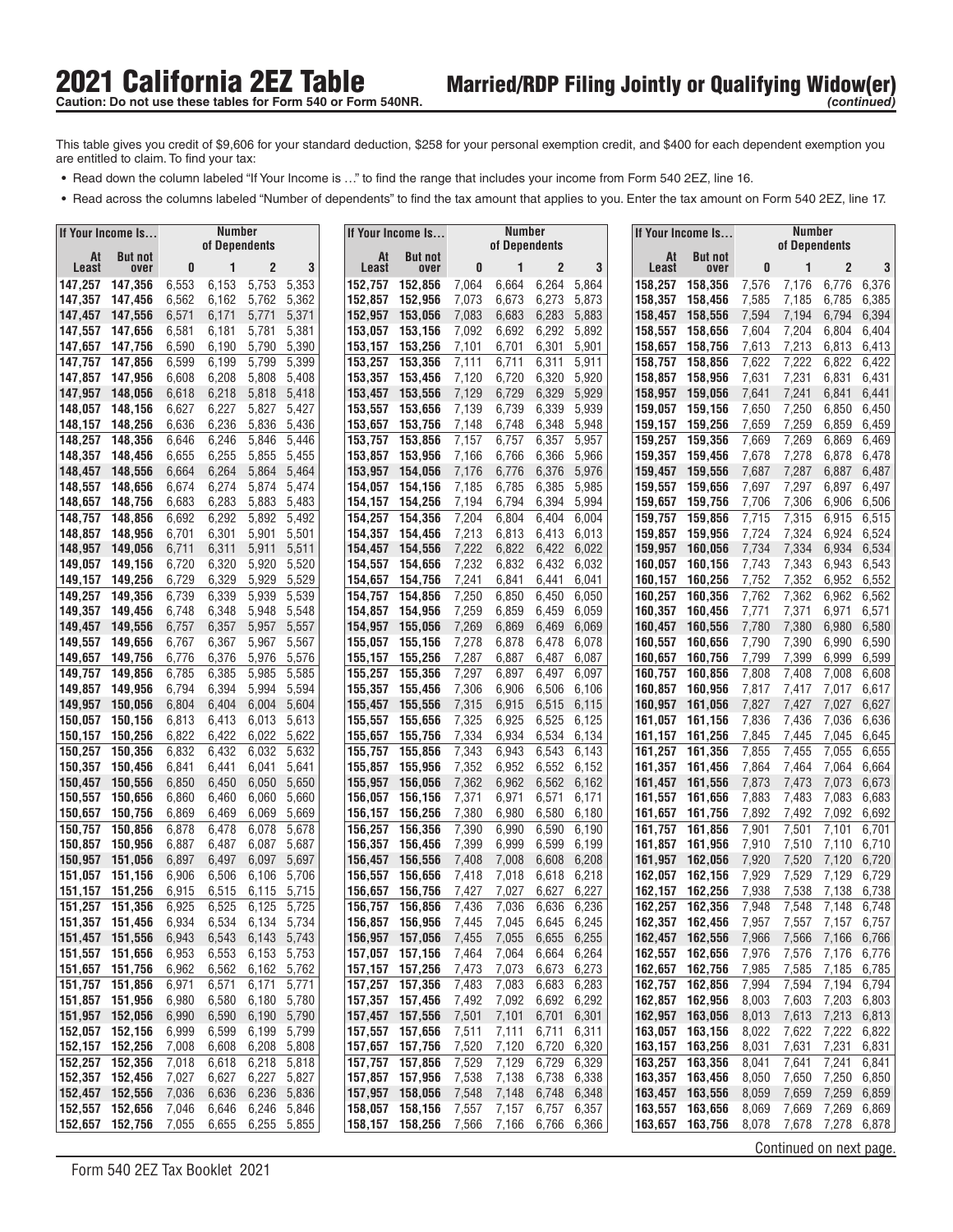- **•** Read down the column labeled "If Your Income is ..." to find the range that includes your income from Form 540 2EZ, line 16.
- **•** Read across the columns labeled "Number of dependents" to find the tax amount that applies to you. Enter the tax amount on Form 540 2EZ, line 17.

|                                    | If Your Income Is      |                | <b>Number</b><br>of Dependents |                      |                |                    | If Your Income Is                        |                | Number<br>of Dependents |                                  |                |             | If Your Income Is                  |                | Number<br>of Dependents |                            |                |
|------------------------------------|------------------------|----------------|--------------------------------|----------------------|----------------|--------------------|------------------------------------------|----------------|-------------------------|----------------------------------|----------------|-------------|------------------------------------|----------------|-------------------------|----------------------------|----------------|
| At<br>Least                        | <b>But not</b><br>over | 0              |                                | 2                    | 3              | Least              | At<br><b>But not</b><br>over             | 0              | 1                       | $\mathbf{2}$                     | 3              | At<br>Least | <b>But not</b><br>over             | 0              |                         | $\overline{2}$             | 3              |
| 163,757                            | 163,856                | 8,087          | 7,687                          | 7,287                | 6,887          | 169,257            | 169,356                                  | 8,599          | 8,199                   | 7,799                            | 7,399          | 174,757     | 174,856                            | 9,110          | 8,710                   | 8,310                      | 7,910          |
| 163.857                            | 163,956                | 8,096          | 7,696                          | 7,296                | 6,896          | 169,357            | 169,456                                  | 8,608          | 8,208                   | 7,808                            | 7,408          |             | 174.857 174.956                    | 9,119          | 8,719                   | 8,319                      | 7,919          |
| 163,957                            | 164,056                | 8,106          | 7,706                          | 7,306                | 6,906          | 169,457            | 169,556                                  | 8,617          | 8,217                   | 7,817                            | 7,417          |             | 174,957 175,056                    | 9,129          | 8,729                   | 8,329                      | 7,929          |
| 164,057                            | 164,156                | 8,115          | 7,715                          | 7,315                | 6,915          | 169,557            | 169,656                                  | 8,627          | 8,227                   | 7,827                            | 7,427          |             | 175.057 175.156                    | 9,138          | 8,738                   | 8,338                      | 7,938          |
| 164,157                            | 164,256                | 8,124          | 7,724                          | 7,324                | 6,924          | 169,657            | 169,756                                  | 8,636          | 8,236                   | 7,836                            | 7,436          | 175,157     | 175,256                            | 9,147          | 8,747                   | 8,347                      | 7,947          |
| 164,257<br>164.357                 | 164,356<br>164,456     | 8,134<br>8,143 | 7,734<br>7,743                 | 7,334<br>7,343       | 6,934<br>6,943 | 169,757<br>169,857 | 169,856<br>169,956                       | 8,645<br>8,654 | 8,245<br>8,254          | 7,845<br>7,854                   | 7,445<br>7,454 |             | 175,257 175,356<br>175,357 175,456 | 9,157<br>9.166 | 8,757<br>8,766          | 8,357<br>8,366             | 7,957<br>7,966 |
| 164,457                            | 164,556                | 8,152          | 7,752                          | 7,352                | 6,952          | 169,957            | 170,056                                  | 8,664          | 8,264                   | 7,864                            | 7,464          |             | 175,457 175,556                    | 9,175          | 8,775                   | 8,375                      | 7,975          |
| 164,557                            | 164,656                | 8,162          | 7,762                          | 7,362                | 6,962          | 170,057            | 170,156                                  | 8,673          | 8,273                   | 7,873                            | 7,473          |             | 175.557 175.656                    | 9,185          | 8,785                   | 8,385                      | 7,985          |
| 164,657                            | 164,756                | 8,171          | 7,771                          | 7,371                | 6,971          | 170,157            | 170,256                                  | 8,682          | 8,282                   | 7,882                            | 7,482          | 175.657     | 175.756                            | 9.194          | 8,794                   | 8,394                      | 7,994          |
| 164,757                            | 164,856                | 8,180          | 7,780                          | 7,380                | 6,980          | 170,257            | 170,356                                  | 8,692          | 8,292                   | 7,892                            | 7,492          |             | 175,757 175,856                    | 9,203          | 8,803                   | 8,403                      | 8,003          |
| 164.857                            | 164,956                | 8,189          | 7,789                          | 7,389                | 6,989          |                    | 170,357 170,456                          | 8,701          | 8,301                   | 7,901                            | 7,501          |             | 175,857 175,956                    | 9,212          | 8,812                   | 8,412                      | 8,012          |
| 164.957                            | 165,056                | 8,199          | 7,799                          | 7,399                | 6,999          | 170,457            | 170,556                                  | 8,710          | 8,310                   | 7,910                            | 7,510          |             | 175,957 176,056                    | 9,222          | 8,822                   | 8,422                      | 8,022          |
| 165.057<br>165,157                 | 165,156<br>165,256     | 8,208<br>8,217 | 7,808<br>7,817                 | 7,408<br>7,417       | 7,008<br>7,017 | 170,557<br>170.657 | 170,656<br>170,756                       | 8,720<br>8,729 | 8,320<br>8,329          | 7,920<br>7,929                   | 7,520<br>7,529 | 176,057     | 176,156<br>176,157 176,256         | 9,231<br>9,240 | 8,831<br>8,840          | 8,431<br>8,440             | 8,031<br>8,040 |
| 165,257                            | 165,356                | 8,227          | 7,827                          | 7,427                | 7,027          | 170,757            | 170,856                                  | 8,738          | 8,338                   | 7,938                            | 7,538          | 176,257     | 176,356                            | 9,250          | 8,850                   | 8,450                      | 8,050          |
| 165,357                            | 165,456                | 8,236          | 7,836                          | 7,436                | 7,036          |                    | 170,857 170,956                          | 8,747          | 8,347                   | 7,947                            | 7,547          |             | 176,357 176,456                    | 9,259          | 8,859                   | 8,459                      | 8,059          |
| 165.457                            | 165,556                | 8,245          | 7,845                          | 7,445                | 7,045          | 170,957            | 171,056                                  | 8,757          | 8,357                   | 7,957                            | 7,557          |             | 176,457 176,556                    | 9,268          | 8,868                   | 8,468                      | 8,068          |
| 165.557                            | 165,656                | 8,255          | 7,855                          | 7,455                | 7,055          | 171,057            | 171.156                                  | 8,766          | 8,366                   | 7,966                            | 7,566          |             | 176.557 176.656                    | 9,278          | 8,878                   | 8,478                      | 8,078          |
| 165.657                            | 165,756                | 8,264          | 7,864                          | 7,464                | 7,064          | 171,157            | 171,256                                  | 8,775          | 8,375                   | 7,975                            | 7,575          | 176,657     | 176,756                            | 9,287          | 8,887                   | 8,487                      | 8,087          |
| 165,757                            | 165,856                | 8,273          | 7,873                          | 7,473                | 7,073          | 171,257            | 171,356                                  | 8,785          | 8,385                   | 7,985                            | 7,585          | 176.757     | 176,856                            | 9,296          | 8,896                   | 8,496                      | 8,096          |
| 165,857<br>165,957                 | 165,956<br>166,056     | 8,282<br>8,292 | 7,882<br>7,892                 | 7,482<br>7,492       | 7,082<br>7,092 | 171,357            | 171,456<br>171,457 171,556               | 8,794<br>8,803 | 8,394<br>8,403          | 7,994<br>8,003                   | 7,594<br>7,603 |             | 176.857 176.956<br>176.957 177.056 | 9,305<br>9,315 | 8,905<br>8,915          | 8,505<br>8,515             | 8,105<br>8,115 |
| 166,057                            | 166,156                | 8,301          | 7,901                          | 7,501                | 7,101          |                    | 171,557 171,656                          | 8,813          | 8,413                   | 8,013                            | 7,613          |             | 177,057 177,156                    | 9,324          | 8,924                   | 8,524                      | 8,124          |
| 166,157                            | 166,256                | 8,310          | 7,910                          | 7,510                | 7,110          | 171,657            | 171,756                                  | 8,822          | 8,422                   | 8,022                            | 7,622          |             | 177,157 177,256                    | 9,333          | 8,933                   | 8,533                      | 8,133          |
| 166,257                            | 166,356                | 8,320          | 7,920                          | 7,520                | 7,120          | 171,757            | 171,856                                  | 8,831          | 8,431                   | 8,031                            | 7,631          |             | 177,257 177,356                    | 9,343          | 8,943                   | 8,543                      | 8,143          |
| 166,357                            | 166,456                | 8,329          | 7,929                          | 7,529                | 7,129          |                    | 171,857 171,956                          | 8,840          | 8,440                   | 8,040                            | 7,640          |             | 177,357 177,456                    | 9,352          | 8,952                   | 8,552                      | 8,152          |
| 166,457                            | 166,556                | 8,338          | 7,938                          | 7,538                | 7,138          | 171,957            | 172,056                                  | 8,850          | 8,450                   | 8,050                            | 7,650          |             | 177,457 177,556                    | 9,361          | 8,961                   | 8,561                      | 8,161          |
| 166,557                            | 166,656                | 8,348          | 7,948                          | 7,548                | 7,148          | 172,057            | 172,156                                  | 8,859          | 8,459                   | 8,059                            | 7,659          |             | 177,557 177,656                    | 9,371          | 8,971                   | 8,571                      | 8,171          |
| 166.657<br>166,757                 | 166,756<br>166,856     | 8,357<br>8,366 | 7,957<br>7,966                 | 7,557<br>7,566       | 7,157<br>7,166 | 172,157<br>172,257 | 172,256<br>172,356                       | 8,868<br>8,878 | 8,468<br>8,478          | 8,068<br>8,078                   | 7,668<br>7,678 | 177,757     | 177,657 177,756<br>177,856         | 9,380<br>9,389 | 8,980<br>8,989          | 8,580<br>8,589             | 8,180<br>8,189 |
| 166,857                            | 166,956                | 8,375          | 7,975                          | 7,575                | 7,175          |                    | 172,357 172,456                          | 8,887          | 8,487                   | 8,087                            | 7,687          |             | 177,857 177,956                    | 9,398          | 8,998                   | 8,598                      | 8,198          |
| 166,957                            | 167,056                | 8,385          | 7,985                          | 7,585                | 7,185          | 172,457            | 172,556                                  | 8,896          | 8,496                   | 8,096                            | 7,696          |             | 177,957 178,056                    | 9,408          | 9,008                   | 8,608                      | 8,208          |
| 167.057                            | 167,156                | 8,394          | 7,994                          | 7,594                | 7,194          | 172,557            | 172,656                                  | 8,906          | 8,506                   | 8,106                            | 7,706          |             | 178,057 178,156                    | 9,417          | 9,017                   | 8,617                      | 8,217          |
| 167,157                            | 167,256                | 8,403          | 8,003                          | 7,603                | 7,203          | 172,657            | 172,756                                  | 8,915          | 8,515                   | 8,115                            | 7,715          |             | 178,157 178,256                    | 9,426          | 9,026                   | 8,626                      | 8,226          |
| 167.257                            | 167,356                | 8,413          | 8,013                          | 7,613                | 7,213          | 172,757            | 172,856                                  | 8,924          | 8,524                   | 8,124                            | 7,724          | 178,257     | 178,356                            | 9,436          | 9,036                   | 8,636                      | 8,236          |
| 167,357<br>167,457                 | 167,456<br>167,556     | 8,422<br>8,431 | 8,022<br>8,031                 | 7,622<br>7,631       | 7,222<br>7,231 | 172,857<br>172,957 | 172,956<br>173,056                       | 8,933<br>8,943 | 8,533<br>8,543          | 8,133<br>8,143                   | 7,733<br>7,743 | 178,457     | 178.357 178.456<br>178,556         | 9,445<br>9,454 | 9,045<br>9,054          | 8,645<br>8,654             | 8,245<br>8,254 |
| 167.557                            | 167,656                | 8,441          | 8,041                          | 7,641                | 7,241          | 173,057            | 173,156                                  | 8,952          | 8,552                   | 8,152                            | 7,752          | 178.557     | 178,656                            | 9,464          | 9,064                   | 8,664                      | 8,264          |
| 167,657                            | 167,756                | 8,450          | 8,050                          | 7,650                | 7,250          | 173,157            | 173,256                                  | 8,961          | 8,561                   | 8,161                            | 7,761          | 178.657     | 178,756                            | 9,473          | 9,073                   | 8,673                      | 8,273          |
| 167,757                            | 167,856                | 8,459          | 8,059                          | 7,659                | 7,259          |                    | 173,257 173,356                          | 8,971          | 8,571                   | 8,171                            | 7,771          |             | 178,757 178,856                    | 9,482          | 9,082                   | 8,682                      | 8,282          |
|                                    | 167,857 167,956        | 8,468          | 8,068                          | 7,668                | 7,268          |                    | 173,357 173,456                          | 8,980          | 8,580                   | 8,180 7,780                      |                |             | 178,857 178,956                    | 9,491          | 9,091                   | 8,691 8,291                |                |
|                                    | 167,957 168,056        | 8,478          | 8,078                          | 7,678 7,278          |                |                    | 173,457 173,556                          | 8,989          | 8,589                   |                                  | 8,189 7,789    |             | 178,957 179,056                    | 9,501          | 9,101                   | 8,701 8,301                |                |
|                                    | 168,057 168,156        | 8,487          | 8,087                          |                      | 7,687 7,287    |                    | 173,557 173,656                          | 8,999          | 8,599                   | 8,199                            | 7,799          |             | 179,057 179,156<br>179,157 179,256 | 9,510          | 9,110                   | 8,710                      | 8,310          |
| 168,257 168,356                    | 168,157 168,256        | 8,496<br>8,506 | 8,096<br>8,106                 | 7,696<br>7,706       | 7,296<br>7,306 |                    | 173,657 173,756<br>173,757 173,856       | 9,008<br>9,017 | 8,608<br>8,617          | 8,217 7,817                      | 8,208 7,808    |             | 179,257 179,356                    | 9,519<br>9,529 | 9,119<br>9,129          | 8,719<br>8,729             | 8,319<br>8,329 |
|                                    | 168,357 168,456        | 8,515          | 8,115                          | 7,715                | 7,315          |                    | 173,857 173,956                          | 9,026          | 8,626                   | 8,226                            | 7,826          |             | 179,357 179,456                    | 9,538          | 9,138                   | 8,738 8,338                |                |
|                                    | 168,457 168,556        | 8,524          | 8,124                          | 7,724 7,324          |                |                    | 173,957 174,056                          | 9,036          | 8,636                   |                                  | 8,236 7,836    |             | 179,457 179,556                    | 9,547          | 9,147                   | 8,747                      | 8,347          |
|                                    | 168,557 168,656        | 8,534          |                                | 8,134 7,734 7,334    |                |                    | 174,057 174,156                          | 9,045          | 8,645                   | 8,245 7,845                      |                |             | 179,557 179,656                    | 9,557          | 9,157                   | 8,757 8,357                |                |
| 168,657 168,756                    |                        | 8,543          | 8,143                          | 7,743                | 7,343          |                    | 174,157 174,256                          | 9,054          | 8,654                   | 8,254                            | 7,854          |             | 179,657 179,756                    | 9,566          | 9,166                   | 8,766                      | 8,366          |
| 168,757 168,856                    |                        | 8,552          | 8,152                          | 7,752                | 7,352          |                    | 174,257 174,356                          | 9,064          | 8,664                   | 8,264                            | 7,864          |             | 179,757 179,856                    | 9,575          | 9,175                   | 8,775                      | 8,375          |
|                                    | 168,857 168,956        | 8,561          | 8,161                          | 7,761                | 7,361          |                    | 174,357 174,456                          | 9,073          | 8,673                   | 8,273 7,873                      |                |             | 179,857 179,956                    | 9,584          | 9,184                   | 8,784 8,384                |                |
| 168,957 169,056<br>169,057 169,156 |                        | 8,571<br>8,580 | 8,171<br>8,180                 | 7,771<br>7,780 7,380 | 7,371          |                    | 174,457 174,556<br>174,557 174,656 9,092 | 9,082          | 8,682                   | 8,282 7,882<br>8,692 8,292 7,892 |                |             | 179,957 180,056<br>180,057 180,156 | 9,594<br>9,603 | 9,194<br>9,203          | 8,794 8,394<br>8,803 8,403 |                |
| 169,157 169,256                    |                        | 8,589          | 8,189                          | 7,789 7,389          |                |                    | 174,657 174,756                          | 9,101          | 8,701                   |                                  | 8,301 7,901    |             | 180,157 180,256                    | 9,612          |                         | 9,212 8,812 8,412          |                |
|                                    |                        |                |                                |                      |                |                    |                                          |                |                         |                                  |                |             |                                    |                |                         |                            |                |

Continued on next page.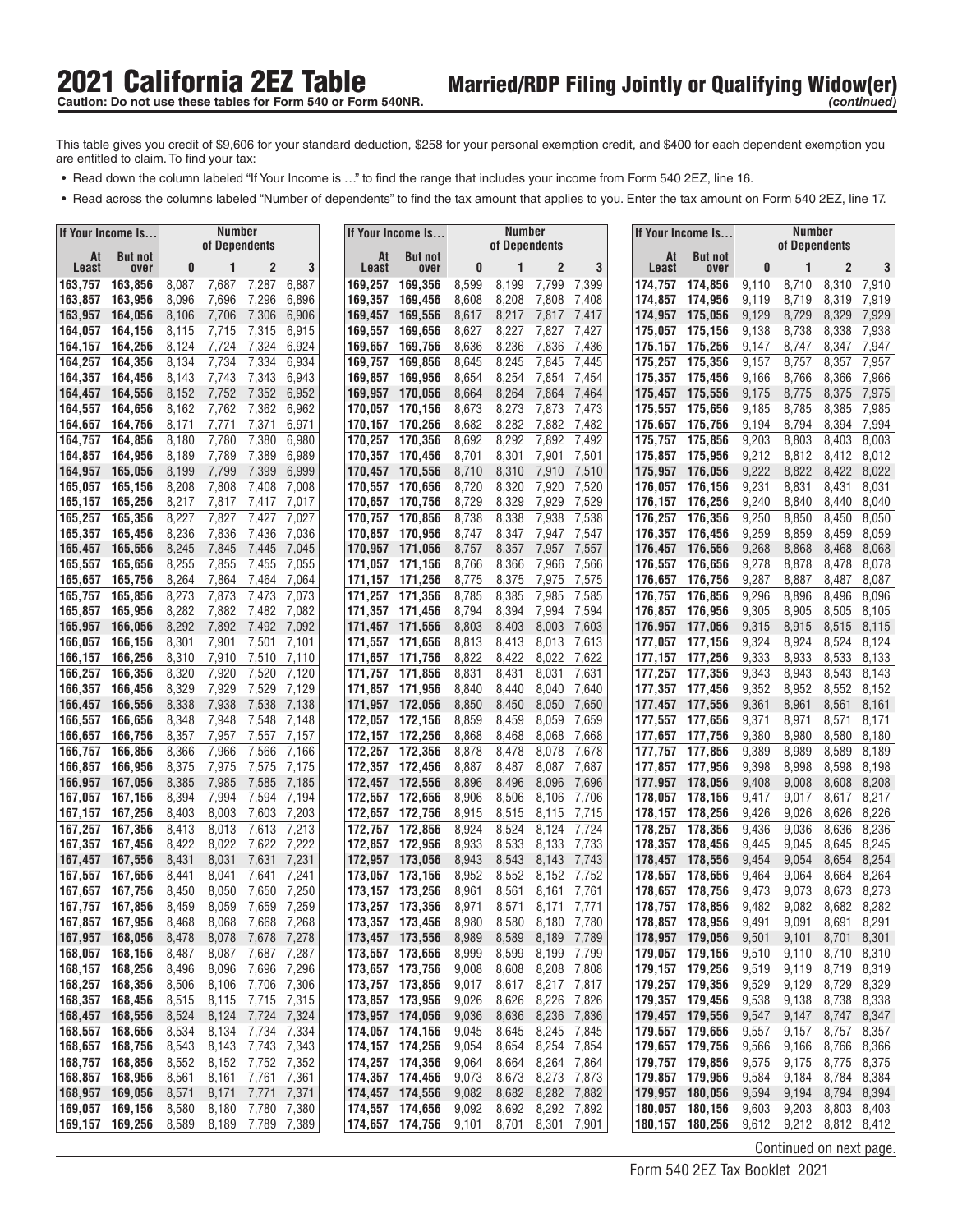- **•** Read down the column labeled "If Your Income is ..." to find the range that includes your income from Form 540 2EZ, line 16.
- **•** Read across the columns labeled "Number of dependents" to find the tax amount that applies to you. Enter the tax amount on Form 540 2EZ, line 17.

| <b>But not</b><br>At<br>At<br><b>But not</b><br>At<br><b>But not</b><br>3<br>$\overline{c}$<br>2<br>$\overline{2}$<br>3<br>0<br>3<br>0<br>1<br>0<br>Least<br>Least<br>1<br>Least<br>over<br>over<br>over<br>8,822<br>9,333<br>10,645 10,245<br>9,845<br>180,356<br>9,622<br>9,222<br>8,422<br>185,856 10,133<br>9,733<br>8,933<br>191,356<br>9,445<br>180,257<br>185,757<br>191.257<br>9,231<br>8,831<br>8,431<br>185,956 10,142<br>9,342<br>8,942<br>191,456 10,654 10,254<br>180,357<br>180,456<br>9,631<br>185,857<br>9,742<br>191,357<br>9,854<br>9,454<br>9,240<br>8,840<br>9,352<br>8,952<br>180,457<br>180,556<br>9,640<br>8,440<br>185,957<br>186,056 10,152<br>9,752<br>191.457<br>191,556 10,663 10,263<br>9,863<br>9,463<br>9,250<br>8,850<br>8,450<br>8,961<br>9,473<br>180,557<br>180,656<br>9,650<br>186,057<br>186,156 10,161<br>9,761<br>9,361<br>191.557<br>191.656 10.673 10.273<br>9,873<br>9,259<br>8,859<br>8,459<br>186,256 10,170<br>9,370<br>8,970<br>9,882<br>9,482<br>180,657<br>180,756<br>9,659<br>186,157<br>9,770<br>191,657<br>191,756 10,682 10,282<br>9,268<br>8,868<br>8,468<br>186,257<br>186,356 10,180<br>9,780<br>9,380<br>8,980<br>191,856 10,691 10,291<br>9,491<br>180,757<br>180,856<br>9,668<br>191.757<br>9,891<br>180,857<br>180,956<br>9,277<br>8,877<br>8,477<br>186,357<br>9,789<br>9,389<br>8,989<br>191,857<br>191,956 10,700 10,300<br>9,900<br>9,500<br>9,677<br>186,456 10,189<br>9,287<br>8,887<br>8,487<br>9,398<br>8,998<br>9,910<br>9,510<br>180,957 181,056<br>9,687<br>186,457<br>186,556 10,198<br>9,798<br>191,957<br>192,056 10,710 10,310<br>9,696<br>9,296<br>8,896<br>9,408<br>192,156 10,719 10,319<br>9,519<br>181,057 181,156<br>8,496<br>186,557<br>186,656 10,208<br>9,808<br>9,008<br>192.057<br>9,919<br>8,505<br>9,528<br>181,256<br>9,705<br>9,305<br>8,905<br>186,657<br>186,756 10,217<br>9,817<br>9,417<br>9,017<br>192,256 10,728 10,328<br>9,928<br>181,157<br>192.157<br>9,315<br>8,515<br>9,538<br>181,257<br>181,356<br>9,715<br>8,915<br>186.856 10.226<br>9,826<br>9,426<br>9,026<br>192.356 10.738 10.338<br>9,938<br>186.757<br>192,257<br>9,724<br>9,324<br>8,924<br>8,524<br>186,956 10,235<br>9,835<br>9,435<br>9,035<br>181,357 181,456<br>186,857<br>192.357<br>192,456 10,747 10,347<br>9,947<br>9,547<br>9,733<br>9,333<br>8,533<br>9,045<br>181,457 181,556<br>8,933<br>186,957<br>187,056 10,245<br>9,845<br>9,445<br>192.457<br>192,556 10,756 10,356<br>9,956<br>9,556<br>9,343<br>8,943<br>8,543<br>9,566<br>181,557<br>181,656<br>9,743<br>187,057<br>187,156 10,254<br>9,854<br>9,454<br>9,054<br>192.557<br>192,656 10,766 10,366<br>9,966<br>9,352<br>8,952<br>8,552<br>9,463<br>192,756 10,775 10,375<br>9,575<br>181,657<br>181,756<br>9,752<br>187,157<br>187,256 10,263<br>9,863<br>9,063<br>192.657<br>9,975<br>9,361<br>8,561<br>9,473<br>9,073<br>10,784 10,384<br>9,984<br>9,584<br>181,757<br>181,856<br>9,761<br>8,961<br>187,257<br>187,356 10,273<br>9,873<br>192,757<br>192,856<br>9,370<br>8,970<br>8,570<br>187,456 10,282<br>9,882<br>9,482<br>9,593<br>181,857 181,956<br>9,770<br>187,357<br>9,082<br>192.857<br>192,956 10,793 10,393<br>9,993<br>182,056<br>9,380<br>8,980<br>8,580<br>9,603<br>181,957<br>9,780<br>187,457<br>187,556 10,291<br>9,891<br>9,491<br>9,091<br>192.957<br>193,056 10,803 10,403 10,003<br>182,057<br>182,156<br>9,789<br>9,389<br>8,989<br>8,589<br>187,656 10,301<br>9,901<br>9,501<br>9,101<br>9,612<br>187,557<br>193.057<br>193,156 10,812 10,412 10,012<br>182,256<br>9,798<br>9,398<br>8,998<br>8,598<br>9,621<br>182,157<br>187,657<br>187,756 10,310<br>9,910<br>9,510<br>9,110<br>193.157<br>193,256 10,821 10,421 10,021<br>182,257<br>182,356<br>9,808<br>9,408<br>9,008<br>8,608<br>187,757<br>187.856 10.319<br>9,919<br>9,519<br>193,257<br>193,356 10,831 10,431 10,031<br>9,631<br>9,119<br>182,357<br>9,017<br>8,617<br>187,956 10,328<br>9,528<br>9,128<br>9,640<br>182,456<br>9,817<br>9,417<br>187,857<br>9,928<br>193.357<br>193,456 10,840 10,440 10,040<br>182,556<br>9,826<br>9,026<br>8,626<br>9,538<br>9,649<br>182,457<br>9,426<br>187,957<br>188,056 10,338<br>9,938<br>9,138<br>193,457<br>193,556 10,849 10,449 10,049<br>9,836<br>9,036<br>8,636<br>182,557<br>182,656<br>9,436<br>188,057<br>188,156 10,347<br>9,947<br>9,547<br>9,147<br>193,656 10,859 10,459 10,059<br>9,659<br>193,557<br>8,645<br>182,657<br>182,756<br>9,845<br>9,445<br>9,045<br>188.157<br>188,256 10,356<br>9,956<br>9,556<br>9,156<br>193,657<br>193,756 10,868 10,468 10,068<br>9,668<br>9,054<br>9,566<br>182,856<br>9,854<br>9,454<br>8,654<br>188,257<br>188,356 10,366<br>9,966<br>9,166<br>193,856 10,877 10,477 10,077<br>9,677<br>182,757<br>193.757<br>182,857<br>182,956<br>9,863<br>9,463<br>9,063<br>188,357<br>9,975<br>193,956 10,886 10,486 10,086<br>9,686<br>8,663<br>188,456 10,375<br>9,575<br>9,175<br>193.857<br>8,673<br>9,584<br>182,957<br>183,056<br>9,873<br>9,473<br>9,073<br>188,457<br>188,556 10,384<br>9,984<br>9,184<br>193,957<br>194,056 10,896 10,496 10,096<br>9,696<br>9,882<br>9,482<br>9,082<br>8,682<br>9,594<br>9,705<br>183,057<br>183,156<br>188,557<br>188,656 10,394<br>9,994<br>9,194<br>194,156 10,905 10,505 10,105<br>194.057<br>9,891<br>9,091<br>9,203<br>183,157<br>183,256<br>9,491<br>8,691<br>188,657<br>188,756 10,403 10,003<br>9,603<br>194.157<br>194,256 10,914 10,514 10,114<br>9,714<br>9,901<br>8,701<br>9,212<br>9,724<br>183,257<br>183,356<br>9,501<br>9,101<br>188,757<br>188,856 10,412 10,012<br>9,612<br>194.257<br>194,356 10,924 10,524 10,124<br>8,710<br>9,621<br>9,221<br>9,733<br>183,357<br>183,456<br>9,910<br>9,510<br>9,110<br>188,857<br>188,956 10,421 10,021<br>194.357<br>194,456 10,933 10,533 10,133<br>8,719<br>9,231<br>9,742<br>183,457<br>183,556<br>9,919<br>9,519<br>9,119<br>188,957<br>189,056 10,431 10,031<br>9,631<br>194,457<br>194,556 10,942 10,542 10,142<br>9,929<br>9,529<br>9,129<br>8,729<br>9,240<br>183,557<br>183,656<br>189,057<br>189,156 10,440 10,040<br>9,640<br>194,557<br>194,656 10,952 10,552 10,152<br>9,752<br>9,938<br>9,538<br>9,138<br>8,738<br>9,249<br>183,657<br>183,756<br>189,157<br>189,256 10,449 10,049<br>9,649<br>194.657<br>194,756 10,961 10,561 10,161<br>9,761<br>183,856<br>9,947<br>9,547<br>9,147<br>8,747<br>189,257<br>189,356 10,459 10,059<br>9,659<br>9,259<br>9,770<br>183,757<br>194.757<br>194,856 10,970 10,570 10,170<br>183,857<br>183,956<br>9,956<br>9,556<br>8,756<br>9,668<br>9,268<br>194,956 10,979 10,579 10,179<br>9,779<br>9,156<br>189.357<br>189,456 10,468 10,068<br>194.857<br>9,566<br>8,766<br>9,677<br>9,277<br>9,789<br>183,957<br>184,056<br>9,966<br>9,166<br>189,457<br>189,556 10,477 10,077<br>194.957<br>195,056 10,989 10,589 10,189<br>8,775<br>9,287<br>9,798<br>184,057<br>184,156<br>9,975<br>9,575<br>9,175<br>189,557<br>189.656 10.487 10.087<br>9,687<br>195.057<br>195,156 10,998 10,598 10,198<br>9,584<br>8,784<br>9,696<br>9,296<br>184,157<br>184,256<br>9,984<br>9,184<br>189,657<br>189,756 10,496 10,096<br>195,256 11,007 10,607 10,207<br>9,807<br>195.157<br>9,594<br>8,794<br>184,257 184,356<br>9,994<br>9,194<br>189.856 10.505 10.105<br>9,705<br>9,305<br><b>195,257 195,356</b> 11,017 10,617 10,217<br>9,817<br>189,757<br>184,357 184,456 10,003<br>9,603 9,203 8,803<br>189,857 189,956 10,514 10,114 9,714 9,314<br>195,357 195,456 11,026 10,626 10,226<br>9,826<br>189,957 190,056 10,524 10,124 9,724 9,324<br>184,457 184,556 10,012<br>9,612 9,212 8,812<br>195,457 195,556 11,035 10,635 10,235<br>9,835<br>9,622 9,222 8,822<br>190,057 190,156 10,533 10,133 9,733 9,333<br>184,557 184,656 10,022<br>195,557 195,656 11,045 10,645 10,245<br>9,845<br>184,657 184,756 10,031<br>9,631<br>9,231<br>8,831<br>190,157 190,256 10,542 10,142 9,742 9,342<br>195,657 195,756 11,054 10,654 10,254 9,854<br>184,757 184,856 10,040<br>9,640<br>9,240 8,840<br>190,257 190,356 10,552 10,152 9,752 9,352<br>195,757 195,856 11,063 10,663 10,263<br>9,863<br>184,857 184,956 10,049<br>9,249 8,849<br>190,357 190,456 10,561 10,161<br>9,761 9,361<br>195,857 195,956 11,072 10,672 10,272<br>9,872<br>9,649<br>184,957 185,056 10,059<br>9,659<br>9,259<br>8,859<br>190,457 190,556 10,570 10,170<br>9,770 9,370<br>195,957 196,056 11,082 10,682 10,282<br>9,882<br>185,057 185,156 10,068<br>9,668<br>9,268 8,868<br>190,557 190,656 10,580 10,180<br>9,780 9,380<br>196,057 196,156 11,091 10,691 10,291<br>9,891<br>9,277 8,877<br>185,157 185,256 10,077<br>9,677<br>190,657 190,756 10,589 10,189<br>9,789 9,389<br>9,900<br>196,157 196,256 11,100 10,700 10,300<br>185,257 185,356 10,087<br>9,287<br>8,887<br>190,757 190,856 10,598 10,198<br>9,798 9,398<br>196,257 196,356 11,110 10,710 10,310<br>9,910<br>9,687<br>185,357 185,456 10,096<br>9,696<br>9,296 8,896<br>190,857 190,956 10,607 10,207<br>9,807 9,407<br>196,357 196,456 11,119 10,719 10,319 9,919<br>9,705 9,305 8,905<br>185,457 185,556 10,105<br>190,957 191,056 10,617 10,217<br>9,817 9,417<br>196,457 196,556 11,128 10,728 10,328 9,928<br>9,715 9,315 8,915<br>185,557 185,656 10,115<br>191,057 191,156 10,626 10,226<br>9,826 9,426<br>196,557 196,656 11,138 10,738 10,338 9,938<br>9,724 9,324 8,924<br>191, 157 191, 256 10, 635 10, 235<br>196,657 196,756 11,147 10,747 10,347 9,947<br>185,657 185,756 10,124<br>9,835 9,435<br>Continued on next page. | If Your Income Is | Number<br>of Dependents |  |  | If Your Income Is | <b>Number</b><br>of Dependents |  | If Your Income Is | Number<br>of Dependents |  |
|------------------------------------------------------------------------------------------------------------------------------------------------------------------------------------------------------------------------------------------------------------------------------------------------------------------------------------------------------------------------------------------------------------------------------------------------------------------------------------------------------------------------------------------------------------------------------------------------------------------------------------------------------------------------------------------------------------------------------------------------------------------------------------------------------------------------------------------------------------------------------------------------------------------------------------------------------------------------------------------------------------------------------------------------------------------------------------------------------------------------------------------------------------------------------------------------------------------------------------------------------------------------------------------------------------------------------------------------------------------------------------------------------------------------------------------------------------------------------------------------------------------------------------------------------------------------------------------------------------------------------------------------------------------------------------------------------------------------------------------------------------------------------------------------------------------------------------------------------------------------------------------------------------------------------------------------------------------------------------------------------------------------------------------------------------------------------------------------------------------------------------------------------------------------------------------------------------------------------------------------------------------------------------------------------------------------------------------------------------------------------------------------------------------------------------------------------------------------------------------------------------------------------------------------------------------------------------------------------------------------------------------------------------------------------------------------------------------------------------------------------------------------------------------------------------------------------------------------------------------------------------------------------------------------------------------------------------------------------------------------------------------------------------------------------------------------------------------------------------------------------------------------------------------------------------------------------------------------------------------------------------------------------------------------------------------------------------------------------------------------------------------------------------------------------------------------------------------------------------------------------------------------------------------------------------------------------------------------------------------------------------------------------------------------------------------------------------------------------------------------------------------------------------------------------------------------------------------------------------------------------------------------------------------------------------------------------------------------------------------------------------------------------------------------------------------------------------------------------------------------------------------------------------------------------------------------------------------------------------------------------------------------------------------------------------------------------------------------------------------------------------------------------------------------------------------------------------------------------------------------------------------------------------------------------------------------------------------------------------------------------------------------------------------------------------------------------------------------------------------------------------------------------------------------------------------------------------------------------------------------------------------------------------------------------------------------------------------------------------------------------------------------------------------------------------------------------------------------------------------------------------------------------------------------------------------------------------------------------------------------------------------------------------------------------------------------------------------------------------------------------------------------------------------------------------------------------------------------------------------------------------------------------------------------------------------------------------------------------------------------------------------------------------------------------------------------------------------------------------------------------------------------------------------------------------------------------------------------------------------------------------------------------------------------------------------------------------------------------------------------------------------------------------------------------------------------------------------------------------------------------------------------------------------------------------------------------------------------------------------------------------------------------------------------------------------------------------------------------------------------------------------------------------------------------------------------------------------------------------------------------------------------------------------------------------------------------------------------------------------------------------------------------------------------------------------------------------------------------------------------------------------------------------------------------------------------------------------------------------------------------------------------------------------------------------------------------------------------------------------------------------------------------------------------------------------------------------------------------------------------------------------------------------------------------------------------------------------------------------------------------------------------------------------------------------------------------------------------------------------------------------------------------------------------------------------------------------------------------------------------------------------------------------------------------------------------------------------------------------------------------------------------------------------------------------------------------------------------------------------------------------------------------------------------------------------------------------------------------------------------------------------------------------------------------------------------------------------------------------------------------------------------------------------------------------------------------------------------------------------------------------------------------------------------------------------------------------------------------------------------------------------------------------------------------------------------------------------------------------------------------------------------------------------------------------------------------------------------------------------------------------------------------------------------------------------------------------------------------------------------------------------------------------------------------------------------------------------------------------------------------------------------------------------------------------------------------------------------------------------------------------------------------------------------------------------------------------------------------------------------------------------------------------------------------------------------------------------------------------------------------------------------------------------------------------------------------------------------------------------------------------------------------------------------------------------------------------------------------------------------------------------------------------------------------------|-------------------|-------------------------|--|--|-------------------|--------------------------------|--|-------------------|-------------------------|--|
|                                                                                                                                                                                                                                                                                                                                                                                                                                                                                                                                                                                                                                                                                                                                                                                                                                                                                                                                                                                                                                                                                                                                                                                                                                                                                                                                                                                                                                                                                                                                                                                                                                                                                                                                                                                                                                                                                                                                                                                                                                                                                                                                                                                                                                                                                                                                                                                                                                                                                                                                                                                                                                                                                                                                                                                                                                                                                                                                                                                                                                                                                                                                                                                                                                                                                                                                                                                                                                                                                                                                                                                                                                                                                                                                                                                                                                                                                                                                                                                                                                                                                                                                                                                                                                                                                                                                                                                                                                                                                                                                                                                                                                                                                                                                                                                                                                                                                                                                                                                                                                                                                                                                                                                                                                                                                                                                                                                                                                                                                                                                                                                                                                                                                                                                                                                                                                                                                                                                                                                                                                                                                                                                                                                                                                                                                                                                                                                                                                                                                                                                                                                                                                                                                                                                                                                                                                                                                                                                                                                                                                                                                                                                                                                                                                                                                                                                                                                                                                                                                                                                                                                                                                                                                                                                                                                                                                                                                                                                                                                                                                                                                                                                                                                                                                                                                                                                                                                                                                                                                                                                                                                                                                                                                                                                                                                                                                                                                                                                                                                                                                                                                                                                                                                                                                                                                                                                                                                                                                    |                   |                         |  |  |                   |                                |  |                   |                         |  |
|                                                                                                                                                                                                                                                                                                                                                                                                                                                                                                                                                                                                                                                                                                                                                                                                                                                                                                                                                                                                                                                                                                                                                                                                                                                                                                                                                                                                                                                                                                                                                                                                                                                                                                                                                                                                                                                                                                                                                                                                                                                                                                                                                                                                                                                                                                                                                                                                                                                                                                                                                                                                                                                                                                                                                                                                                                                                                                                                                                                                                                                                                                                                                                                                                                                                                                                                                                                                                                                                                                                                                                                                                                                                                                                                                                                                                                                                                                                                                                                                                                                                                                                                                                                                                                                                                                                                                                                                                                                                                                                                                                                                                                                                                                                                                                                                                                                                                                                                                                                                                                                                                                                                                                                                                                                                                                                                                                                                                                                                                                                                                                                                                                                                                                                                                                                                                                                                                                                                                                                                                                                                                                                                                                                                                                                                                                                                                                                                                                                                                                                                                                                                                                                                                                                                                                                                                                                                                                                                                                                                                                                                                                                                                                                                                                                                                                                                                                                                                                                                                                                                                                                                                                                                                                                                                                                                                                                                                                                                                                                                                                                                                                                                                                                                                                                                                                                                                                                                                                                                                                                                                                                                                                                                                                                                                                                                                                                                                                                                                                                                                                                                                                                                                                                                                                                                                                                                                                                                                                    |                   |                         |  |  |                   |                                |  |                   |                         |  |
|                                                                                                                                                                                                                                                                                                                                                                                                                                                                                                                                                                                                                                                                                                                                                                                                                                                                                                                                                                                                                                                                                                                                                                                                                                                                                                                                                                                                                                                                                                                                                                                                                                                                                                                                                                                                                                                                                                                                                                                                                                                                                                                                                                                                                                                                                                                                                                                                                                                                                                                                                                                                                                                                                                                                                                                                                                                                                                                                                                                                                                                                                                                                                                                                                                                                                                                                                                                                                                                                                                                                                                                                                                                                                                                                                                                                                                                                                                                                                                                                                                                                                                                                                                                                                                                                                                                                                                                                                                                                                                                                                                                                                                                                                                                                                                                                                                                                                                                                                                                                                                                                                                                                                                                                                                                                                                                                                                                                                                                                                                                                                                                                                                                                                                                                                                                                                                                                                                                                                                                                                                                                                                                                                                                                                                                                                                                                                                                                                                                                                                                                                                                                                                                                                                                                                                                                                                                                                                                                                                                                                                                                                                                                                                                                                                                                                                                                                                                                                                                                                                                                                                                                                                                                                                                                                                                                                                                                                                                                                                                                                                                                                                                                                                                                                                                                                                                                                                                                                                                                                                                                                                                                                                                                                                                                                                                                                                                                                                                                                                                                                                                                                                                                                                                                                                                                                                                                                                                                                                    |                   |                         |  |  |                   |                                |  |                   |                         |  |
|                                                                                                                                                                                                                                                                                                                                                                                                                                                                                                                                                                                                                                                                                                                                                                                                                                                                                                                                                                                                                                                                                                                                                                                                                                                                                                                                                                                                                                                                                                                                                                                                                                                                                                                                                                                                                                                                                                                                                                                                                                                                                                                                                                                                                                                                                                                                                                                                                                                                                                                                                                                                                                                                                                                                                                                                                                                                                                                                                                                                                                                                                                                                                                                                                                                                                                                                                                                                                                                                                                                                                                                                                                                                                                                                                                                                                                                                                                                                                                                                                                                                                                                                                                                                                                                                                                                                                                                                                                                                                                                                                                                                                                                                                                                                                                                                                                                                                                                                                                                                                                                                                                                                                                                                                                                                                                                                                                                                                                                                                                                                                                                                                                                                                                                                                                                                                                                                                                                                                                                                                                                                                                                                                                                                                                                                                                                                                                                                                                                                                                                                                                                                                                                                                                                                                                                                                                                                                                                                                                                                                                                                                                                                                                                                                                                                                                                                                                                                                                                                                                                                                                                                                                                                                                                                                                                                                                                                                                                                                                                                                                                                                                                                                                                                                                                                                                                                                                                                                                                                                                                                                                                                                                                                                                                                                                                                                                                                                                                                                                                                                                                                                                                                                                                                                                                                                                                                                                                                                                    |                   |                         |  |  |                   |                                |  |                   |                         |  |
|                                                                                                                                                                                                                                                                                                                                                                                                                                                                                                                                                                                                                                                                                                                                                                                                                                                                                                                                                                                                                                                                                                                                                                                                                                                                                                                                                                                                                                                                                                                                                                                                                                                                                                                                                                                                                                                                                                                                                                                                                                                                                                                                                                                                                                                                                                                                                                                                                                                                                                                                                                                                                                                                                                                                                                                                                                                                                                                                                                                                                                                                                                                                                                                                                                                                                                                                                                                                                                                                                                                                                                                                                                                                                                                                                                                                                                                                                                                                                                                                                                                                                                                                                                                                                                                                                                                                                                                                                                                                                                                                                                                                                                                                                                                                                                                                                                                                                                                                                                                                                                                                                                                                                                                                                                                                                                                                                                                                                                                                                                                                                                                                                                                                                                                                                                                                                                                                                                                                                                                                                                                                                                                                                                                                                                                                                                                                                                                                                                                                                                                                                                                                                                                                                                                                                                                                                                                                                                                                                                                                                                                                                                                                                                                                                                                                                                                                                                                                                                                                                                                                                                                                                                                                                                                                                                                                                                                                                                                                                                                                                                                                                                                                                                                                                                                                                                                                                                                                                                                                                                                                                                                                                                                                                                                                                                                                                                                                                                                                                                                                                                                                                                                                                                                                                                                                                                                                                                                                                                    |                   |                         |  |  |                   |                                |  |                   |                         |  |
|                                                                                                                                                                                                                                                                                                                                                                                                                                                                                                                                                                                                                                                                                                                                                                                                                                                                                                                                                                                                                                                                                                                                                                                                                                                                                                                                                                                                                                                                                                                                                                                                                                                                                                                                                                                                                                                                                                                                                                                                                                                                                                                                                                                                                                                                                                                                                                                                                                                                                                                                                                                                                                                                                                                                                                                                                                                                                                                                                                                                                                                                                                                                                                                                                                                                                                                                                                                                                                                                                                                                                                                                                                                                                                                                                                                                                                                                                                                                                                                                                                                                                                                                                                                                                                                                                                                                                                                                                                                                                                                                                                                                                                                                                                                                                                                                                                                                                                                                                                                                                                                                                                                                                                                                                                                                                                                                                                                                                                                                                                                                                                                                                                                                                                                                                                                                                                                                                                                                                                                                                                                                                                                                                                                                                                                                                                                                                                                                                                                                                                                                                                                                                                                                                                                                                                                                                                                                                                                                                                                                                                                                                                                                                                                                                                                                                                                                                                                                                                                                                                                                                                                                                                                                                                                                                                                                                                                                                                                                                                                                                                                                                                                                                                                                                                                                                                                                                                                                                                                                                                                                                                                                                                                                                                                                                                                                                                                                                                                                                                                                                                                                                                                                                                                                                                                                                                                                                                                                                                    |                   |                         |  |  |                   |                                |  |                   |                         |  |
|                                                                                                                                                                                                                                                                                                                                                                                                                                                                                                                                                                                                                                                                                                                                                                                                                                                                                                                                                                                                                                                                                                                                                                                                                                                                                                                                                                                                                                                                                                                                                                                                                                                                                                                                                                                                                                                                                                                                                                                                                                                                                                                                                                                                                                                                                                                                                                                                                                                                                                                                                                                                                                                                                                                                                                                                                                                                                                                                                                                                                                                                                                                                                                                                                                                                                                                                                                                                                                                                                                                                                                                                                                                                                                                                                                                                                                                                                                                                                                                                                                                                                                                                                                                                                                                                                                                                                                                                                                                                                                                                                                                                                                                                                                                                                                                                                                                                                                                                                                                                                                                                                                                                                                                                                                                                                                                                                                                                                                                                                                                                                                                                                                                                                                                                                                                                                                                                                                                                                                                                                                                                                                                                                                                                                                                                                                                                                                                                                                                                                                                                                                                                                                                                                                                                                                                                                                                                                                                                                                                                                                                                                                                                                                                                                                                                                                                                                                                                                                                                                                                                                                                                                                                                                                                                                                                                                                                                                                                                                                                                                                                                                                                                                                                                                                                                                                                                                                                                                                                                                                                                                                                                                                                                                                                                                                                                                                                                                                                                                                                                                                                                                                                                                                                                                                                                                                                                                                                                                                    |                   |                         |  |  |                   |                                |  |                   |                         |  |
|                                                                                                                                                                                                                                                                                                                                                                                                                                                                                                                                                                                                                                                                                                                                                                                                                                                                                                                                                                                                                                                                                                                                                                                                                                                                                                                                                                                                                                                                                                                                                                                                                                                                                                                                                                                                                                                                                                                                                                                                                                                                                                                                                                                                                                                                                                                                                                                                                                                                                                                                                                                                                                                                                                                                                                                                                                                                                                                                                                                                                                                                                                                                                                                                                                                                                                                                                                                                                                                                                                                                                                                                                                                                                                                                                                                                                                                                                                                                                                                                                                                                                                                                                                                                                                                                                                                                                                                                                                                                                                                                                                                                                                                                                                                                                                                                                                                                                                                                                                                                                                                                                                                                                                                                                                                                                                                                                                                                                                                                                                                                                                                                                                                                                                                                                                                                                                                                                                                                                                                                                                                                                                                                                                                                                                                                                                                                                                                                                                                                                                                                                                                                                                                                                                                                                                                                                                                                                                                                                                                                                                                                                                                                                                                                                                                                                                                                                                                                                                                                                                                                                                                                                                                                                                                                                                                                                                                                                                                                                                                                                                                                                                                                                                                                                                                                                                                                                                                                                                                                                                                                                                                                                                                                                                                                                                                                                                                                                                                                                                                                                                                                                                                                                                                                                                                                                                                                                                                                                                    |                   |                         |  |  |                   |                                |  |                   |                         |  |
|                                                                                                                                                                                                                                                                                                                                                                                                                                                                                                                                                                                                                                                                                                                                                                                                                                                                                                                                                                                                                                                                                                                                                                                                                                                                                                                                                                                                                                                                                                                                                                                                                                                                                                                                                                                                                                                                                                                                                                                                                                                                                                                                                                                                                                                                                                                                                                                                                                                                                                                                                                                                                                                                                                                                                                                                                                                                                                                                                                                                                                                                                                                                                                                                                                                                                                                                                                                                                                                                                                                                                                                                                                                                                                                                                                                                                                                                                                                                                                                                                                                                                                                                                                                                                                                                                                                                                                                                                                                                                                                                                                                                                                                                                                                                                                                                                                                                                                                                                                                                                                                                                                                                                                                                                                                                                                                                                                                                                                                                                                                                                                                                                                                                                                                                                                                                                                                                                                                                                                                                                                                                                                                                                                                                                                                                                                                                                                                                                                                                                                                                                                                                                                                                                                                                                                                                                                                                                                                                                                                                                                                                                                                                                                                                                                                                                                                                                                                                                                                                                                                                                                                                                                                                                                                                                                                                                                                                                                                                                                                                                                                                                                                                                                                                                                                                                                                                                                                                                                                                                                                                                                                                                                                                                                                                                                                                                                                                                                                                                                                                                                                                                                                                                                                                                                                                                                                                                                                                                                    |                   |                         |  |  |                   |                                |  |                   |                         |  |
|                                                                                                                                                                                                                                                                                                                                                                                                                                                                                                                                                                                                                                                                                                                                                                                                                                                                                                                                                                                                                                                                                                                                                                                                                                                                                                                                                                                                                                                                                                                                                                                                                                                                                                                                                                                                                                                                                                                                                                                                                                                                                                                                                                                                                                                                                                                                                                                                                                                                                                                                                                                                                                                                                                                                                                                                                                                                                                                                                                                                                                                                                                                                                                                                                                                                                                                                                                                                                                                                                                                                                                                                                                                                                                                                                                                                                                                                                                                                                                                                                                                                                                                                                                                                                                                                                                                                                                                                                                                                                                                                                                                                                                                                                                                                                                                                                                                                                                                                                                                                                                                                                                                                                                                                                                                                                                                                                                                                                                                                                                                                                                                                                                                                                                                                                                                                                                                                                                                                                                                                                                                                                                                                                                                                                                                                                                                                                                                                                                                                                                                                                                                                                                                                                                                                                                                                                                                                                                                                                                                                                                                                                                                                                                                                                                                                                                                                                                                                                                                                                                                                                                                                                                                                                                                                                                                                                                                                                                                                                                                                                                                                                                                                                                                                                                                                                                                                                                                                                                                                                                                                                                                                                                                                                                                                                                                                                                                                                                                                                                                                                                                                                                                                                                                                                                                                                                                                                                                                                                    |                   |                         |  |  |                   |                                |  |                   |                         |  |
|                                                                                                                                                                                                                                                                                                                                                                                                                                                                                                                                                                                                                                                                                                                                                                                                                                                                                                                                                                                                                                                                                                                                                                                                                                                                                                                                                                                                                                                                                                                                                                                                                                                                                                                                                                                                                                                                                                                                                                                                                                                                                                                                                                                                                                                                                                                                                                                                                                                                                                                                                                                                                                                                                                                                                                                                                                                                                                                                                                                                                                                                                                                                                                                                                                                                                                                                                                                                                                                                                                                                                                                                                                                                                                                                                                                                                                                                                                                                                                                                                                                                                                                                                                                                                                                                                                                                                                                                                                                                                                                                                                                                                                                                                                                                                                                                                                                                                                                                                                                                                                                                                                                                                                                                                                                                                                                                                                                                                                                                                                                                                                                                                                                                                                                                                                                                                                                                                                                                                                                                                                                                                                                                                                                                                                                                                                                                                                                                                                                                                                                                                                                                                                                                                                                                                                                                                                                                                                                                                                                                                                                                                                                                                                                                                                                                                                                                                                                                                                                                                                                                                                                                                                                                                                                                                                                                                                                                                                                                                                                                                                                                                                                                                                                                                                                                                                                                                                                                                                                                                                                                                                                                                                                                                                                                                                                                                                                                                                                                                                                                                                                                                                                                                                                                                                                                                                                                                                                                                                    |                   |                         |  |  |                   |                                |  |                   |                         |  |
|                                                                                                                                                                                                                                                                                                                                                                                                                                                                                                                                                                                                                                                                                                                                                                                                                                                                                                                                                                                                                                                                                                                                                                                                                                                                                                                                                                                                                                                                                                                                                                                                                                                                                                                                                                                                                                                                                                                                                                                                                                                                                                                                                                                                                                                                                                                                                                                                                                                                                                                                                                                                                                                                                                                                                                                                                                                                                                                                                                                                                                                                                                                                                                                                                                                                                                                                                                                                                                                                                                                                                                                                                                                                                                                                                                                                                                                                                                                                                                                                                                                                                                                                                                                                                                                                                                                                                                                                                                                                                                                                                                                                                                                                                                                                                                                                                                                                                                                                                                                                                                                                                                                                                                                                                                                                                                                                                                                                                                                                                                                                                                                                                                                                                                                                                                                                                                                                                                                                                                                                                                                                                                                                                                                                                                                                                                                                                                                                                                                                                                                                                                                                                                                                                                                                                                                                                                                                                                                                                                                                                                                                                                                                                                                                                                                                                                                                                                                                                                                                                                                                                                                                                                                                                                                                                                                                                                                                                                                                                                                                                                                                                                                                                                                                                                                                                                                                                                                                                                                                                                                                                                                                                                                                                                                                                                                                                                                                                                                                                                                                                                                                                                                                                                                                                                                                                                                                                                                                                                    |                   |                         |  |  |                   |                                |  |                   |                         |  |
|                                                                                                                                                                                                                                                                                                                                                                                                                                                                                                                                                                                                                                                                                                                                                                                                                                                                                                                                                                                                                                                                                                                                                                                                                                                                                                                                                                                                                                                                                                                                                                                                                                                                                                                                                                                                                                                                                                                                                                                                                                                                                                                                                                                                                                                                                                                                                                                                                                                                                                                                                                                                                                                                                                                                                                                                                                                                                                                                                                                                                                                                                                                                                                                                                                                                                                                                                                                                                                                                                                                                                                                                                                                                                                                                                                                                                                                                                                                                                                                                                                                                                                                                                                                                                                                                                                                                                                                                                                                                                                                                                                                                                                                                                                                                                                                                                                                                                                                                                                                                                                                                                                                                                                                                                                                                                                                                                                                                                                                                                                                                                                                                                                                                                                                                                                                                                                                                                                                                                                                                                                                                                                                                                                                                                                                                                                                                                                                                                                                                                                                                                                                                                                                                                                                                                                                                                                                                                                                                                                                                                                                                                                                                                                                                                                                                                                                                                                                                                                                                                                                                                                                                                                                                                                                                                                                                                                                                                                                                                                                                                                                                                                                                                                                                                                                                                                                                                                                                                                                                                                                                                                                                                                                                                                                                                                                                                                                                                                                                                                                                                                                                                                                                                                                                                                                                                                                                                                                                                                    |                   |                         |  |  |                   |                                |  |                   |                         |  |
|                                                                                                                                                                                                                                                                                                                                                                                                                                                                                                                                                                                                                                                                                                                                                                                                                                                                                                                                                                                                                                                                                                                                                                                                                                                                                                                                                                                                                                                                                                                                                                                                                                                                                                                                                                                                                                                                                                                                                                                                                                                                                                                                                                                                                                                                                                                                                                                                                                                                                                                                                                                                                                                                                                                                                                                                                                                                                                                                                                                                                                                                                                                                                                                                                                                                                                                                                                                                                                                                                                                                                                                                                                                                                                                                                                                                                                                                                                                                                                                                                                                                                                                                                                                                                                                                                                                                                                                                                                                                                                                                                                                                                                                                                                                                                                                                                                                                                                                                                                                                                                                                                                                                                                                                                                                                                                                                                                                                                                                                                                                                                                                                                                                                                                                                                                                                                                                                                                                                                                                                                                                                                                                                                                                                                                                                                                                                                                                                                                                                                                                                                                                                                                                                                                                                                                                                                                                                                                                                                                                                                                                                                                                                                                                                                                                                                                                                                                                                                                                                                                                                                                                                                                                                                                                                                                                                                                                                                                                                                                                                                                                                                                                                                                                                                                                                                                                                                                                                                                                                                                                                                                                                                                                                                                                                                                                                                                                                                                                                                                                                                                                                                                                                                                                                                                                                                                                                                                                                                                    |                   |                         |  |  |                   |                                |  |                   |                         |  |
|                                                                                                                                                                                                                                                                                                                                                                                                                                                                                                                                                                                                                                                                                                                                                                                                                                                                                                                                                                                                                                                                                                                                                                                                                                                                                                                                                                                                                                                                                                                                                                                                                                                                                                                                                                                                                                                                                                                                                                                                                                                                                                                                                                                                                                                                                                                                                                                                                                                                                                                                                                                                                                                                                                                                                                                                                                                                                                                                                                                                                                                                                                                                                                                                                                                                                                                                                                                                                                                                                                                                                                                                                                                                                                                                                                                                                                                                                                                                                                                                                                                                                                                                                                                                                                                                                                                                                                                                                                                                                                                                                                                                                                                                                                                                                                                                                                                                                                                                                                                                                                                                                                                                                                                                                                                                                                                                                                                                                                                                                                                                                                                                                                                                                                                                                                                                                                                                                                                                                                                                                                                                                                                                                                                                                                                                                                                                                                                                                                                                                                                                                                                                                                                                                                                                                                                                                                                                                                                                                                                                                                                                                                                                                                                                                                                                                                                                                                                                                                                                                                                                                                                                                                                                                                                                                                                                                                                                                                                                                                                                                                                                                                                                                                                                                                                                                                                                                                                                                                                                                                                                                                                                                                                                                                                                                                                                                                                                                                                                                                                                                                                                                                                                                                                                                                                                                                                                                                                                                                    |                   |                         |  |  |                   |                                |  |                   |                         |  |
|                                                                                                                                                                                                                                                                                                                                                                                                                                                                                                                                                                                                                                                                                                                                                                                                                                                                                                                                                                                                                                                                                                                                                                                                                                                                                                                                                                                                                                                                                                                                                                                                                                                                                                                                                                                                                                                                                                                                                                                                                                                                                                                                                                                                                                                                                                                                                                                                                                                                                                                                                                                                                                                                                                                                                                                                                                                                                                                                                                                                                                                                                                                                                                                                                                                                                                                                                                                                                                                                                                                                                                                                                                                                                                                                                                                                                                                                                                                                                                                                                                                                                                                                                                                                                                                                                                                                                                                                                                                                                                                                                                                                                                                                                                                                                                                                                                                                                                                                                                                                                                                                                                                                                                                                                                                                                                                                                                                                                                                                                                                                                                                                                                                                                                                                                                                                                                                                                                                                                                                                                                                                                                                                                                                                                                                                                                                                                                                                                                                                                                                                                                                                                                                                                                                                                                                                                                                                                                                                                                                                                                                                                                                                                                                                                                                                                                                                                                                                                                                                                                                                                                                                                                                                                                                                                                                                                                                                                                                                                                                                                                                                                                                                                                                                                                                                                                                                                                                                                                                                                                                                                                                                                                                                                                                                                                                                                                                                                                                                                                                                                                                                                                                                                                                                                                                                                                                                                                                                                                    |                   |                         |  |  |                   |                                |  |                   |                         |  |
|                                                                                                                                                                                                                                                                                                                                                                                                                                                                                                                                                                                                                                                                                                                                                                                                                                                                                                                                                                                                                                                                                                                                                                                                                                                                                                                                                                                                                                                                                                                                                                                                                                                                                                                                                                                                                                                                                                                                                                                                                                                                                                                                                                                                                                                                                                                                                                                                                                                                                                                                                                                                                                                                                                                                                                                                                                                                                                                                                                                                                                                                                                                                                                                                                                                                                                                                                                                                                                                                                                                                                                                                                                                                                                                                                                                                                                                                                                                                                                                                                                                                                                                                                                                                                                                                                                                                                                                                                                                                                                                                                                                                                                                                                                                                                                                                                                                                                                                                                                                                                                                                                                                                                                                                                                                                                                                                                                                                                                                                                                                                                                                                                                                                                                                                                                                                                                                                                                                                                                                                                                                                                                                                                                                                                                                                                                                                                                                                                                                                                                                                                                                                                                                                                                                                                                                                                                                                                                                                                                                                                                                                                                                                                                                                                                                                                                                                                                                                                                                                                                                                                                                                                                                                                                                                                                                                                                                                                                                                                                                                                                                                                                                                                                                                                                                                                                                                                                                                                                                                                                                                                                                                                                                                                                                                                                                                                                                                                                                                                                                                                                                                                                                                                                                                                                                                                                                                                                                                                                    |                   |                         |  |  |                   |                                |  |                   |                         |  |
|                                                                                                                                                                                                                                                                                                                                                                                                                                                                                                                                                                                                                                                                                                                                                                                                                                                                                                                                                                                                                                                                                                                                                                                                                                                                                                                                                                                                                                                                                                                                                                                                                                                                                                                                                                                                                                                                                                                                                                                                                                                                                                                                                                                                                                                                                                                                                                                                                                                                                                                                                                                                                                                                                                                                                                                                                                                                                                                                                                                                                                                                                                                                                                                                                                                                                                                                                                                                                                                                                                                                                                                                                                                                                                                                                                                                                                                                                                                                                                                                                                                                                                                                                                                                                                                                                                                                                                                                                                                                                                                                                                                                                                                                                                                                                                                                                                                                                                                                                                                                                                                                                                                                                                                                                                                                                                                                                                                                                                                                                                                                                                                                                                                                                                                                                                                                                                                                                                                                                                                                                                                                                                                                                                                                                                                                                                                                                                                                                                                                                                                                                                                                                                                                                                                                                                                                                                                                                                                                                                                                                                                                                                                                                                                                                                                                                                                                                                                                                                                                                                                                                                                                                                                                                                                                                                                                                                                                                                                                                                                                                                                                                                                                                                                                                                                                                                                                                                                                                                                                                                                                                                                                                                                                                                                                                                                                                                                                                                                                                                                                                                                                                                                                                                                                                                                                                                                                                                                                                                    |                   |                         |  |  |                   |                                |  |                   |                         |  |
|                                                                                                                                                                                                                                                                                                                                                                                                                                                                                                                                                                                                                                                                                                                                                                                                                                                                                                                                                                                                                                                                                                                                                                                                                                                                                                                                                                                                                                                                                                                                                                                                                                                                                                                                                                                                                                                                                                                                                                                                                                                                                                                                                                                                                                                                                                                                                                                                                                                                                                                                                                                                                                                                                                                                                                                                                                                                                                                                                                                                                                                                                                                                                                                                                                                                                                                                                                                                                                                                                                                                                                                                                                                                                                                                                                                                                                                                                                                                                                                                                                                                                                                                                                                                                                                                                                                                                                                                                                                                                                                                                                                                                                                                                                                                                                                                                                                                                                                                                                                                                                                                                                                                                                                                                                                                                                                                                                                                                                                                                                                                                                                                                                                                                                                                                                                                                                                                                                                                                                                                                                                                                                                                                                                                                                                                                                                                                                                                                                                                                                                                                                                                                                                                                                                                                                                                                                                                                                                                                                                                                                                                                                                                                                                                                                                                                                                                                                                                                                                                                                                                                                                                                                                                                                                                                                                                                                                                                                                                                                                                                                                                                                                                                                                                                                                                                                                                                                                                                                                                                                                                                                                                                                                                                                                                                                                                                                                                                                                                                                                                                                                                                                                                                                                                                                                                                                                                                                                                                                    |                   |                         |  |  |                   |                                |  |                   |                         |  |
|                                                                                                                                                                                                                                                                                                                                                                                                                                                                                                                                                                                                                                                                                                                                                                                                                                                                                                                                                                                                                                                                                                                                                                                                                                                                                                                                                                                                                                                                                                                                                                                                                                                                                                                                                                                                                                                                                                                                                                                                                                                                                                                                                                                                                                                                                                                                                                                                                                                                                                                                                                                                                                                                                                                                                                                                                                                                                                                                                                                                                                                                                                                                                                                                                                                                                                                                                                                                                                                                                                                                                                                                                                                                                                                                                                                                                                                                                                                                                                                                                                                                                                                                                                                                                                                                                                                                                                                                                                                                                                                                                                                                                                                                                                                                                                                                                                                                                                                                                                                                                                                                                                                                                                                                                                                                                                                                                                                                                                                                                                                                                                                                                                                                                                                                                                                                                                                                                                                                                                                                                                                                                                                                                                                                                                                                                                                                                                                                                                                                                                                                                                                                                                                                                                                                                                                                                                                                                                                                                                                                                                                                                                                                                                                                                                                                                                                                                                                                                                                                                                                                                                                                                                                                                                                                                                                                                                                                                                                                                                                                                                                                                                                                                                                                                                                                                                                                                                                                                                                                                                                                                                                                                                                                                                                                                                                                                                                                                                                                                                                                                                                                                                                                                                                                                                                                                                                                                                                                                                    |                   |                         |  |  |                   |                                |  |                   |                         |  |
|                                                                                                                                                                                                                                                                                                                                                                                                                                                                                                                                                                                                                                                                                                                                                                                                                                                                                                                                                                                                                                                                                                                                                                                                                                                                                                                                                                                                                                                                                                                                                                                                                                                                                                                                                                                                                                                                                                                                                                                                                                                                                                                                                                                                                                                                                                                                                                                                                                                                                                                                                                                                                                                                                                                                                                                                                                                                                                                                                                                                                                                                                                                                                                                                                                                                                                                                                                                                                                                                                                                                                                                                                                                                                                                                                                                                                                                                                                                                                                                                                                                                                                                                                                                                                                                                                                                                                                                                                                                                                                                                                                                                                                                                                                                                                                                                                                                                                                                                                                                                                                                                                                                                                                                                                                                                                                                                                                                                                                                                                                                                                                                                                                                                                                                                                                                                                                                                                                                                                                                                                                                                                                                                                                                                                                                                                                                                                                                                                                                                                                                                                                                                                                                                                                                                                                                                                                                                                                                                                                                                                                                                                                                                                                                                                                                                                                                                                                                                                                                                                                                                                                                                                                                                                                                                                                                                                                                                                                                                                                                                                                                                                                                                                                                                                                                                                                                                                                                                                                                                                                                                                                                                                                                                                                                                                                                                                                                                                                                                                                                                                                                                                                                                                                                                                                                                                                                                                                                                                                    |                   |                         |  |  |                   |                                |  |                   |                         |  |
|                                                                                                                                                                                                                                                                                                                                                                                                                                                                                                                                                                                                                                                                                                                                                                                                                                                                                                                                                                                                                                                                                                                                                                                                                                                                                                                                                                                                                                                                                                                                                                                                                                                                                                                                                                                                                                                                                                                                                                                                                                                                                                                                                                                                                                                                                                                                                                                                                                                                                                                                                                                                                                                                                                                                                                                                                                                                                                                                                                                                                                                                                                                                                                                                                                                                                                                                                                                                                                                                                                                                                                                                                                                                                                                                                                                                                                                                                                                                                                                                                                                                                                                                                                                                                                                                                                                                                                                                                                                                                                                                                                                                                                                                                                                                                                                                                                                                                                                                                                                                                                                                                                                                                                                                                                                                                                                                                                                                                                                                                                                                                                                                                                                                                                                                                                                                                                                                                                                                                                                                                                                                                                                                                                                                                                                                                                                                                                                                                                                                                                                                                                                                                                                                                                                                                                                                                                                                                                                                                                                                                                                                                                                                                                                                                                                                                                                                                                                                                                                                                                                                                                                                                                                                                                                                                                                                                                                                                                                                                                                                                                                                                                                                                                                                                                                                                                                                                                                                                                                                                                                                                                                                                                                                                                                                                                                                                                                                                                                                                                                                                                                                                                                                                                                                                                                                                                                                                                                                                                    |                   |                         |  |  |                   |                                |  |                   |                         |  |
|                                                                                                                                                                                                                                                                                                                                                                                                                                                                                                                                                                                                                                                                                                                                                                                                                                                                                                                                                                                                                                                                                                                                                                                                                                                                                                                                                                                                                                                                                                                                                                                                                                                                                                                                                                                                                                                                                                                                                                                                                                                                                                                                                                                                                                                                                                                                                                                                                                                                                                                                                                                                                                                                                                                                                                                                                                                                                                                                                                                                                                                                                                                                                                                                                                                                                                                                                                                                                                                                                                                                                                                                                                                                                                                                                                                                                                                                                                                                                                                                                                                                                                                                                                                                                                                                                                                                                                                                                                                                                                                                                                                                                                                                                                                                                                                                                                                                                                                                                                                                                                                                                                                                                                                                                                                                                                                                                                                                                                                                                                                                                                                                                                                                                                                                                                                                                                                                                                                                                                                                                                                                                                                                                                                                                                                                                                                                                                                                                                                                                                                                                                                                                                                                                                                                                                                                                                                                                                                                                                                                                                                                                                                                                                                                                                                                                                                                                                                                                                                                                                                                                                                                                                                                                                                                                                                                                                                                                                                                                                                                                                                                                                                                                                                                                                                                                                                                                                                                                                                                                                                                                                                                                                                                                                                                                                                                                                                                                                                                                                                                                                                                                                                                                                                                                                                                                                                                                                                                                                    |                   |                         |  |  |                   |                                |  |                   |                         |  |
|                                                                                                                                                                                                                                                                                                                                                                                                                                                                                                                                                                                                                                                                                                                                                                                                                                                                                                                                                                                                                                                                                                                                                                                                                                                                                                                                                                                                                                                                                                                                                                                                                                                                                                                                                                                                                                                                                                                                                                                                                                                                                                                                                                                                                                                                                                                                                                                                                                                                                                                                                                                                                                                                                                                                                                                                                                                                                                                                                                                                                                                                                                                                                                                                                                                                                                                                                                                                                                                                                                                                                                                                                                                                                                                                                                                                                                                                                                                                                                                                                                                                                                                                                                                                                                                                                                                                                                                                                                                                                                                                                                                                                                                                                                                                                                                                                                                                                                                                                                                                                                                                                                                                                                                                                                                                                                                                                                                                                                                                                                                                                                                                                                                                                                                                                                                                                                                                                                                                                                                                                                                                                                                                                                                                                                                                                                                                                                                                                                                                                                                                                                                                                                                                                                                                                                                                                                                                                                                                                                                                                                                                                                                                                                                                                                                                                                                                                                                                                                                                                                                                                                                                                                                                                                                                                                                                                                                                                                                                                                                                                                                                                                                                                                                                                                                                                                                                                                                                                                                                                                                                                                                                                                                                                                                                                                                                                                                                                                                                                                                                                                                                                                                                                                                                                                                                                                                                                                                                                                    |                   |                         |  |  |                   |                                |  |                   |                         |  |
|                                                                                                                                                                                                                                                                                                                                                                                                                                                                                                                                                                                                                                                                                                                                                                                                                                                                                                                                                                                                                                                                                                                                                                                                                                                                                                                                                                                                                                                                                                                                                                                                                                                                                                                                                                                                                                                                                                                                                                                                                                                                                                                                                                                                                                                                                                                                                                                                                                                                                                                                                                                                                                                                                                                                                                                                                                                                                                                                                                                                                                                                                                                                                                                                                                                                                                                                                                                                                                                                                                                                                                                                                                                                                                                                                                                                                                                                                                                                                                                                                                                                                                                                                                                                                                                                                                                                                                                                                                                                                                                                                                                                                                                                                                                                                                                                                                                                                                                                                                                                                                                                                                                                                                                                                                                                                                                                                                                                                                                                                                                                                                                                                                                                                                                                                                                                                                                                                                                                                                                                                                                                                                                                                                                                                                                                                                                                                                                                                                                                                                                                                                                                                                                                                                                                                                                                                                                                                                                                                                                                                                                                                                                                                                                                                                                                                                                                                                                                                                                                                                                                                                                                                                                                                                                                                                                                                                                                                                                                                                                                                                                                                                                                                                                                                                                                                                                                                                                                                                                                                                                                                                                                                                                                                                                                                                                                                                                                                                                                                                                                                                                                                                                                                                                                                                                                                                                                                                                                                                    |                   |                         |  |  |                   |                                |  |                   |                         |  |
|                                                                                                                                                                                                                                                                                                                                                                                                                                                                                                                                                                                                                                                                                                                                                                                                                                                                                                                                                                                                                                                                                                                                                                                                                                                                                                                                                                                                                                                                                                                                                                                                                                                                                                                                                                                                                                                                                                                                                                                                                                                                                                                                                                                                                                                                                                                                                                                                                                                                                                                                                                                                                                                                                                                                                                                                                                                                                                                                                                                                                                                                                                                                                                                                                                                                                                                                                                                                                                                                                                                                                                                                                                                                                                                                                                                                                                                                                                                                                                                                                                                                                                                                                                                                                                                                                                                                                                                                                                                                                                                                                                                                                                                                                                                                                                                                                                                                                                                                                                                                                                                                                                                                                                                                                                                                                                                                                                                                                                                                                                                                                                                                                                                                                                                                                                                                                                                                                                                                                                                                                                                                                                                                                                                                                                                                                                                                                                                                                                                                                                                                                                                                                                                                                                                                                                                                                                                                                                                                                                                                                                                                                                                                                                                                                                                                                                                                                                                                                                                                                                                                                                                                                                                                                                                                                                                                                                                                                                                                                                                                                                                                                                                                                                                                                                                                                                                                                                                                                                                                                                                                                                                                                                                                                                                                                                                                                                                                                                                                                                                                                                                                                                                                                                                                                                                                                                                                                                                                                                    |                   |                         |  |  |                   |                                |  |                   |                         |  |
|                                                                                                                                                                                                                                                                                                                                                                                                                                                                                                                                                                                                                                                                                                                                                                                                                                                                                                                                                                                                                                                                                                                                                                                                                                                                                                                                                                                                                                                                                                                                                                                                                                                                                                                                                                                                                                                                                                                                                                                                                                                                                                                                                                                                                                                                                                                                                                                                                                                                                                                                                                                                                                                                                                                                                                                                                                                                                                                                                                                                                                                                                                                                                                                                                                                                                                                                                                                                                                                                                                                                                                                                                                                                                                                                                                                                                                                                                                                                                                                                                                                                                                                                                                                                                                                                                                                                                                                                                                                                                                                                                                                                                                                                                                                                                                                                                                                                                                                                                                                                                                                                                                                                                                                                                                                                                                                                                                                                                                                                                                                                                                                                                                                                                                                                                                                                                                                                                                                                                                                                                                                                                                                                                                                                                                                                                                                                                                                                                                                                                                                                                                                                                                                                                                                                                                                                                                                                                                                                                                                                                                                                                                                                                                                                                                                                                                                                                                                                                                                                                                                                                                                                                                                                                                                                                                                                                                                                                                                                                                                                                                                                                                                                                                                                                                                                                                                                                                                                                                                                                                                                                                                                                                                                                                                                                                                                                                                                                                                                                                                                                                                                                                                                                                                                                                                                                                                                                                                                                                    |                   |                         |  |  |                   |                                |  |                   |                         |  |
|                                                                                                                                                                                                                                                                                                                                                                                                                                                                                                                                                                                                                                                                                                                                                                                                                                                                                                                                                                                                                                                                                                                                                                                                                                                                                                                                                                                                                                                                                                                                                                                                                                                                                                                                                                                                                                                                                                                                                                                                                                                                                                                                                                                                                                                                                                                                                                                                                                                                                                                                                                                                                                                                                                                                                                                                                                                                                                                                                                                                                                                                                                                                                                                                                                                                                                                                                                                                                                                                                                                                                                                                                                                                                                                                                                                                                                                                                                                                                                                                                                                                                                                                                                                                                                                                                                                                                                                                                                                                                                                                                                                                                                                                                                                                                                                                                                                                                                                                                                                                                                                                                                                                                                                                                                                                                                                                                                                                                                                                                                                                                                                                                                                                                                                                                                                                                                                                                                                                                                                                                                                                                                                                                                                                                                                                                                                                                                                                                                                                                                                                                                                                                                                                                                                                                                                                                                                                                                                                                                                                                                                                                                                                                                                                                                                                                                                                                                                                                                                                                                                                                                                                                                                                                                                                                                                                                                                                                                                                                                                                                                                                                                                                                                                                                                                                                                                                                                                                                                                                                                                                                                                                                                                                                                                                                                                                                                                                                                                                                                                                                                                                                                                                                                                                                                                                                                                                                                                                                                    |                   |                         |  |  |                   |                                |  |                   |                         |  |
|                                                                                                                                                                                                                                                                                                                                                                                                                                                                                                                                                                                                                                                                                                                                                                                                                                                                                                                                                                                                                                                                                                                                                                                                                                                                                                                                                                                                                                                                                                                                                                                                                                                                                                                                                                                                                                                                                                                                                                                                                                                                                                                                                                                                                                                                                                                                                                                                                                                                                                                                                                                                                                                                                                                                                                                                                                                                                                                                                                                                                                                                                                                                                                                                                                                                                                                                                                                                                                                                                                                                                                                                                                                                                                                                                                                                                                                                                                                                                                                                                                                                                                                                                                                                                                                                                                                                                                                                                                                                                                                                                                                                                                                                                                                                                                                                                                                                                                                                                                                                                                                                                                                                                                                                                                                                                                                                                                                                                                                                                                                                                                                                                                                                                                                                                                                                                                                                                                                                                                                                                                                                                                                                                                                                                                                                                                                                                                                                                                                                                                                                                                                                                                                                                                                                                                                                                                                                                                                                                                                                                                                                                                                                                                                                                                                                                                                                                                                                                                                                                                                                                                                                                                                                                                                                                                                                                                                                                                                                                                                                                                                                                                                                                                                                                                                                                                                                                                                                                                                                                                                                                                                                                                                                                                                                                                                                                                                                                                                                                                                                                                                                                                                                                                                                                                                                                                                                                                                                                                    |                   |                         |  |  |                   |                                |  |                   |                         |  |
|                                                                                                                                                                                                                                                                                                                                                                                                                                                                                                                                                                                                                                                                                                                                                                                                                                                                                                                                                                                                                                                                                                                                                                                                                                                                                                                                                                                                                                                                                                                                                                                                                                                                                                                                                                                                                                                                                                                                                                                                                                                                                                                                                                                                                                                                                                                                                                                                                                                                                                                                                                                                                                                                                                                                                                                                                                                                                                                                                                                                                                                                                                                                                                                                                                                                                                                                                                                                                                                                                                                                                                                                                                                                                                                                                                                                                                                                                                                                                                                                                                                                                                                                                                                                                                                                                                                                                                                                                                                                                                                                                                                                                                                                                                                                                                                                                                                                                                                                                                                                                                                                                                                                                                                                                                                                                                                                                                                                                                                                                                                                                                                                                                                                                                                                                                                                                                                                                                                                                                                                                                                                                                                                                                                                                                                                                                                                                                                                                                                                                                                                                                                                                                                                                                                                                                                                                                                                                                                                                                                                                                                                                                                                                                                                                                                                                                                                                                                                                                                                                                                                                                                                                                                                                                                                                                                                                                                                                                                                                                                                                                                                                                                                                                                                                                                                                                                                                                                                                                                                                                                                                                                                                                                                                                                                                                                                                                                                                                                                                                                                                                                                                                                                                                                                                                                                                                                                                                                                                                    |                   |                         |  |  |                   |                                |  |                   |                         |  |
|                                                                                                                                                                                                                                                                                                                                                                                                                                                                                                                                                                                                                                                                                                                                                                                                                                                                                                                                                                                                                                                                                                                                                                                                                                                                                                                                                                                                                                                                                                                                                                                                                                                                                                                                                                                                                                                                                                                                                                                                                                                                                                                                                                                                                                                                                                                                                                                                                                                                                                                                                                                                                                                                                                                                                                                                                                                                                                                                                                                                                                                                                                                                                                                                                                                                                                                                                                                                                                                                                                                                                                                                                                                                                                                                                                                                                                                                                                                                                                                                                                                                                                                                                                                                                                                                                                                                                                                                                                                                                                                                                                                                                                                                                                                                                                                                                                                                                                                                                                                                                                                                                                                                                                                                                                                                                                                                                                                                                                                                                                                                                                                                                                                                                                                                                                                                                                                                                                                                                                                                                                                                                                                                                                                                                                                                                                                                                                                                                                                                                                                                                                                                                                                                                                                                                                                                                                                                                                                                                                                                                                                                                                                                                                                                                                                                                                                                                                                                                                                                                                                                                                                                                                                                                                                                                                                                                                                                                                                                                                                                                                                                                                                                                                                                                                                                                                                                                                                                                                                                                                                                                                                                                                                                                                                                                                                                                                                                                                                                                                                                                                                                                                                                                                                                                                                                                                                                                                                                                                    |                   |                         |  |  |                   |                                |  |                   |                         |  |
|                                                                                                                                                                                                                                                                                                                                                                                                                                                                                                                                                                                                                                                                                                                                                                                                                                                                                                                                                                                                                                                                                                                                                                                                                                                                                                                                                                                                                                                                                                                                                                                                                                                                                                                                                                                                                                                                                                                                                                                                                                                                                                                                                                                                                                                                                                                                                                                                                                                                                                                                                                                                                                                                                                                                                                                                                                                                                                                                                                                                                                                                                                                                                                                                                                                                                                                                                                                                                                                                                                                                                                                                                                                                                                                                                                                                                                                                                                                                                                                                                                                                                                                                                                                                                                                                                                                                                                                                                                                                                                                                                                                                                                                                                                                                                                                                                                                                                                                                                                                                                                                                                                                                                                                                                                                                                                                                                                                                                                                                                                                                                                                                                                                                                                                                                                                                                                                                                                                                                                                                                                                                                                                                                                                                                                                                                                                                                                                                                                                                                                                                                                                                                                                                                                                                                                                                                                                                                                                                                                                                                                                                                                                                                                                                                                                                                                                                                                                                                                                                                                                                                                                                                                                                                                                                                                                                                                                                                                                                                                                                                                                                                                                                                                                                                                                                                                                                                                                                                                                                                                                                                                                                                                                                                                                                                                                                                                                                                                                                                                                                                                                                                                                                                                                                                                                                                                                                                                                                                                    |                   |                         |  |  |                   |                                |  |                   |                         |  |
|                                                                                                                                                                                                                                                                                                                                                                                                                                                                                                                                                                                                                                                                                                                                                                                                                                                                                                                                                                                                                                                                                                                                                                                                                                                                                                                                                                                                                                                                                                                                                                                                                                                                                                                                                                                                                                                                                                                                                                                                                                                                                                                                                                                                                                                                                                                                                                                                                                                                                                                                                                                                                                                                                                                                                                                                                                                                                                                                                                                                                                                                                                                                                                                                                                                                                                                                                                                                                                                                                                                                                                                                                                                                                                                                                                                                                                                                                                                                                                                                                                                                                                                                                                                                                                                                                                                                                                                                                                                                                                                                                                                                                                                                                                                                                                                                                                                                                                                                                                                                                                                                                                                                                                                                                                                                                                                                                                                                                                                                                                                                                                                                                                                                                                                                                                                                                                                                                                                                                                                                                                                                                                                                                                                                                                                                                                                                                                                                                                                                                                                                                                                                                                                                                                                                                                                                                                                                                                                                                                                                                                                                                                                                                                                                                                                                                                                                                                                                                                                                                                                                                                                                                                                                                                                                                                                                                                                                                                                                                                                                                                                                                                                                                                                                                                                                                                                                                                                                                                                                                                                                                                                                                                                                                                                                                                                                                                                                                                                                                                                                                                                                                                                                                                                                                                                                                                                                                                                                                                    |                   |                         |  |  |                   |                                |  |                   |                         |  |
|                                                                                                                                                                                                                                                                                                                                                                                                                                                                                                                                                                                                                                                                                                                                                                                                                                                                                                                                                                                                                                                                                                                                                                                                                                                                                                                                                                                                                                                                                                                                                                                                                                                                                                                                                                                                                                                                                                                                                                                                                                                                                                                                                                                                                                                                                                                                                                                                                                                                                                                                                                                                                                                                                                                                                                                                                                                                                                                                                                                                                                                                                                                                                                                                                                                                                                                                                                                                                                                                                                                                                                                                                                                                                                                                                                                                                                                                                                                                                                                                                                                                                                                                                                                                                                                                                                                                                                                                                                                                                                                                                                                                                                                                                                                                                                                                                                                                                                                                                                                                                                                                                                                                                                                                                                                                                                                                                                                                                                                                                                                                                                                                                                                                                                                                                                                                                                                                                                                                                                                                                                                                                                                                                                                                                                                                                                                                                                                                                                                                                                                                                                                                                                                                                                                                                                                                                                                                                                                                                                                                                                                                                                                                                                                                                                                                                                                                                                                                                                                                                                                                                                                                                                                                                                                                                                                                                                                                                                                                                                                                                                                                                                                                                                                                                                                                                                                                                                                                                                                                                                                                                                                                                                                                                                                                                                                                                                                                                                                                                                                                                                                                                                                                                                                                                                                                                                                                                                                                                                    |                   |                         |  |  |                   |                                |  |                   |                         |  |
|                                                                                                                                                                                                                                                                                                                                                                                                                                                                                                                                                                                                                                                                                                                                                                                                                                                                                                                                                                                                                                                                                                                                                                                                                                                                                                                                                                                                                                                                                                                                                                                                                                                                                                                                                                                                                                                                                                                                                                                                                                                                                                                                                                                                                                                                                                                                                                                                                                                                                                                                                                                                                                                                                                                                                                                                                                                                                                                                                                                                                                                                                                                                                                                                                                                                                                                                                                                                                                                                                                                                                                                                                                                                                                                                                                                                                                                                                                                                                                                                                                                                                                                                                                                                                                                                                                                                                                                                                                                                                                                                                                                                                                                                                                                                                                                                                                                                                                                                                                                                                                                                                                                                                                                                                                                                                                                                                                                                                                                                                                                                                                                                                                                                                                                                                                                                                                                                                                                                                                                                                                                                                                                                                                                                                                                                                                                                                                                                                                                                                                                                                                                                                                                                                                                                                                                                                                                                                                                                                                                                                                                                                                                                                                                                                                                                                                                                                                                                                                                                                                                                                                                                                                                                                                                                                                                                                                                                                                                                                                                                                                                                                                                                                                                                                                                                                                                                                                                                                                                                                                                                                                                                                                                                                                                                                                                                                                                                                                                                                                                                                                                                                                                                                                                                                                                                                                                                                                                                                                    |                   |                         |  |  |                   |                                |  |                   |                         |  |
|                                                                                                                                                                                                                                                                                                                                                                                                                                                                                                                                                                                                                                                                                                                                                                                                                                                                                                                                                                                                                                                                                                                                                                                                                                                                                                                                                                                                                                                                                                                                                                                                                                                                                                                                                                                                                                                                                                                                                                                                                                                                                                                                                                                                                                                                                                                                                                                                                                                                                                                                                                                                                                                                                                                                                                                                                                                                                                                                                                                                                                                                                                                                                                                                                                                                                                                                                                                                                                                                                                                                                                                                                                                                                                                                                                                                                                                                                                                                                                                                                                                                                                                                                                                                                                                                                                                                                                                                                                                                                                                                                                                                                                                                                                                                                                                                                                                                                                                                                                                                                                                                                                                                                                                                                                                                                                                                                                                                                                                                                                                                                                                                                                                                                                                                                                                                                                                                                                                                                                                                                                                                                                                                                                                                                                                                                                                                                                                                                                                                                                                                                                                                                                                                                                                                                                                                                                                                                                                                                                                                                                                                                                                                                                                                                                                                                                                                                                                                                                                                                                                                                                                                                                                                                                                                                                                                                                                                                                                                                                                                                                                                                                                                                                                                                                                                                                                                                                                                                                                                                                                                                                                                                                                                                                                                                                                                                                                                                                                                                                                                                                                                                                                                                                                                                                                                                                                                                                                                                                    |                   |                         |  |  |                   |                                |  |                   |                         |  |
|                                                                                                                                                                                                                                                                                                                                                                                                                                                                                                                                                                                                                                                                                                                                                                                                                                                                                                                                                                                                                                                                                                                                                                                                                                                                                                                                                                                                                                                                                                                                                                                                                                                                                                                                                                                                                                                                                                                                                                                                                                                                                                                                                                                                                                                                                                                                                                                                                                                                                                                                                                                                                                                                                                                                                                                                                                                                                                                                                                                                                                                                                                                                                                                                                                                                                                                                                                                                                                                                                                                                                                                                                                                                                                                                                                                                                                                                                                                                                                                                                                                                                                                                                                                                                                                                                                                                                                                                                                                                                                                                                                                                                                                                                                                                                                                                                                                                                                                                                                                                                                                                                                                                                                                                                                                                                                                                                                                                                                                                                                                                                                                                                                                                                                                                                                                                                                                                                                                                                                                                                                                                                                                                                                                                                                                                                                                                                                                                                                                                                                                                                                                                                                                                                                                                                                                                                                                                                                                                                                                                                                                                                                                                                                                                                                                                                                                                                                                                                                                                                                                                                                                                                                                                                                                                                                                                                                                                                                                                                                                                                                                                                                                                                                                                                                                                                                                                                                                                                                                                                                                                                                                                                                                                                                                                                                                                                                                                                                                                                                                                                                                                                                                                                                                                                                                                                                                                                                                                                                    |                   |                         |  |  |                   |                                |  |                   |                         |  |
|                                                                                                                                                                                                                                                                                                                                                                                                                                                                                                                                                                                                                                                                                                                                                                                                                                                                                                                                                                                                                                                                                                                                                                                                                                                                                                                                                                                                                                                                                                                                                                                                                                                                                                                                                                                                                                                                                                                                                                                                                                                                                                                                                                                                                                                                                                                                                                                                                                                                                                                                                                                                                                                                                                                                                                                                                                                                                                                                                                                                                                                                                                                                                                                                                                                                                                                                                                                                                                                                                                                                                                                                                                                                                                                                                                                                                                                                                                                                                                                                                                                                                                                                                                                                                                                                                                                                                                                                                                                                                                                                                                                                                                                                                                                                                                                                                                                                                                                                                                                                                                                                                                                                                                                                                                                                                                                                                                                                                                                                                                                                                                                                                                                                                                                                                                                                                                                                                                                                                                                                                                                                                                                                                                                                                                                                                                                                                                                                                                                                                                                                                                                                                                                                                                                                                                                                                                                                                                                                                                                                                                                                                                                                                                                                                                                                                                                                                                                                                                                                                                                                                                                                                                                                                                                                                                                                                                                                                                                                                                                                                                                                                                                                                                                                                                                                                                                                                                                                                                                                                                                                                                                                                                                                                                                                                                                                                                                                                                                                                                                                                                                                                                                                                                                                                                                                                                                                                                                                                                    |                   |                         |  |  |                   |                                |  |                   |                         |  |
|                                                                                                                                                                                                                                                                                                                                                                                                                                                                                                                                                                                                                                                                                                                                                                                                                                                                                                                                                                                                                                                                                                                                                                                                                                                                                                                                                                                                                                                                                                                                                                                                                                                                                                                                                                                                                                                                                                                                                                                                                                                                                                                                                                                                                                                                                                                                                                                                                                                                                                                                                                                                                                                                                                                                                                                                                                                                                                                                                                                                                                                                                                                                                                                                                                                                                                                                                                                                                                                                                                                                                                                                                                                                                                                                                                                                                                                                                                                                                                                                                                                                                                                                                                                                                                                                                                                                                                                                                                                                                                                                                                                                                                                                                                                                                                                                                                                                                                                                                                                                                                                                                                                                                                                                                                                                                                                                                                                                                                                                                                                                                                                                                                                                                                                                                                                                                                                                                                                                                                                                                                                                                                                                                                                                                                                                                                                                                                                                                                                                                                                                                                                                                                                                                                                                                                                                                                                                                                                                                                                                                                                                                                                                                                                                                                                                                                                                                                                                                                                                                                                                                                                                                                                                                                                                                                                                                                                                                                                                                                                                                                                                                                                                                                                                                                                                                                                                                                                                                                                                                                                                                                                                                                                                                                                                                                                                                                                                                                                                                                                                                                                                                                                                                                                                                                                                                                                                                                                                                                    |                   |                         |  |  |                   |                                |  |                   |                         |  |
|                                                                                                                                                                                                                                                                                                                                                                                                                                                                                                                                                                                                                                                                                                                                                                                                                                                                                                                                                                                                                                                                                                                                                                                                                                                                                                                                                                                                                                                                                                                                                                                                                                                                                                                                                                                                                                                                                                                                                                                                                                                                                                                                                                                                                                                                                                                                                                                                                                                                                                                                                                                                                                                                                                                                                                                                                                                                                                                                                                                                                                                                                                                                                                                                                                                                                                                                                                                                                                                                                                                                                                                                                                                                                                                                                                                                                                                                                                                                                                                                                                                                                                                                                                                                                                                                                                                                                                                                                                                                                                                                                                                                                                                                                                                                                                                                                                                                                                                                                                                                                                                                                                                                                                                                                                                                                                                                                                                                                                                                                                                                                                                                                                                                                                                                                                                                                                                                                                                                                                                                                                                                                                                                                                                                                                                                                                                                                                                                                                                                                                                                                                                                                                                                                                                                                                                                                                                                                                                                                                                                                                                                                                                                                                                                                                                                                                                                                                                                                                                                                                                                                                                                                                                                                                                                                                                                                                                                                                                                                                                                                                                                                                                                                                                                                                                                                                                                                                                                                                                                                                                                                                                                                                                                                                                                                                                                                                                                                                                                                                                                                                                                                                                                                                                                                                                                                                                                                                                                                                    |                   |                         |  |  |                   |                                |  |                   |                         |  |
|                                                                                                                                                                                                                                                                                                                                                                                                                                                                                                                                                                                                                                                                                                                                                                                                                                                                                                                                                                                                                                                                                                                                                                                                                                                                                                                                                                                                                                                                                                                                                                                                                                                                                                                                                                                                                                                                                                                                                                                                                                                                                                                                                                                                                                                                                                                                                                                                                                                                                                                                                                                                                                                                                                                                                                                                                                                                                                                                                                                                                                                                                                                                                                                                                                                                                                                                                                                                                                                                                                                                                                                                                                                                                                                                                                                                                                                                                                                                                                                                                                                                                                                                                                                                                                                                                                                                                                                                                                                                                                                                                                                                                                                                                                                                                                                                                                                                                                                                                                                                                                                                                                                                                                                                                                                                                                                                                                                                                                                                                                                                                                                                                                                                                                                                                                                                                                                                                                                                                                                                                                                                                                                                                                                                                                                                                                                                                                                                                                                                                                                                                                                                                                                                                                                                                                                                                                                                                                                                                                                                                                                                                                                                                                                                                                                                                                                                                                                                                                                                                                                                                                                                                                                                                                                                                                                                                                                                                                                                                                                                                                                                                                                                                                                                                                                                                                                                                                                                                                                                                                                                                                                                                                                                                                                                                                                                                                                                                                                                                                                                                                                                                                                                                                                                                                                                                                                                                                                                                                    |                   |                         |  |  |                   |                                |  |                   |                         |  |
|                                                                                                                                                                                                                                                                                                                                                                                                                                                                                                                                                                                                                                                                                                                                                                                                                                                                                                                                                                                                                                                                                                                                                                                                                                                                                                                                                                                                                                                                                                                                                                                                                                                                                                                                                                                                                                                                                                                                                                                                                                                                                                                                                                                                                                                                                                                                                                                                                                                                                                                                                                                                                                                                                                                                                                                                                                                                                                                                                                                                                                                                                                                                                                                                                                                                                                                                                                                                                                                                                                                                                                                                                                                                                                                                                                                                                                                                                                                                                                                                                                                                                                                                                                                                                                                                                                                                                                                                                                                                                                                                                                                                                                                                                                                                                                                                                                                                                                                                                                                                                                                                                                                                                                                                                                                                                                                                                                                                                                                                                                                                                                                                                                                                                                                                                                                                                                                                                                                                                                                                                                                                                                                                                                                                                                                                                                                                                                                                                                                                                                                                                                                                                                                                                                                                                                                                                                                                                                                                                                                                                                                                                                                                                                                                                                                                                                                                                                                                                                                                                                                                                                                                                                                                                                                                                                                                                                                                                                                                                                                                                                                                                                                                                                                                                                                                                                                                                                                                                                                                                                                                                                                                                                                                                                                                                                                                                                                                                                                                                                                                                                                                                                                                                                                                                                                                                                                                                                                                                                    |                   |                         |  |  |                   |                                |  |                   |                         |  |
|                                                                                                                                                                                                                                                                                                                                                                                                                                                                                                                                                                                                                                                                                                                                                                                                                                                                                                                                                                                                                                                                                                                                                                                                                                                                                                                                                                                                                                                                                                                                                                                                                                                                                                                                                                                                                                                                                                                                                                                                                                                                                                                                                                                                                                                                                                                                                                                                                                                                                                                                                                                                                                                                                                                                                                                                                                                                                                                                                                                                                                                                                                                                                                                                                                                                                                                                                                                                                                                                                                                                                                                                                                                                                                                                                                                                                                                                                                                                                                                                                                                                                                                                                                                                                                                                                                                                                                                                                                                                                                                                                                                                                                                                                                                                                                                                                                                                                                                                                                                                                                                                                                                                                                                                                                                                                                                                                                                                                                                                                                                                                                                                                                                                                                                                                                                                                                                                                                                                                                                                                                                                                                                                                                                                                                                                                                                                                                                                                                                                                                                                                                                                                                                                                                                                                                                                                                                                                                                                                                                                                                                                                                                                                                                                                                                                                                                                                                                                                                                                                                                                                                                                                                                                                                                                                                                                                                                                                                                                                                                                                                                                                                                                                                                                                                                                                                                                                                                                                                                                                                                                                                                                                                                                                                                                                                                                                                                                                                                                                                                                                                                                                                                                                                                                                                                                                                                                                                                                                                    |                   |                         |  |  |                   |                                |  |                   |                         |  |
|                                                                                                                                                                                                                                                                                                                                                                                                                                                                                                                                                                                                                                                                                                                                                                                                                                                                                                                                                                                                                                                                                                                                                                                                                                                                                                                                                                                                                                                                                                                                                                                                                                                                                                                                                                                                                                                                                                                                                                                                                                                                                                                                                                                                                                                                                                                                                                                                                                                                                                                                                                                                                                                                                                                                                                                                                                                                                                                                                                                                                                                                                                                                                                                                                                                                                                                                                                                                                                                                                                                                                                                                                                                                                                                                                                                                                                                                                                                                                                                                                                                                                                                                                                                                                                                                                                                                                                                                                                                                                                                                                                                                                                                                                                                                                                                                                                                                                                                                                                                                                                                                                                                                                                                                                                                                                                                                                                                                                                                                                                                                                                                                                                                                                                                                                                                                                                                                                                                                                                                                                                                                                                                                                                                                                                                                                                                                                                                                                                                                                                                                                                                                                                                                                                                                                                                                                                                                                                                                                                                                                                                                                                                                                                                                                                                                                                                                                                                                                                                                                                                                                                                                                                                                                                                                                                                                                                                                                                                                                                                                                                                                                                                                                                                                                                                                                                                                                                                                                                                                                                                                                                                                                                                                                                                                                                                                                                                                                                                                                                                                                                                                                                                                                                                                                                                                                                                                                                                                                                    |                   |                         |  |  |                   |                                |  |                   |                         |  |
|                                                                                                                                                                                                                                                                                                                                                                                                                                                                                                                                                                                                                                                                                                                                                                                                                                                                                                                                                                                                                                                                                                                                                                                                                                                                                                                                                                                                                                                                                                                                                                                                                                                                                                                                                                                                                                                                                                                                                                                                                                                                                                                                                                                                                                                                                                                                                                                                                                                                                                                                                                                                                                                                                                                                                                                                                                                                                                                                                                                                                                                                                                                                                                                                                                                                                                                                                                                                                                                                                                                                                                                                                                                                                                                                                                                                                                                                                                                                                                                                                                                                                                                                                                                                                                                                                                                                                                                                                                                                                                                                                                                                                                                                                                                                                                                                                                                                                                                                                                                                                                                                                                                                                                                                                                                                                                                                                                                                                                                                                                                                                                                                                                                                                                                                                                                                                                                                                                                                                                                                                                                                                                                                                                                                                                                                                                                                                                                                                                                                                                                                                                                                                                                                                                                                                                                                                                                                                                                                                                                                                                                                                                                                                                                                                                                                                                                                                                                                                                                                                                                                                                                                                                                                                                                                                                                                                                                                                                                                                                                                                                                                                                                                                                                                                                                                                                                                                                                                                                                                                                                                                                                                                                                                                                                                                                                                                                                                                                                                                                                                                                                                                                                                                                                                                                                                                                                                                                                                                                    |                   |                         |  |  |                   |                                |  |                   |                         |  |
|                                                                                                                                                                                                                                                                                                                                                                                                                                                                                                                                                                                                                                                                                                                                                                                                                                                                                                                                                                                                                                                                                                                                                                                                                                                                                                                                                                                                                                                                                                                                                                                                                                                                                                                                                                                                                                                                                                                                                                                                                                                                                                                                                                                                                                                                                                                                                                                                                                                                                                                                                                                                                                                                                                                                                                                                                                                                                                                                                                                                                                                                                                                                                                                                                                                                                                                                                                                                                                                                                                                                                                                                                                                                                                                                                                                                                                                                                                                                                                                                                                                                                                                                                                                                                                                                                                                                                                                                                                                                                                                                                                                                                                                                                                                                                                                                                                                                                                                                                                                                                                                                                                                                                                                                                                                                                                                                                                                                                                                                                                                                                                                                                                                                                                                                                                                                                                                                                                                                                                                                                                                                                                                                                                                                                                                                                                                                                                                                                                                                                                                                                                                                                                                                                                                                                                                                                                                                                                                                                                                                                                                                                                                                                                                                                                                                                                                                                                                                                                                                                                                                                                                                                                                                                                                                                                                                                                                                                                                                                                                                                                                                                                                                                                                                                                                                                                                                                                                                                                                                                                                                                                                                                                                                                                                                                                                                                                                                                                                                                                                                                                                                                                                                                                                                                                                                                                                                                                                                                                    |                   |                         |  |  |                   |                                |  |                   |                         |  |
|                                                                                                                                                                                                                                                                                                                                                                                                                                                                                                                                                                                                                                                                                                                                                                                                                                                                                                                                                                                                                                                                                                                                                                                                                                                                                                                                                                                                                                                                                                                                                                                                                                                                                                                                                                                                                                                                                                                                                                                                                                                                                                                                                                                                                                                                                                                                                                                                                                                                                                                                                                                                                                                                                                                                                                                                                                                                                                                                                                                                                                                                                                                                                                                                                                                                                                                                                                                                                                                                                                                                                                                                                                                                                                                                                                                                                                                                                                                                                                                                                                                                                                                                                                                                                                                                                                                                                                                                                                                                                                                                                                                                                                                                                                                                                                                                                                                                                                                                                                                                                                                                                                                                                                                                                                                                                                                                                                                                                                                                                                                                                                                                                                                                                                                                                                                                                                                                                                                                                                                                                                                                                                                                                                                                                                                                                                                                                                                                                                                                                                                                                                                                                                                                                                                                                                                                                                                                                                                                                                                                                                                                                                                                                                                                                                                                                                                                                                                                                                                                                                                                                                                                                                                                                                                                                                                                                                                                                                                                                                                                                                                                                                                                                                                                                                                                                                                                                                                                                                                                                                                                                                                                                                                                                                                                                                                                                                                                                                                                                                                                                                                                                                                                                                                                                                                                                                                                                                                                                                    |                   |                         |  |  |                   |                                |  |                   |                         |  |
|                                                                                                                                                                                                                                                                                                                                                                                                                                                                                                                                                                                                                                                                                                                                                                                                                                                                                                                                                                                                                                                                                                                                                                                                                                                                                                                                                                                                                                                                                                                                                                                                                                                                                                                                                                                                                                                                                                                                                                                                                                                                                                                                                                                                                                                                                                                                                                                                                                                                                                                                                                                                                                                                                                                                                                                                                                                                                                                                                                                                                                                                                                                                                                                                                                                                                                                                                                                                                                                                                                                                                                                                                                                                                                                                                                                                                                                                                                                                                                                                                                                                                                                                                                                                                                                                                                                                                                                                                                                                                                                                                                                                                                                                                                                                                                                                                                                                                                                                                                                                                                                                                                                                                                                                                                                                                                                                                                                                                                                                                                                                                                                                                                                                                                                                                                                                                                                                                                                                                                                                                                                                                                                                                                                                                                                                                                                                                                                                                                                                                                                                                                                                                                                                                                                                                                                                                                                                                                                                                                                                                                                                                                                                                                                                                                                                                                                                                                                                                                                                                                                                                                                                                                                                                                                                                                                                                                                                                                                                                                                                                                                                                                                                                                                                                                                                                                                                                                                                                                                                                                                                                                                                                                                                                                                                                                                                                                                                                                                                                                                                                                                                                                                                                                                                                                                                                                                                                                                                                                    |                   |                         |  |  |                   |                                |  |                   |                         |  |
|                                                                                                                                                                                                                                                                                                                                                                                                                                                                                                                                                                                                                                                                                                                                                                                                                                                                                                                                                                                                                                                                                                                                                                                                                                                                                                                                                                                                                                                                                                                                                                                                                                                                                                                                                                                                                                                                                                                                                                                                                                                                                                                                                                                                                                                                                                                                                                                                                                                                                                                                                                                                                                                                                                                                                                                                                                                                                                                                                                                                                                                                                                                                                                                                                                                                                                                                                                                                                                                                                                                                                                                                                                                                                                                                                                                                                                                                                                                                                                                                                                                                                                                                                                                                                                                                                                                                                                                                                                                                                                                                                                                                                                                                                                                                                                                                                                                                                                                                                                                                                                                                                                                                                                                                                                                                                                                                                                                                                                                                                                                                                                                                                                                                                                                                                                                                                                                                                                                                                                                                                                                                                                                                                                                                                                                                                                                                                                                                                                                                                                                                                                                                                                                                                                                                                                                                                                                                                                                                                                                                                                                                                                                                                                                                                                                                                                                                                                                                                                                                                                                                                                                                                                                                                                                                                                                                                                                                                                                                                                                                                                                                                                                                                                                                                                                                                                                                                                                                                                                                                                                                                                                                                                                                                                                                                                                                                                                                                                                                                                                                                                                                                                                                                                                                                                                                                                                                                                                                                                    |                   |                         |  |  |                   |                                |  |                   |                         |  |